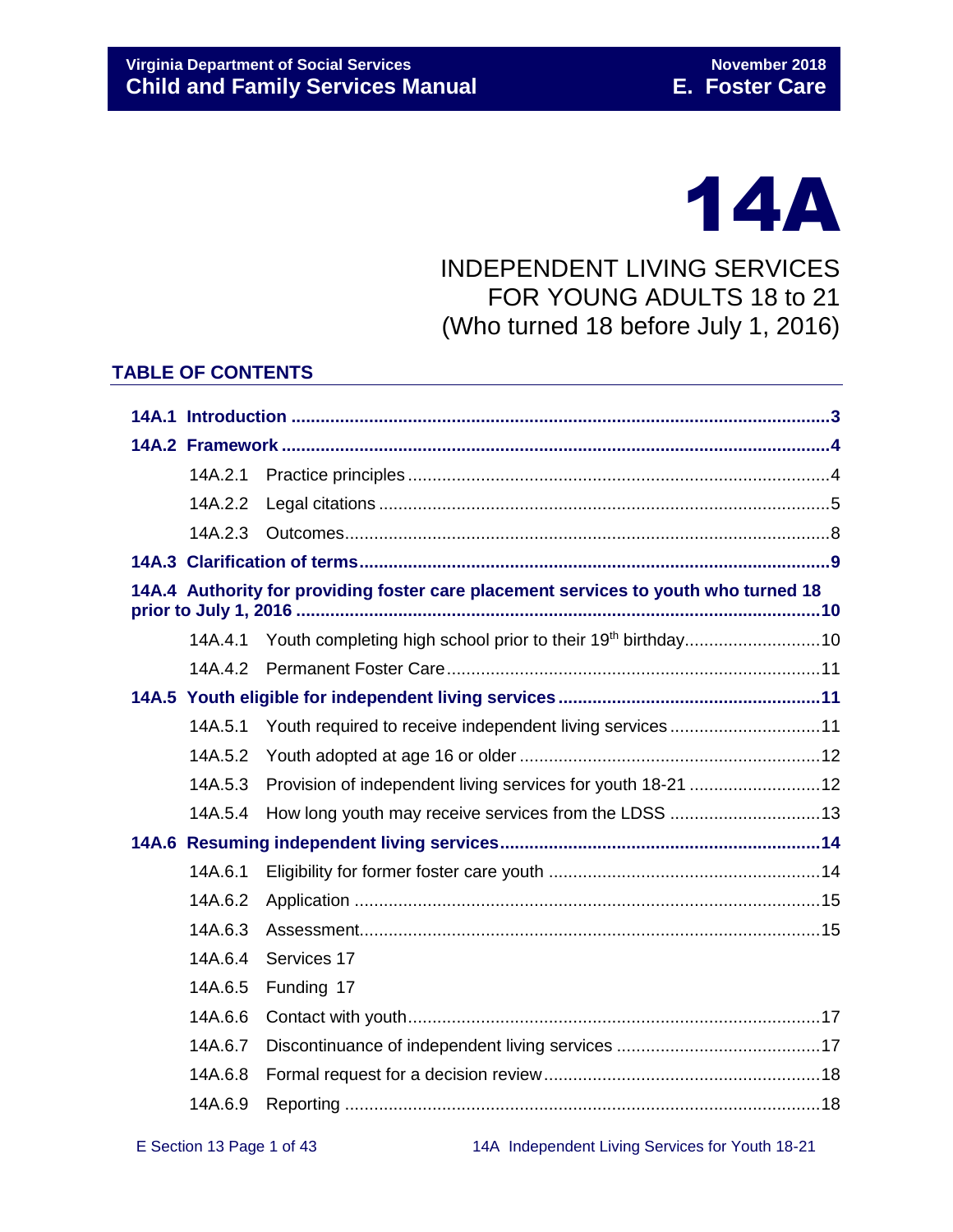**Virginia Department of Social Services** November 2018 November 2018 **Child and Family Services Manual E. Foster Care**

|                                                                           | 14A.7.1 |                                                                         |  |  |  |  |  |
|---------------------------------------------------------------------------|---------|-------------------------------------------------------------------------|--|--|--|--|--|
|                                                                           |         |                                                                         |  |  |  |  |  |
|                                                                           | 14A.8.1 |                                                                         |  |  |  |  |  |
|                                                                           | 14A.8.2 | Engaging families and working with the youth's team24                   |  |  |  |  |  |
|                                                                           | 14A.8.3 | Transition to independent living plan for youth age 18 and older 25     |  |  |  |  |  |
|                                                                           |         | 14A.8.3.1 Development and maintenance of the transition plan  26        |  |  |  |  |  |
|                                                                           | 14A.8.4 |                                                                         |  |  |  |  |  |
|                                                                           |         |                                                                         |  |  |  |  |  |
|                                                                           |         |                                                                         |  |  |  |  |  |
|                                                                           |         |                                                                         |  |  |  |  |  |
|                                                                           |         |                                                                         |  |  |  |  |  |
|                                                                           |         | 14A.10.2.1                                                              |  |  |  |  |  |
|                                                                           |         | 14A.10.2.2                                                              |  |  |  |  |  |
|                                                                           |         |                                                                         |  |  |  |  |  |
| 14A.12Conducting the NYTD outcomes survey with youth at ages 19 and 21 31 |         |                                                                         |  |  |  |  |  |
|                                                                           |         | 14A.12.1 Administering follow-up NYTD Survey with 19 and 21 year olds32 |  |  |  |  |  |
|                                                                           |         |                                                                         |  |  |  |  |  |
|                                                                           |         |                                                                         |  |  |  |  |  |
|                                                                           |         | 14A.13.1 Assessing for benefits programs and other supports35           |  |  |  |  |  |
|                                                                           |         |                                                                         |  |  |  |  |  |
|                                                                           |         |                                                                         |  |  |  |  |  |
|                                                                           |         |                                                                         |  |  |  |  |  |
|                                                                           |         |                                                                         |  |  |  |  |  |
|                                                                           |         |                                                                         |  |  |  |  |  |
|                                                                           |         |                                                                         |  |  |  |  |  |
|                                                                           |         |                                                                         |  |  |  |  |  |
|                                                                           |         |                                                                         |  |  |  |  |  |
|                                                                           |         |                                                                         |  |  |  |  |  |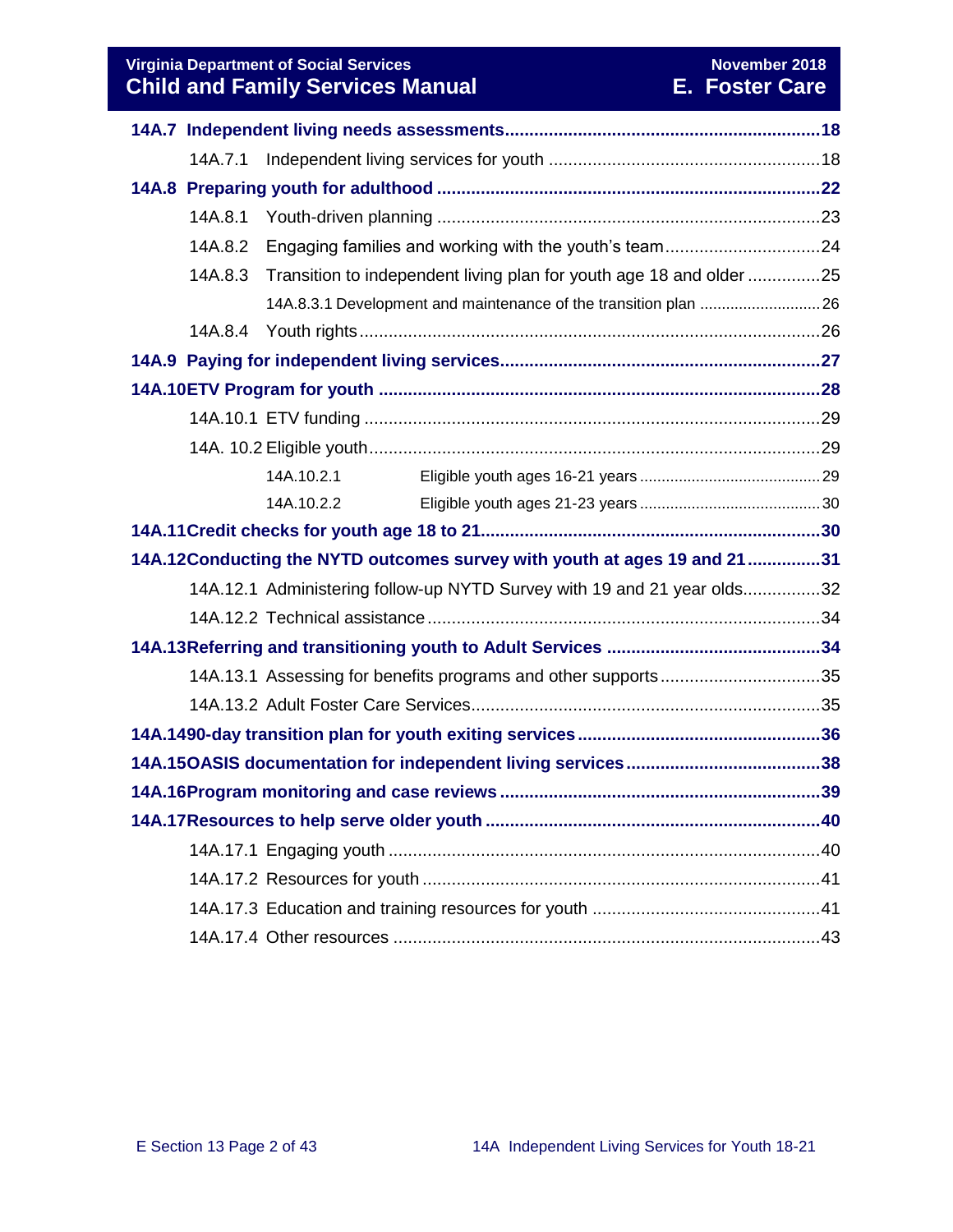# 14A INDEPENDENT LIVING PROGRAM FOR YOUNG ADULTS 18-21 (for young adults who turned 18 before July 1, 2016)

# <span id="page-2-0"></span>**14A.1 Introduction**

This section of guidance will address how three authorities in the Code of Virginia guide the provision of services to youth who turned 18 in foster care prior to enactment of the Fostering Futures program on July 1, 2016.

For youth who turned 18 before July 1, 2016, local departments of social services (LDSS) have three authorities through which they serve youth between the ages of 18 and 21:

- Section 406(a) of the Social Security Act: An exception to the age limit for title IV-E foster care eligibility under section 472 is permitted for those children who are over 18 and under the age of 19 and who are full time students expected to complete their secondary schooling or equivalent training before reaching age 19. In Virginia, youth in foster care who turn 18 and are expected to complete their schooling prior to their 19th birthday continue to be eligible for foster care services until they complete school or it becomes clear that they will not complete school prior to their  $19<sub>th</sub>$  birthday.
- Section 63.2-908 of the Code of Virginia: This Code section provides LDSS the authority to provide foster care services to a youth in a permanent foster care placement where the child shall remain until attaining majority or thereafter, until the age of 21 years, if such placement is requisite to providing funds for the care of such child, so long as the child is a participant in an educational, treatment, or training program approved pursuant to regulations of the Board.
- Section 63.2-905.1 of the Code of Virginia: This Code section requires that LDSS provide independent living services to all between the ages of 18 and 21 who are transitioning to self-sufficiency.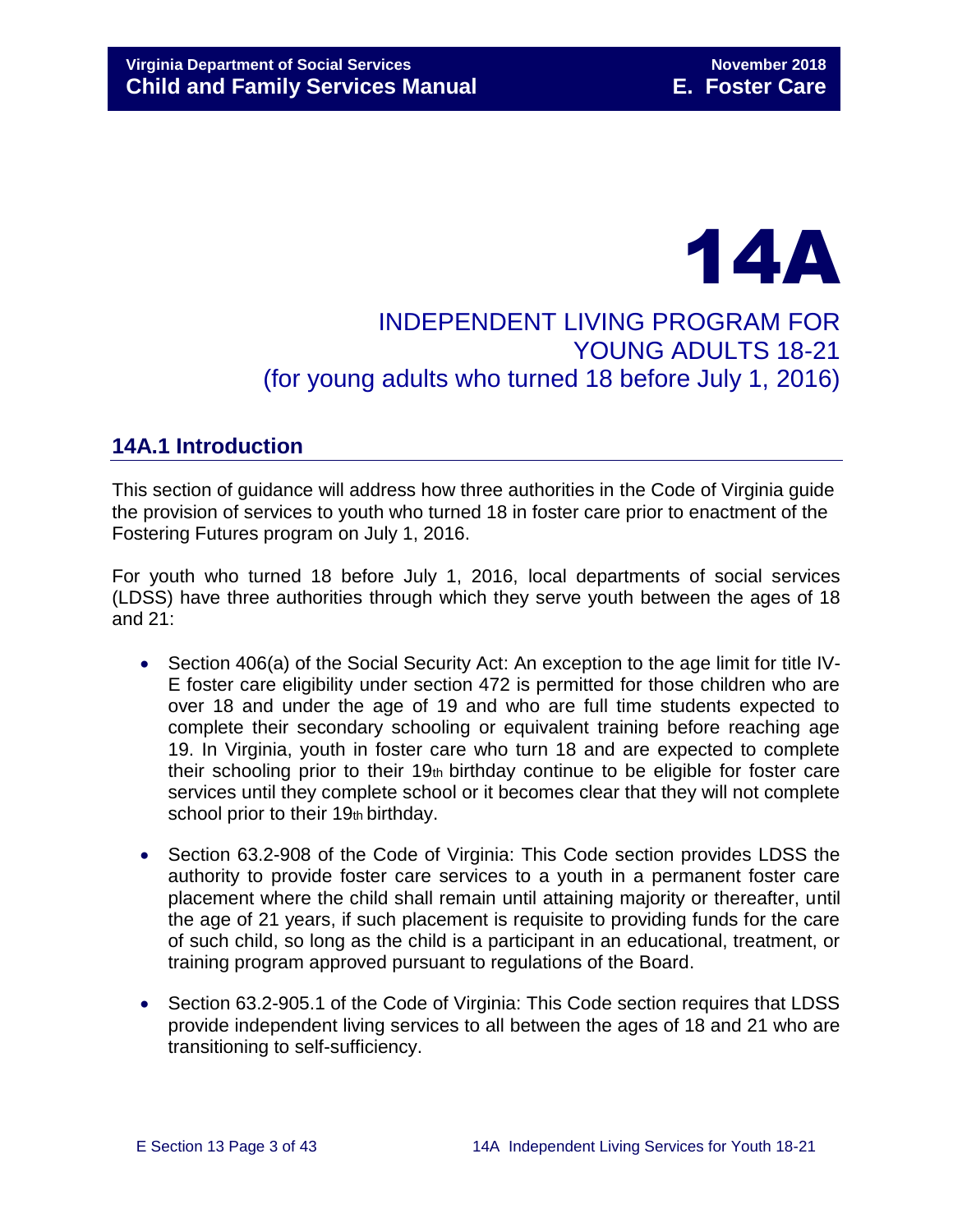#### **Virginia Department of Social Services November 2018 Child and Family Services Manual E. Foster Care**

Whether the youth is eligible for the full array of foster care services or independent living foster care services only, the LDSS service worker will continue ongoing efforts to help prepare and ensure the youth's successful transition to adulthood. Additionally, continued work toward establishing permanent connections is even more critical for the population.

Older youth should be connected with at least one adult before leaving foster care, and preferably several adults. These adults are individuals the youth can go to for advice or guidance when making decisions or resolving problems, or for companionship when celebrating holidays, special occasions, and personal achievements. The adults should be easily accessible to the youth, either by telephone or in person. They may include, but are not limited to, adult relatives, parents, foster parents, neighbors, family friends, coaches, and teachers. These adults should be in addition to the youth's spouse, partner, boyfriend, girlfriend, and current caseworker. As circumstances change over time, LDSS should continue to try to engage family members or other relatives who may become permanent connections for the youth.

### <span id="page-3-0"></span>**14A.2 Framework**

The LDSS shall meet federal and state legal requirements and should use sound practice principles to achieve desired outcomes and to guide decision making in providing foster care services for children of all ages and their families.

#### <span id="page-3-1"></span>**14A.2.1 Practice principles**

Fundamental principles inherent in Virginia's Children's Services System Practice Model guide service delivery:

#### **First, we believe in youth and family-driven practice.**

- Older youth are treated with dignity and respect.
- Older youth and families have the right to say what will happen to them. Their voices are heard, valued, and considered in all decision making, including safety, permanency, and well-being as well as in service and educational planning and in placement decisions. Each youth's right to self-determination is respected within the limits of established community standards and laws.
- Older youth and family members are the experts about their own families. It is our responsibility to understand youth and families within the context of their own family rules, traditions, history, language, and culture.
- Older youth have a right to connections with their biological family and other caring adults with whom they have developed emotional ties.
- We engage older youth and families in a deliberate manner. Through collaboration with youth and families, we develop and implement creative,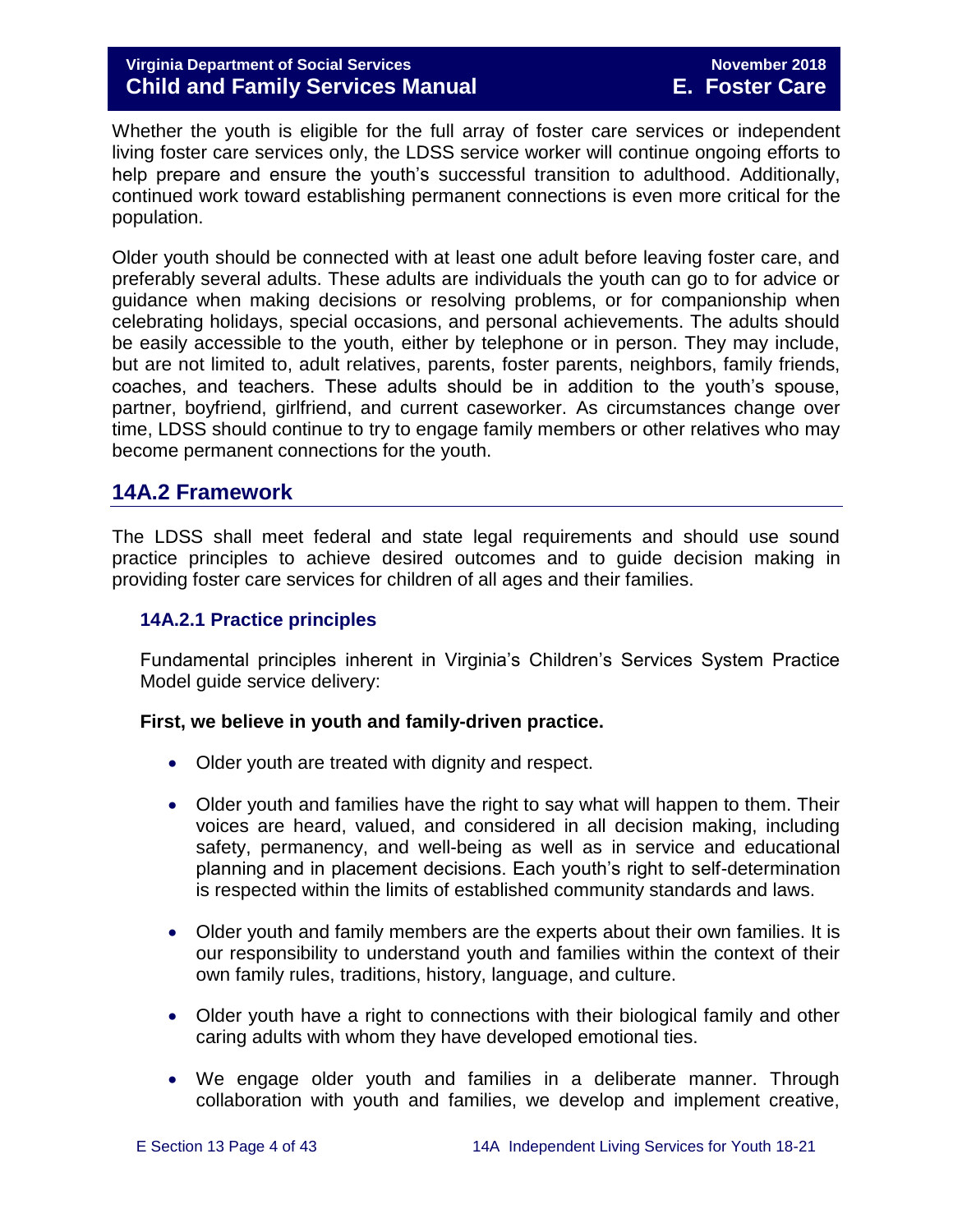individualized solutions that build on their strengths to meet their needs. Engagement is the primary door through which we help older youth and families make positive changes.

#### **Second, we believe all older youth need and deserve a permanent family and lifelong adult and family connections.**

- Lifelong family connections are crucial for older youth and adults. It is our responsibility to promote and preserve kinship, sibling, and community connections for each youth. We value past, present, and future relationships that consider the youth's hopes and wishes.
- Permanency for older youth is best achieved through a legal relationship such as parental custody, adoption, or kinship care. Placement stability is not permanency.
- Planning for older youth is focused on the goal of preserving their family, reunifying their family, or achieving permanency with another family.

Permanency planning for children and youth begins at the first contact with the children's services system. We proceed with a sense of urgency until permanency is achieved. We support families after permanency to ensure that family connections are stable

#### <span id="page-4-0"></span>**14A.2.2 Legal citations**

The legal framework and specific requirements for providing services for youth in foster care are delineated in federal and state law. See the law for complete language by clicking on the citation.

#### **The Preventing Sex Trafficking and Strengthening Families Act of 2014 (P.L. 113-183)**

- o Requires states to develop and implement policies and procedures related to children and youth at risk of sex trafficking as well as policies and procedures encouraging normalcy for children in foster care, supporting successful transitions to adulthood for older children in foster care, and working towards achieving permanency for children entering or at risk of entering foster care. The Preventing Sex Trafficking and Strengthening Families Act requires that:
	- Children age 14 and older are included in the development of their foster care plan;
	- Children age 14 and older are given the opportunity to choose up to two (2) members to be part of their case planning team;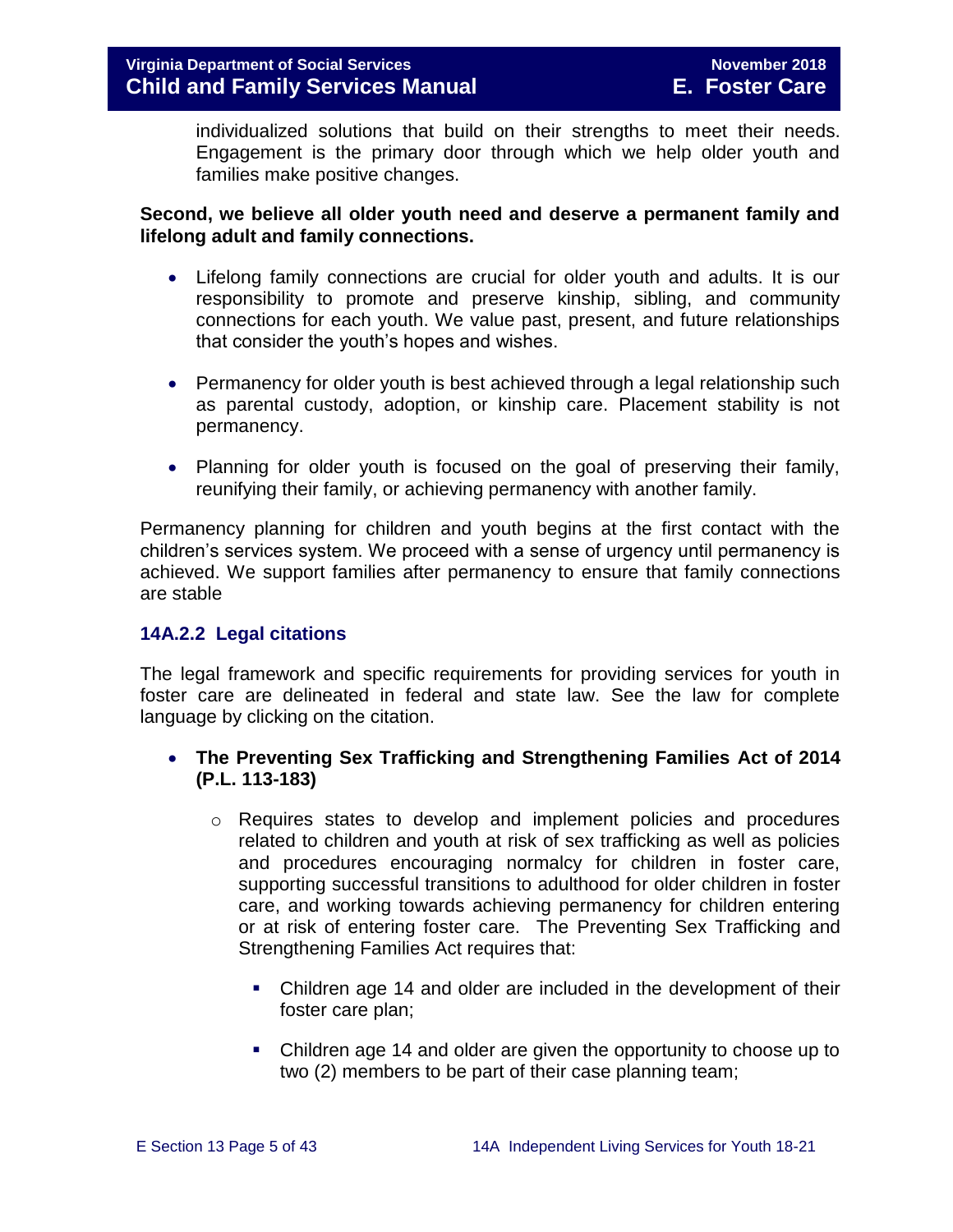- The foster care plan for a child age 14 and older include a document identifying the youth's rights pertaining to education, health, visitation, court participation, and the right to stay safe and avoid exploitation. The plan shall also include a signed acknowledgement by the youth that the document was provided to them and that those rights have been explained in an ageappropriate way;
- Children age 14 and older receive an annual copy of their credit report and assistance to fix any inaccuracies; and
- All youth aging out of foster care, unless they have been in care less than six months, be given or have certain documents including their social security card, a driver's license or state identification, certified birth certificates and a copy of their medical records.

#### **John H. Chafee Foster Care Independence Act of 1999**

- o Establishes the Chafee Foster Care Independence Program (CFCIP) which provides federal funds to help eligible youth:
	- Transition to self-sufficiency by providing services such as assistance in obtaining a high school diploma, career exploration, vocational training, job placement and retention, training in daily living skills, training in budgeting and financial management skills, substance abuse prevention, and preventive health activities (including smoking avoidance, nutrition education, and pregnancy prevention).
	- **Receive the education, training, and services necessary to obtain** employment.
	- **Prepare for and enter post-secondary training and educational** institutions.
	- **Provide personal and emotional support to youth through mentors** and the promotion of interactions with dedicated adults.
	- **Provide financial, housing, counseling, employment, education,** and other appropriate support and services to former foster care recipients between 18 and 21 years of age to complement their own efforts to achieve self-sufficiency and to assure that program participants recognize and accept their personal responsibility for preparing for and then making the transition from adolescence to adulthood.
- o Establishes the Education and Training Voucher (ETV) Program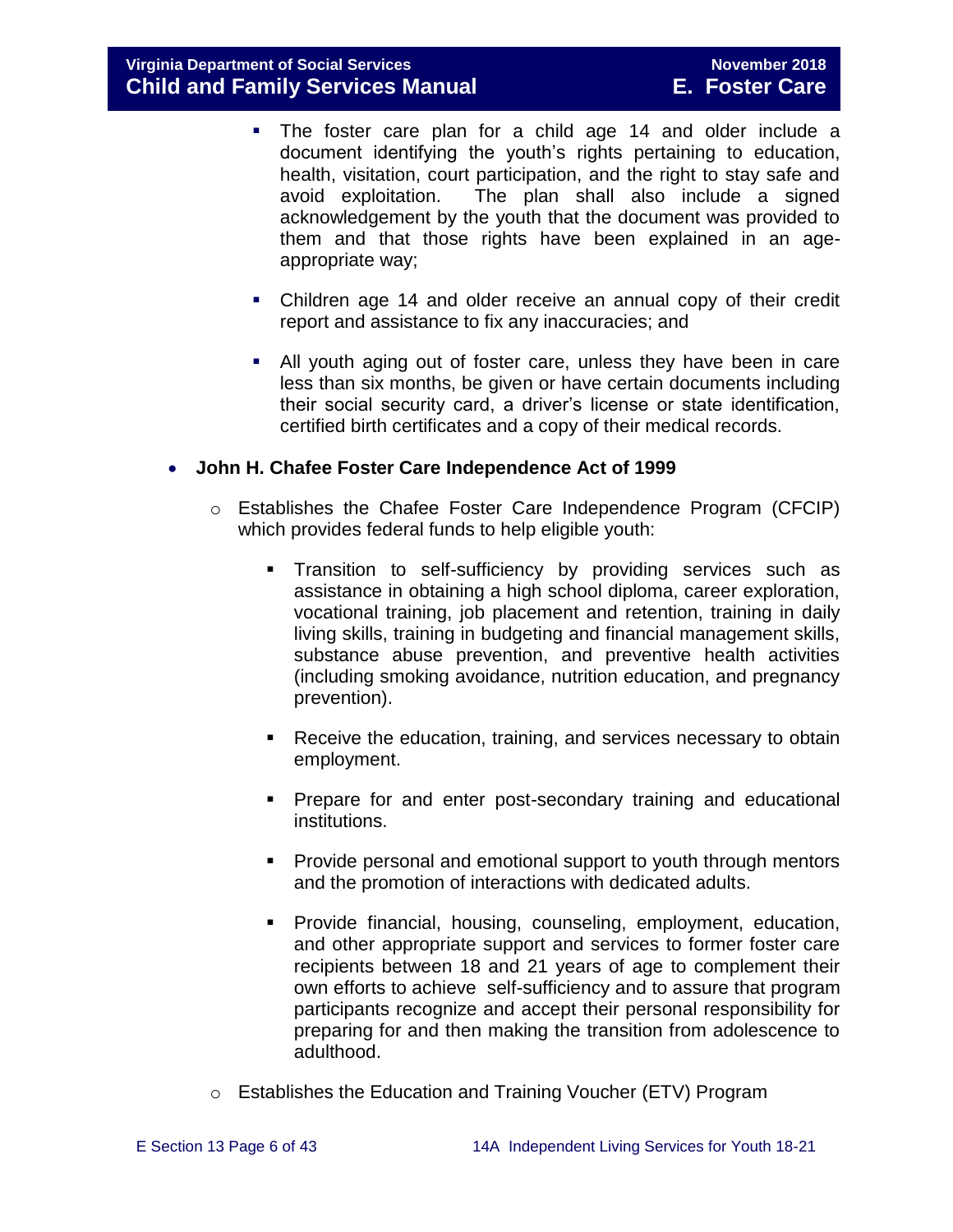The Promoting Safe and Stable Families amendments to the Chafee Act of 2001 established the ETV Program. It provides federal and state funds to help foster youth with expenses associated with college and post-secondary vocational training programs.

- o Clarifies that independent living activities should not be seen as an alternative to permanence for children/youth and can be provided concurrently regardless of permanency goal.
- o Imposed penalties for misuse of funds or non-compliance with data reporting requirements.
- $\circ$  Increased accountability and performance standards for states in providing independent living services and improving outcomes.

CFCIP and ETV focus on collaborating and coordinating independent living services with other federal, state and community based agencies and providers that serve youth. There are six outcomes used for the purpose of evaluating efforts in preparing youth for adulthood, self-sufficiency, and interdependence as they transition from foster care.

The six outcomes are:

- **•** Youth financial self-sufficiency;
- Youth educational (academic or vocational) attainment;
- Youth positive connections with adults;
- **Experience with homelessness among youth;**
- **High-risk behavior among youth; and,**
- Youth access to health insurance.

#### **National Youth in Transition Database (NYTD)**

Federal regulation requires states to report specific information in the National Youth in Transition Database (NYTD) [\(45 CFR 1356.80 through 1356.86\)](http://www.ecfr.gov/cgi-bin/retrieveECFR?gp=1&SID=3d9be8b33d08994a45cff8aaff9f9476&ty=HTML&h=L&mc=true&r=PART&n=pt45.4.1356). States are required to report two types of information beginning October 1, 2010. This data includes:

- $\circ$  Outcomes on cohorts of youth who are aging out and have aged out of foster care.
- o Independent living services that youth receive that have been provided and/or paid for by Chafee agencies (i.e. LDSS and United Methodist Family Services (UMFS) [Project LIFE\)](http://www.vaprojectlife.org/)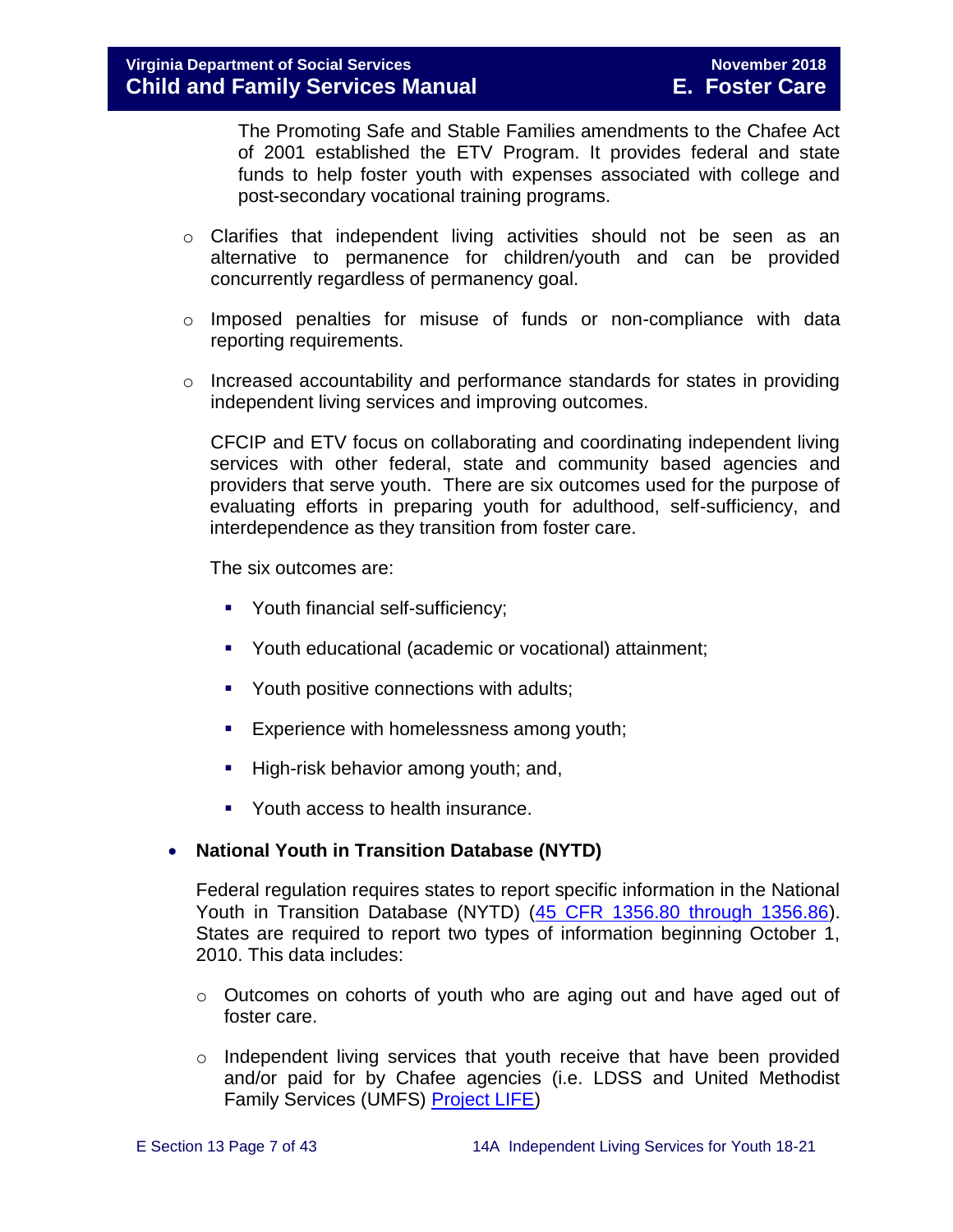- **Foster care services** 
	- $\circ$  § [63.2-905](http://law.lis.virginia.gov/vacode/title63.2/chapter9/section63.2-905/)
- **Independent living services** 
	- $\circ$  [§ 63.2-905.1](http://law.lis.virginia.gov/vacode/title63.2/chapter9/section63.2-905.1/)
- **Foster care and transition plans for youth over age 14** 
	- $\circ$  § [16.1-281](http://law.lis.virginia.gov/vacode/title16.1/chapter11/section16.1-281/)
	- $\circ$  § [63.2-905.1](http://law.lis.virginia.gov/vacode/title63.2/chapter9/section63.2-905.1/)
	- $\circ$  [Social Security Act, Title IV, § 475 \(5\) \(H\) \[42 USC 675\]](http://www.ssa.gov/OP_Home/ssact/title04/0475.htm)

#### <span id="page-7-0"></span>**14A.2.3 Outcomes**

The LDSS shall strive to achieve the same outcomes for older youth in foster care as any other youth, as required in the federal Child and Family Services Review. Some specific outcomes and specific measures are listed below:

#### **Outcome 1: Children have permanency in their living situations.**

- More children leave foster care and achieve permanency.
- Children achieve permanency with shorter lengths of stay.
- Increased timeliness to permanency.
- Fewer placement moves and disruptions.
- Fewer children in out-of-home care.
- More children placed in family-based care.
- More children placed in relative foster homes.
- Fewer children placed in residential care.
- Fewer children re-enter out-of-home care.

#### **Outcome 2: The continuity of family relationships and connections is preserved for children.**

 More children in foster care placed in close proximity to families and communities.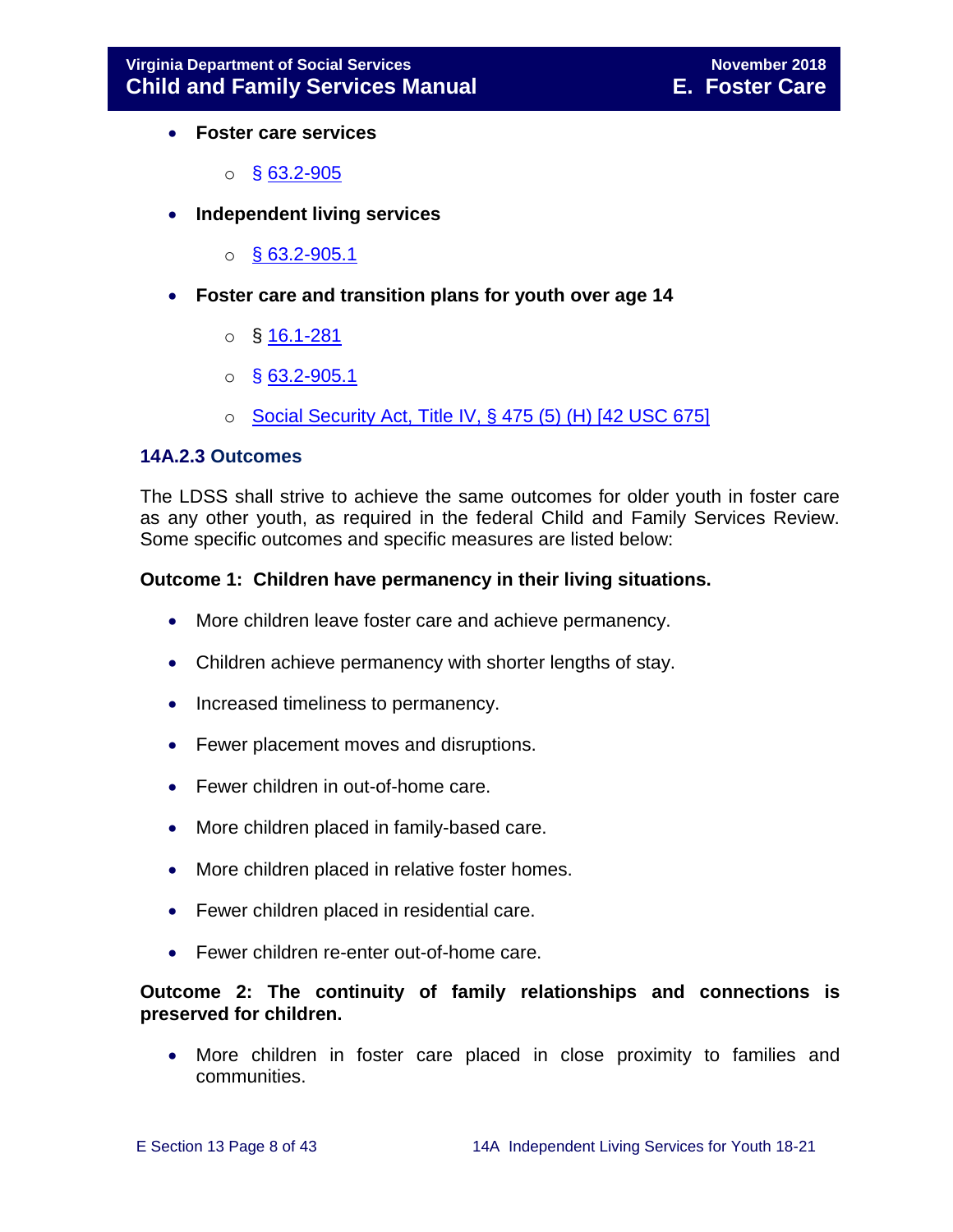• More children in foster care placed with their siblings.

In addition, federal regulations require the tracking of outcomes for cohorts of youth in foster care who are aging out and have aged out of foster care. The six NYTD outcome areas include:

- Youth financial self-sufficiency.
- Youth education (academic or vocational) attainment.
- Youth positive connection with adults.
- Experience with homelessness among youth.
- High risk behavior among youth.
- Youth access to health insurance.

#### <span id="page-8-0"></span>**14A.3 Clarification of terms**

Several terms are used in serving older youth that sound similar but are distinct and should not be used interchangeably.

- "Independent living arrangement" means that a youth is living independently under a supervised arrangement. A youth in an independent living arrangement is not supervised 24 hours a day by an adult. The youth is provided with opportunities of increased responsibility; such as paying bills, assuming leases, and working with a landlord. Examples include living in one's own apartment or living in a college dorm.
- "Independent living services" are services and supports that are designed with and provided to the youth. They build upon the strengths and meet the unique needs of the youth in preparing for adulthood. Independent living services do not include foster care placements.
- "Independent living skills" are skills the youth develops to achieve selfsufficiency and interdependence. These skills prepare and enable the youth to be successful in adulthood.
- "Self-sufficiency" means the youth becomes skilled in accomplishing and being responsible for daily life tasks.
- "Interdependency" means the youth becomes skilled in being resourceful and connected with others to meet his or her needs and to contribute to society.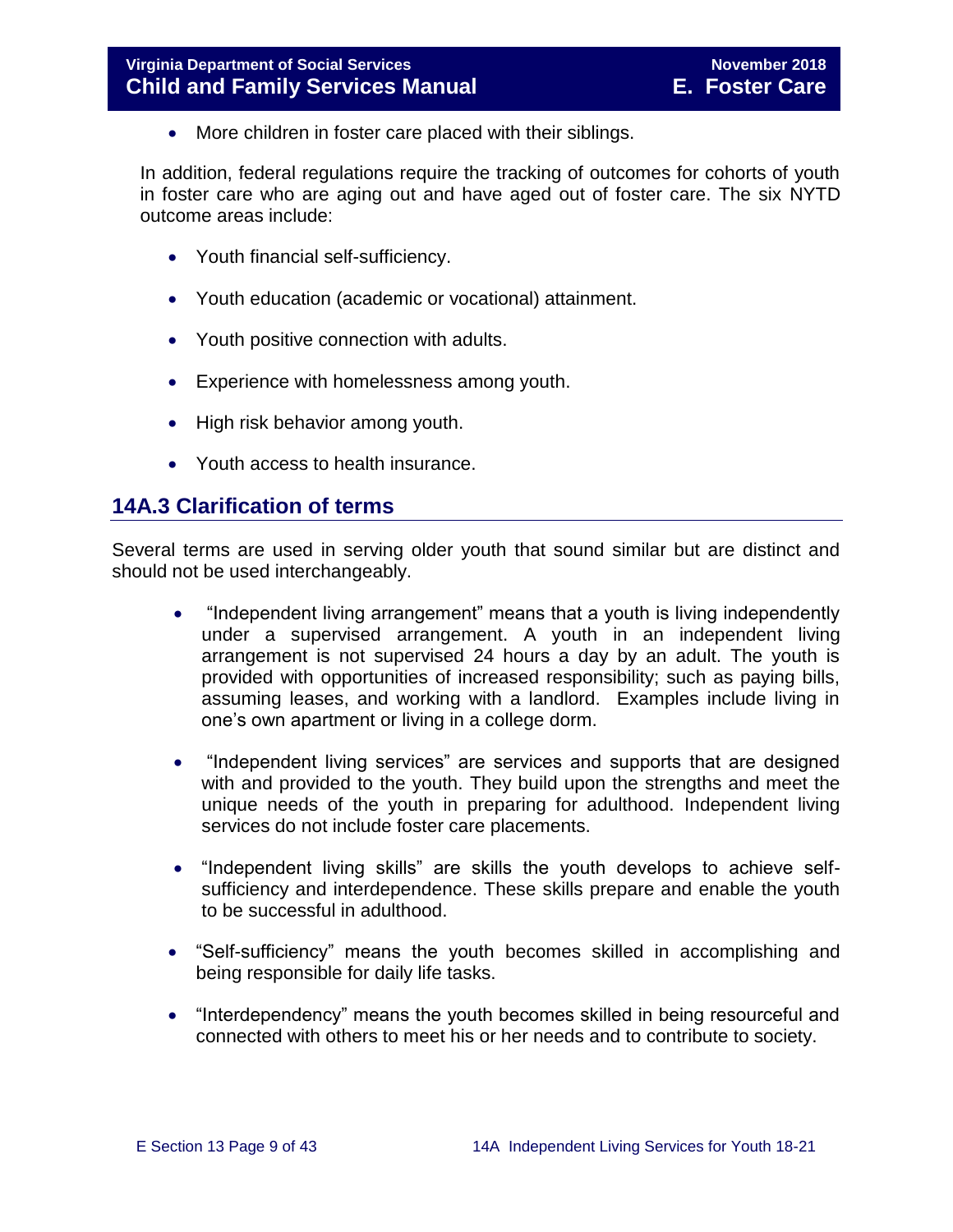- "Independent living goal" means a planned program of services designed to assist persons who are former foster care children between the ages of 18 and 21 in preparing for adulthood.
- "Independent living stipend" is a service intended to provide for the care and support of a youth over age 16. Covered costs are not limited to but generally include: room and board, rent, household equipment, utilities, clothing, personal care, and transportation. Payment cannot be made from Title IV-E funds, but is made from the Children's Services Act (CSA) State Pool Funds. Payments may be made directly to the youth or, if the youth is living with an individual to whom the youth pays rent, the costs may be paid to that individual. The method of payment must be in a written agreement signed by the youth.1

# <span id="page-9-0"></span>**14A.4 Authority for providing foster care placement services to youth who turned 18 prior to July 1, 2016**

With the exception of participants of the Fostering Futures program, under Virginia law, youth over the age of 18 are adults. Virginia Code provides authority under which youth who turn 18 in foster care can continue to receive services through the LDSS until age 21. Some youth who turned 18 before July 1, 2016, may be eligible for independent living services **only** and others may be eligible to continue to receive placement services as well as independent living services.

#### <span id="page-9-1"></span>**14A.4.1 Youth completing high school prior to their 19th birthday**

In accordance with Section 406(a) of the Social Security Act, an exception to the age limit for title IV-E foster care eligibility under section 472 is permitted for those children who are over 18 and under the age of 19 and who are full time students expected to complete their secondary schooling or equivalent training before reaching age 19. The eligible 18 year old child is considered to be enrolled full-time, regardless of the number of courses or length of time in school.

Youth in foster care who turn 18 and are expected to complete either high school or a general education development (GED) program prior to their 19th birthday, shall continue to be eligible for foster care services including placement until they complete school or it becomes clear that they will not complete school prior to their 19th birthday. This authority includes youth eligible for either CSA and title IV-E funding. The youth is also eligible for supplemental clothing allowance and maintenance payments for a minor child during this period.

i<br>L

<sup>1</sup> Policy Manual for the Children's Services Act, July 2015.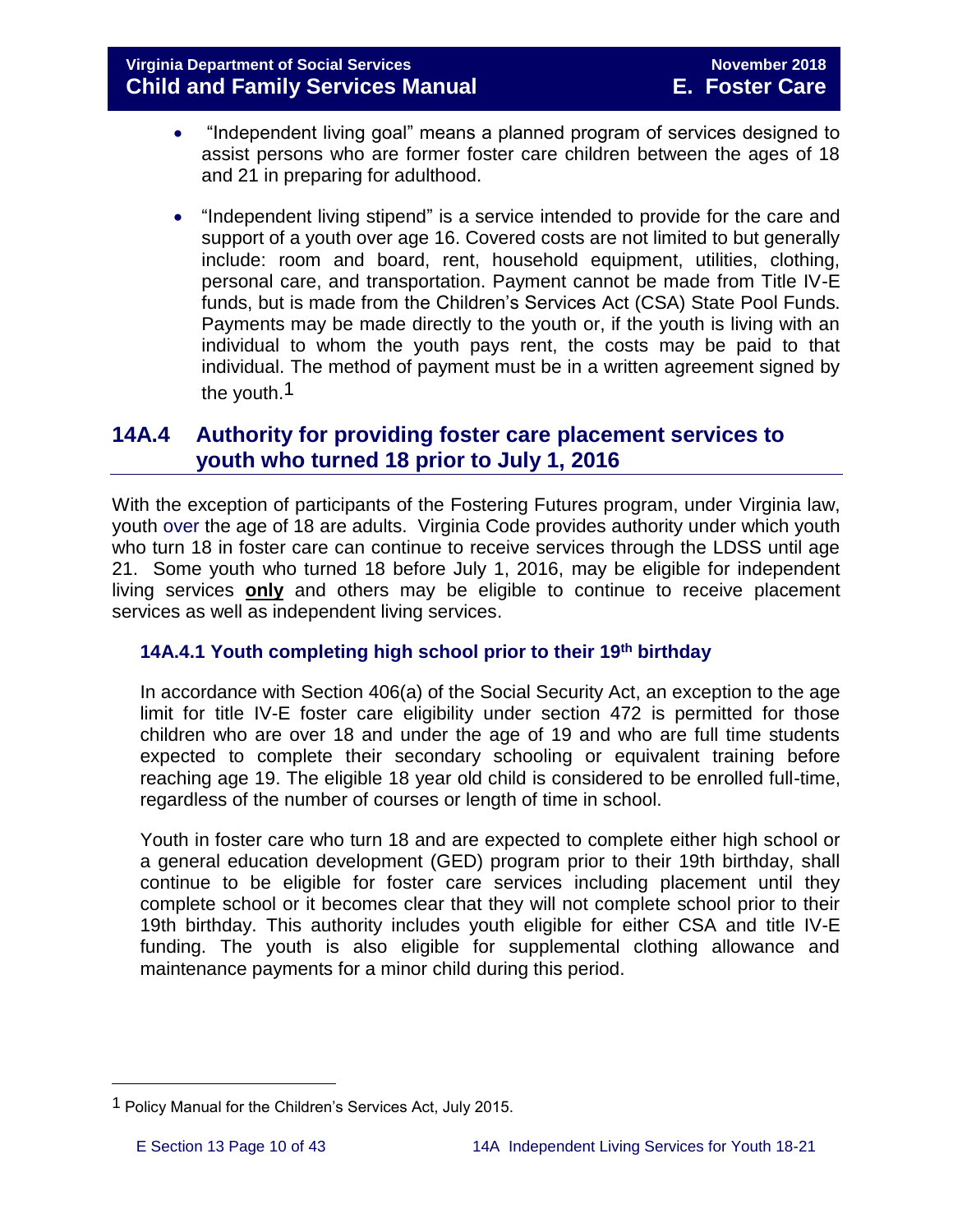#### <span id="page-10-0"></span>**14A.4.2 Permanent Foster Care**

In accordance with  $\S$  63.2-908 of the Code of Virginia, the LDSS has the authority to provide a full array of foster care services, including placement, to a youth in permanent foster care. A youth is in permanent foster care when the goal of permanent foster care has been approved by the court, there is a valid Permanent Foster Care Agreement, and there are identified foster parents who agree the child shall remain in the foster home until attaining majority or thereafter, until the age of 21 years, if such placement is requisite to providing funds for the care of such child, so long as the child is making progress in an educational, treatment, or training program approved by the LDSS. The youth is also eligible for a supplemental clothing allowance and maintenance payments for a minor child.

Under this authority, the youth may live outside of the permanent foster parents' home if the plan is for the youth to return to the home (See section 11.3.1). For example, the youth may attend college away from home. If the plan is for the youth to return to the home during breaks and in the summer, the Permanent Foster Care agreement remains valid.

**For youth over 18, living outside the permanent foster parents' home does not include residential or group home placement, unless the youth was placed before turning 18 and is on track to graduate before turning 19, and the plan is for the youth to return to the foster home upon graduation.** Following graduation, or if it becomes clear the youth will not graduate before 19, there is no funding available for continued residential or group home placement. The youth will need to return to the foster parents' home no later than the end of the month in which either event occurs.

If the youth will not be returning to his/her permanent foster parents' home, the Permanent Foster Care Agreement will no longer be considered valid and the youth will no longer be eligible for placement services under this authority. The youth does remain eligible for independent living services. The LDSS should consult counsel regarding the dissolution of the Permanent Foster Care Agreement which has previously been approved by the court.

# <span id="page-10-1"></span>**14A.5 Youth eligible for independent living services**

#### <span id="page-10-2"></span>**14A.5.1 Youth required to receive independent living services**

The following youth shall receive independent living services as part of foster care services, based on their needs as indicated in an independent living needs assessment (§§ [63.2-905](http://law.lis.virginia.gov/vacode/title63.2/chapter9/section63.2-905/) and [63.2-905.1\)](http://law.lis.virginia.gov/vacode/title63.2/chapter9/section63.2-905.1/):

- All youth in foster care ages 14 to 18.
- All young adults whose foster care episode does not end on their 18th birthday because they are still enrolled in high school or vocational/technical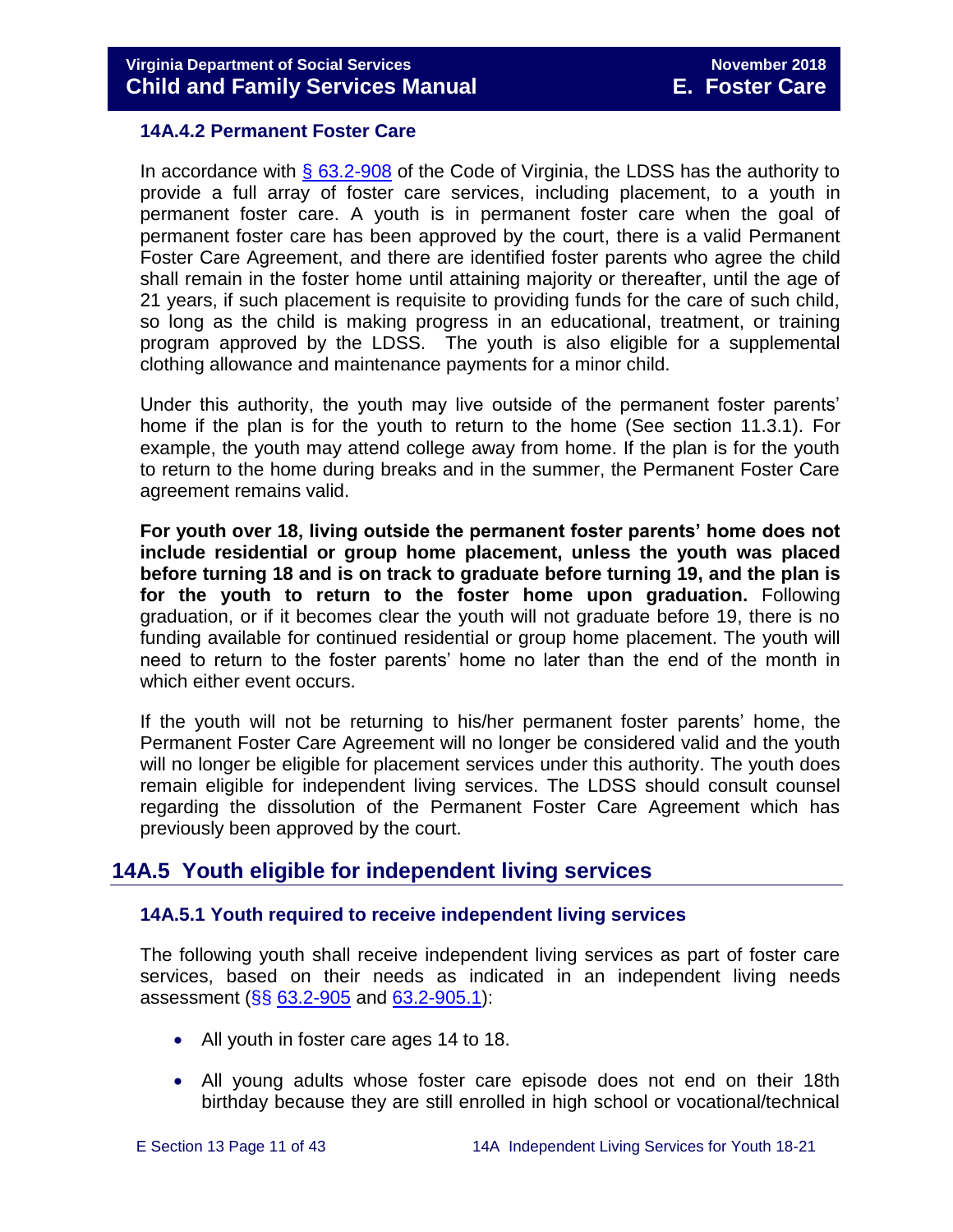school of the same equivalency and expected to complete the high school or vocational/technical program prior to or in the month of his or her 19 birthday, are to receive independent living services.

- All young adults over 18 years of age but under 21 years of age who:
	- o Were in foster care and request that independent living services be continued; or,
	- o Were in foster care and request that independent living services be restored; and,
	- $\circ$  Have entered into a written agreement, within 60 days after services were discontinued, with LDSS or licensed child placing agency; or,
	- o Are in Permanent Foster Care with a valid Permanent Foster Care agreement approved by the court [\(see Section 11\)](http://spark.dss.virginia.gov/divisions/dfs/fc/files/manual/fc_manual/07_2015/Section_11_Alternative_Foster_Care_Goals.pdf).
- Any young adult between 18 and 21 years who:
	- $\circ$  Was in the custody and care of the LDSS in Virginia immediately prior to his commitment to the Department of Juvenile Justice (DJJ); and,
	- o Is in the process of transitioning from a commitment to DJJ to selfsufficiency; and,
	- o Completes an initial application requesting independent living services and enters into a written agreement for the provision of IL services with the LDSS or licensed child placing agency within 60 days of his release from commitment to DJJ. See [Section 3.9.4](http://www.dss.virginia.gov/files/division/dfs/fc/intro_page/guidance_manuals/fc/07_2015/Section_03_Entering_Foster_Care.pdf) for additional information.

#### <span id="page-11-0"></span>**14A.5.2 Youth adopted at age 16 or older**

Youth adopted from the foster care system at age 16 years and older are eligible for independent living services. The adopted youth is eligible to participate in any free independent living programs, clinics, or classes. If there is a fee, the adoptive youth or parent will be responsible for payment of the fees required to participate. The adopted youth is not eligible for an independent living stipend. An adopted youth is eligible for the ETV program if criteria are met and the youth was adopted at age 16 years or older from the foster care system.

#### <span id="page-11-1"></span>**14A.5.3 Provision of independent living services for youth 18-21**

Youth ages 18 to 21 may continue to receive independent living services if the youth: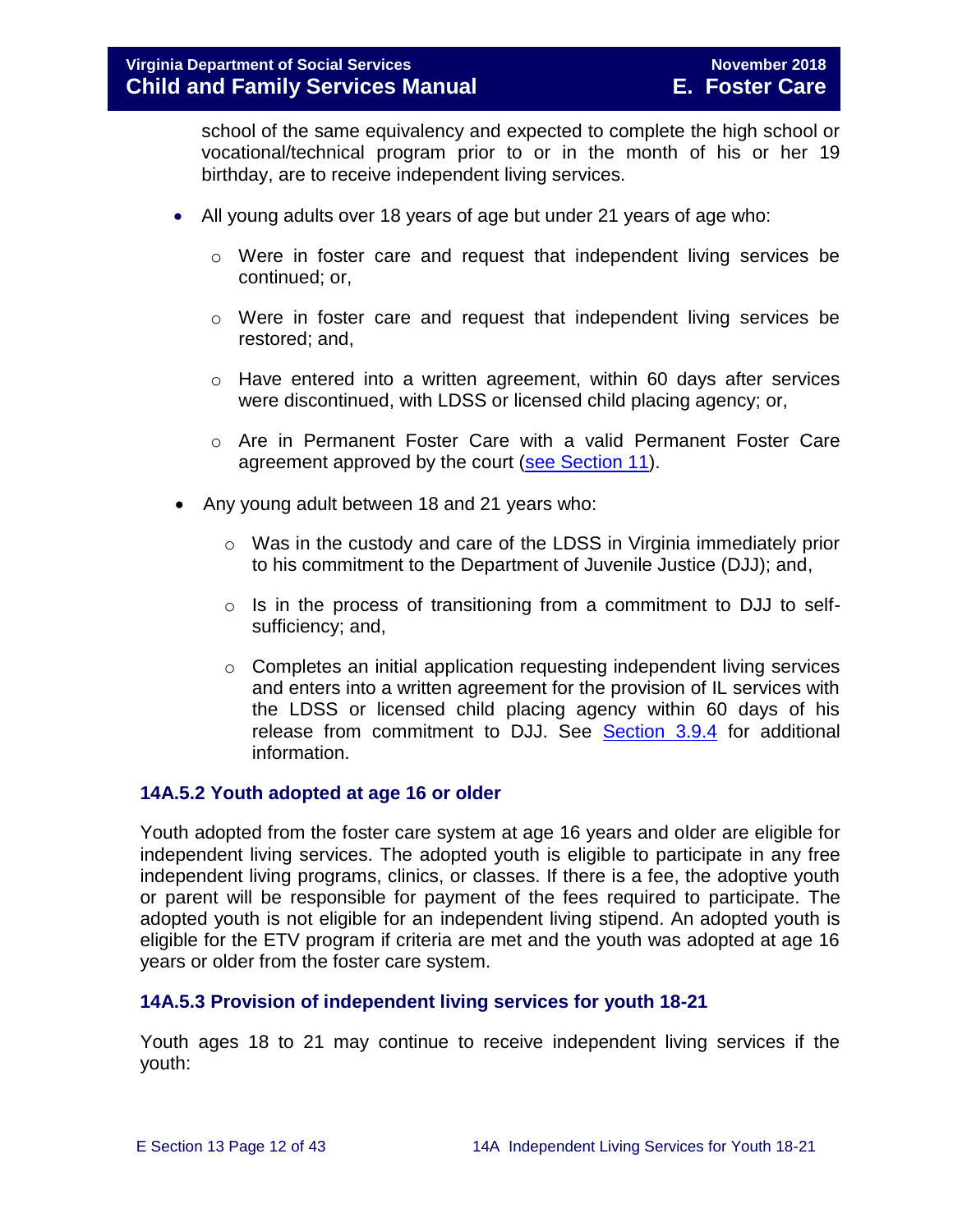- Willingly agrees to cooperate with all services and this is documented in the case record.
- Makes progress in an educational, treatment, or training program.
- Signs an independent living service agreement (See Independent Living [Services Agreement\)](http://spark.dss.virginia.gov/divisions/dfs/fc/files/ilp/services/forms/032-19-0010-00-eng.doc).

Through the provision of independent living services, the youth is eligible to receive an independent living stipend to help support the youth's independent living arrangement. The stipend may be used to pay for the costs of rent, utilities, household equipment, food, clothing, personal care items, insurance, recreation, and transportation [\(see Section 6.14.4\)](http://www.dss.virginia.gov/files/division/dfs/fc/intro_page/guidance_manuals/fc/07_2015/Section_06_Placement_to_Achieve_Permanency.pdf).

[Section 63.2-100](http://law.lis.virginia.gov/vacode/title63.2/chapter1/section63.2-100/) of the Code of Virginia defines independent services as including: counseling, education, housing, employment, money management skills development, access to essential documents and other appropriate services to help children or persons prepare for self-sufficiency.

LDSS shall provide services as noted above to support eligible youth to successfully transition into adulthood. Independent living services do **not** include foster care placements. The independent living stipend is used to provide youth with the means to secure housing.

Group home or residential treatment placement is not permissible for youth who are eligible for independent living foster care services **only**. If the youth has significant special needs and requires a higher level of care than can be provided in an independent living arrangement, the LDSS is responsible for making efforts prior to the youth's 18<sup>th</sup> birthday to transition that youth to the appropriate adult serving agencies in order to access a higher level of care.

#### <span id="page-12-0"></span>**14A.5.4 How long youth may receive services from the LDSS**

Even though anyone over the age of 18 is an adult under Virginia law, young adults who were in foster care before the age of 18 may continue to receive services from LDSS between the ages of 18 to 21 if:

- The youth willingly agrees to cooperate with all services and this is documented in the case record; and
- The youth is making progress in an educational, treatment, or training program.; or
- The youth is in permanent foster care, requires continuing foster care assistance to participate in an educational, training, or treatment program, and wishes to continue receiving services; or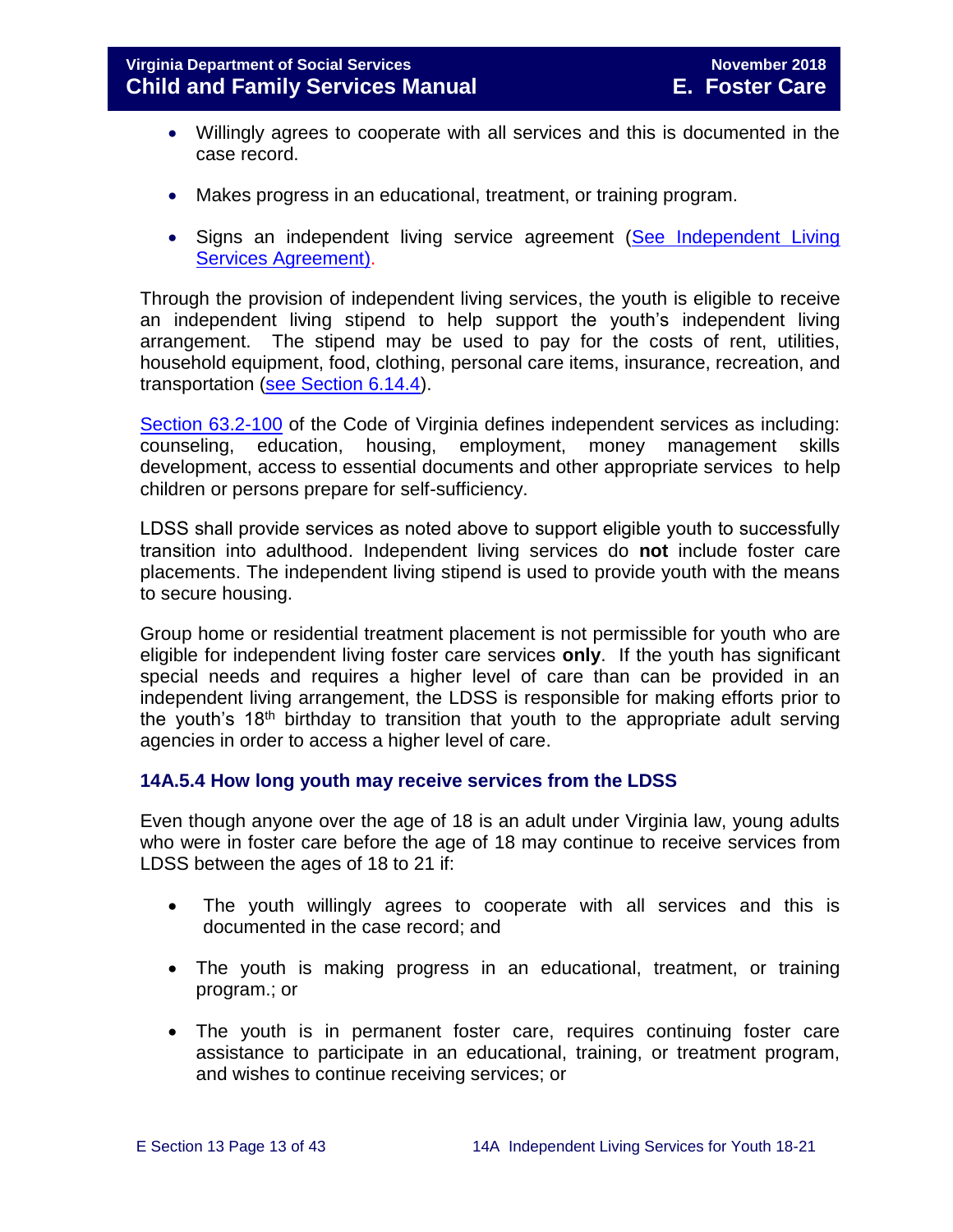#### **Virginia Department of Social Services November 2018 Child and Family Services Manual E. Foster Care**

 The youth was in the custody of an LDSS immediately prior to his commitment to DJJ, is between the ages of 18 and 21 at the time of his release from DJJ, and completed and submitted an initial application requesting a resumption of services within 60 days of his release from DJJ commitment. The LDSS shall provide independent living services if the youth meets the eligibility requirements for the resumption of IL services. See [Section 3.9.4](http://www.dss.virginia.gov/files/division/dfs/fc/intro_page/guidance_manuals/fc/07_2015/Section_03_Entering_Foster_Care.pdf) for additional information.

#### <span id="page-13-0"></span>**14A.6 Resuming independent living services**

Youth aged 18 and older may choose to discontinue receiving independent living services any time before their 21<sup>st</sup> birthday. They also have the legal right to request a resumption of these services. This is referred to as the right to "opt back in." The LDSS shall restore independent living services at the youth's request if the youth has not yet reached his  $21^{st}$  birthday and enters into a written agreement with the child placing agency less than 60 days after the discontinuation of services (§ [63.2-905.1\)](http://law.lis.virginia.gov/vacode/title63.2/chapter9/section63.2-905.1/).

#### <span id="page-13-1"></span>**14A.6.1 Eligibility for former foster care youth**

A former foster care youth is eligible to resume independent living services if the youth meets all of the following:

- Returns for independent living services within 60 days of discontinuing services;
- Is between the ages of 18 and 21 but has not yet reached his  $21<sup>st</sup>$  birthday;
- Was in the custody/care of LDSS in Virginia at the time of his18<sup>th</sup> birthday;
- Is a resident of Virginia;
- Completes an initial application requesting independent living services;.
- $\bullet$  Is not on active military duty; and
- Enters into a written agreement specifying the responsibilities of the youth, the LDSS, and other providers as appropriate, less than 60 days after the discontinuation of services; or
- The youth was in the custody of an LDSS immediately prior to his commitment to DJJ, is between the ages of 18 and 21 at the time of his release from DJJ, and completed and submitted an initial application requesting a resumption of services within 60 days of his release from DJJ commitment.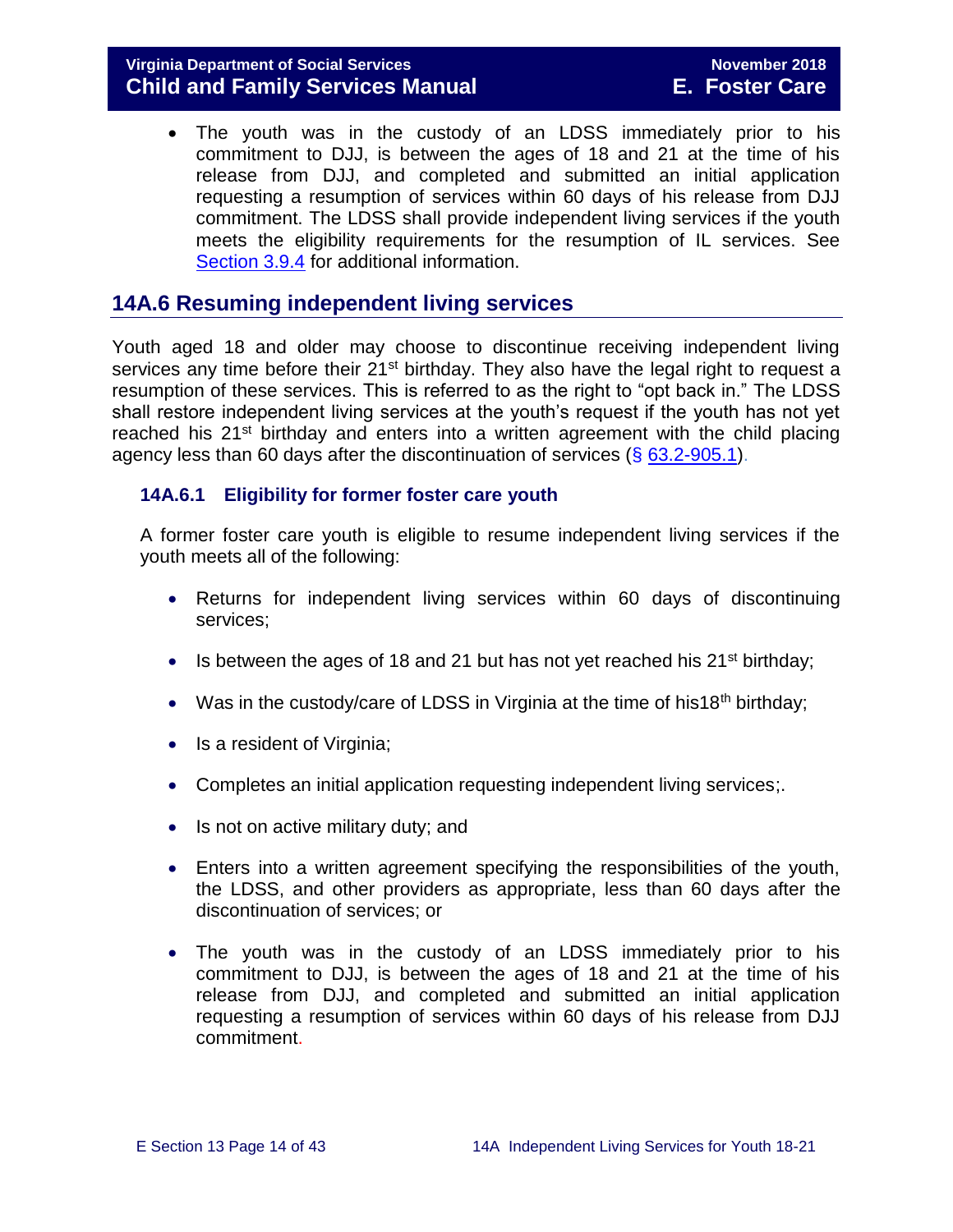#### <span id="page-14-0"></span>**14A.6.2 Application**

The former foster youth who is interested in resuming independent living services shall apply directly to the LDSS that held custody of the youth. The [Application to](http://www.dss.virginia.gov/files/division/dfs/fc/intro_page/forms/032-02-1440-00-eng.doc)  [Resume Independent Living Services](http://www.dss.virginia.gov/files/division/dfs/fc/intro_page/forms/032-02-1440-00-eng.doc) shall be completed and signed by the youth and a representative of the LDSS. It will serve as the temporary written agreement. The completion of the initial application will be verification that the youth requested a resumption of services within the legally allowed time frame. If the youth completes the application with the Licensed Child Placing Agency (LCPA) with which he had been placed, it is the LCPAs responsibility to contact the LDSS that had custody of the youth and submit the youth's application to the LDSS.

Acceptance of the initial application requesting services is based on the willingness of the youth to enter into an agreement that documents service needs and expectations of the youth, LDSS or LCPA, and other parties providing services to the youth. The representative of the LDSS or LCPA shall ensure the youth has provided all necessary information on the initial application. The representative should not sign the application requesting services until it has been reviewed with the youth.

The request for services will be denied if the youth does not meet eligibility requirements as outlined in Section 14A.6.1, the youth refuses to complete all application items, or the youth refuses to meet with the team to complete the agreement. It is the responsibility of the assigned worker to review the application, confirm the date, time, and location of the team meeting with the youth, and provide any assistance necessary to facilitate completion of the application and attendance at the team meeting. The youth's application should be reviewed and a team meeting scheduled **within ten (10) business days** upon receipt of the initial application.

#### <span id="page-14-1"></span>**14A.6.3 Assessment**

The request to resume independent living services is based on the youth's willingness to meet with a team of individuals to complete the ["Agreement to](http://www.dss.virginia.gov/files/division/dfs/fc/intro_page/forms/032-02-1441-00-eng.doc)  [Resume Independent Living Services"](http://www.dss.virginia.gov/files/division/dfs/fc/intro_page/forms/032-02-1441-00-eng.doc) form and his willingness to cooperate with recommended services. The agreement describes the responsibilities of the youth, LDSS, LCPA if applicable, and any other parties that may be involved with the youth.

The agreement will be developed by a team of individuals which will include but not be limited to the following:

- The youth;
- An individual identified by the youth as a permanent connection in his life. This should be an individual with a positive relationship with the youth willing to offer long-term, ongoing support and who will assist the youth in successfully transitioning to self-sufficiency (e.g., relative, family friend, former teacher, or former foster parent);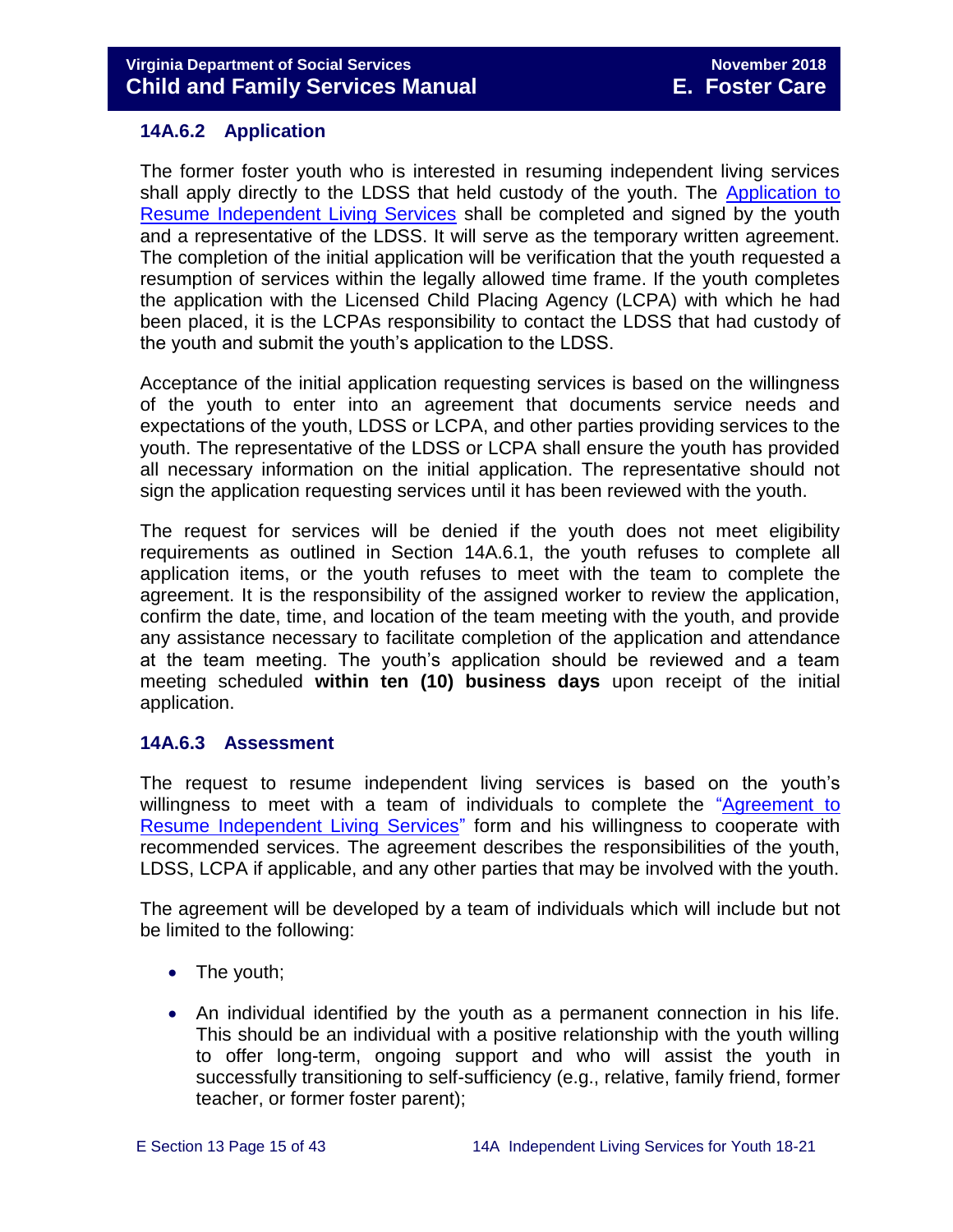- Previous service worker (If the previous service worker is not available or no longer employed by the agency and cannot be consulted, the agency should attempt to include the previous worker's supervisor or other service worker that has some knowledge of the youth. If no one remains in the agency that has knowledge of the youth, a new service worker shall be assigned and that worker is responsible for reviewing the information in the case file including OASIS);
- Independent Living Coordinator;
- Foster Care Supervisor;
- Representatives from the LCPA where the youth had been placed; and,
- At least one appropriate community stakeholder, (e.g., Community Services Board (CSB), Division of Rehabilitation Services (DRS), (CSA) Coordinator and Adult Services worker). The community stakeholder should be a person(s) capable of providing ongoing services to the youth after age 21 (e.g., for youth requiring psychiatric services, a representative of the CSB would be an appropriate community representative for the youth's team).

The team should address the following issues with the youth in the scheduled meeting to review the application for independent living services:

- The youth's social support system (including peers, adults, family members, etc.) and how those individuals identified by the youth provide assistance, a sense of connection/family, and accessibility of those individuals to the youth;
- The short and long-terms goals identified by the youth and team;
- The youth's willingness to actively participate in an educational program (i.e., high school diploma, GED, vocational training program, college);
- The youth's willingness to cooperate with a life skills assessment if one was not completed within the last six (6) months;
- The youth's willingness to participate in a substance abuse evaluation or mental health evaluation if recommended by the team; and,
- Any other factors that affect the youth's ability to establish self-sufficiency (i.e., lack of family support, social skill needs, criminal charges pending, substance abuse, or mental health issues).

Acceptance of independent living services is based on the willingness of the youth to participate with services and expectations as documented in the "Resuming Independent Living Services Agreement." The youth will be denied the opportunity to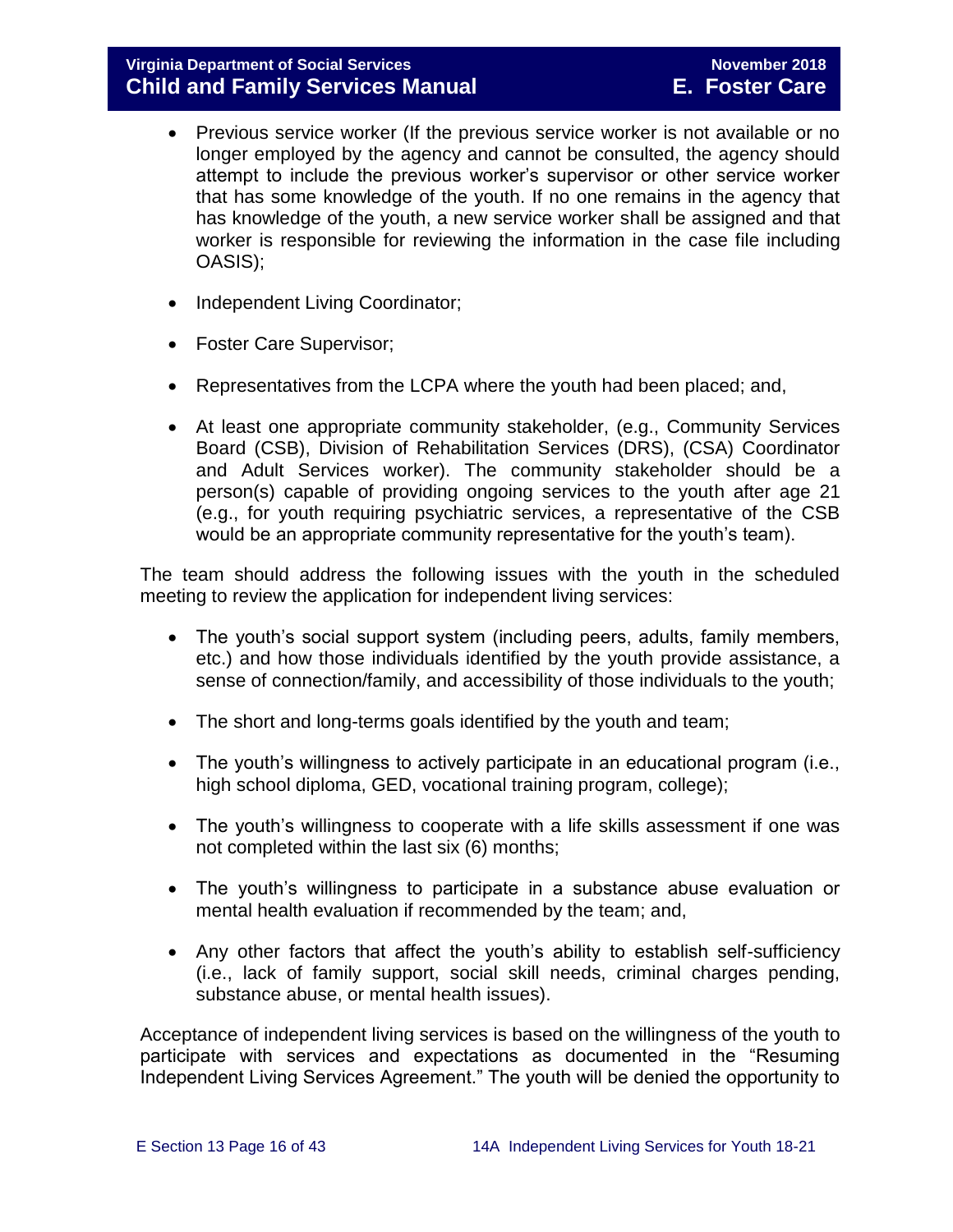resume independent living services if he refuses to comply with the recommendations as outlined in the agreement.

A copy of the agreement is given to the youth, a copy is given to the LCPA when applicable, and the original copy shall be kept in the case record. The youth and the service worker should review the agreement at least every three (3) months and if additional services are recommended, the team should re-convene.

#### <span id="page-16-0"></span>**14A.6.4 Services**

Youth returning to the LDSS or LCPA are eligible for all independent living services delineated in [Section 13.6.](http://www.dss.virginia.gov/files/division/dfs/fc/intro_page/guidance_manuals/fc/07_2015/Section_13_Achieving_Permanency_for_Older_Youth.pdf) Youth are not eligible for placement.

#### <span id="page-16-1"></span>**14A.6.5 Funding**

If a youth resumes independent living services, the team shall explore funding sources such as Chafee/Independent Living funds, CSA, CSB, Medicaid, and private insurance. If it is determined that CSA funds are needed, the service worker shall refer the child to the Family Assessment and Planning Team (FAPT), in accordance with local Community Policy and Management Team (CPMT) procedures.

#### <span id="page-16-2"></span>**14A.6.6 Contact with youth**

When a youth aged 18 or older resumes independent living services, there shall be a minimum of one (1) monthly contact (e.g., phone, in-person, email) by the assigned worker of the LDSS or LCPA and the youth. Every 90 days the contact shall be face-to-face and occur in the residence of the youth. The needs of the youth should determine the frequency of the contacts beyond the minimum requirements.

A supervisory review shall occur at least every six (6) months and should include the youth and the members of the team. The composition of the team may change to include any additional permanent connections for the youth.

#### <span id="page-16-3"></span>**14A.6.7 Discontinuance of independent living services**

Independent living services shall be discontinued when:

- The youth reaches 21 years of age;
- The youth completes the services identified and has no additional assessed needs;
- The youth is non-compliant with the terms of the agreement; or
- The youth requests that independent living services be discontinued.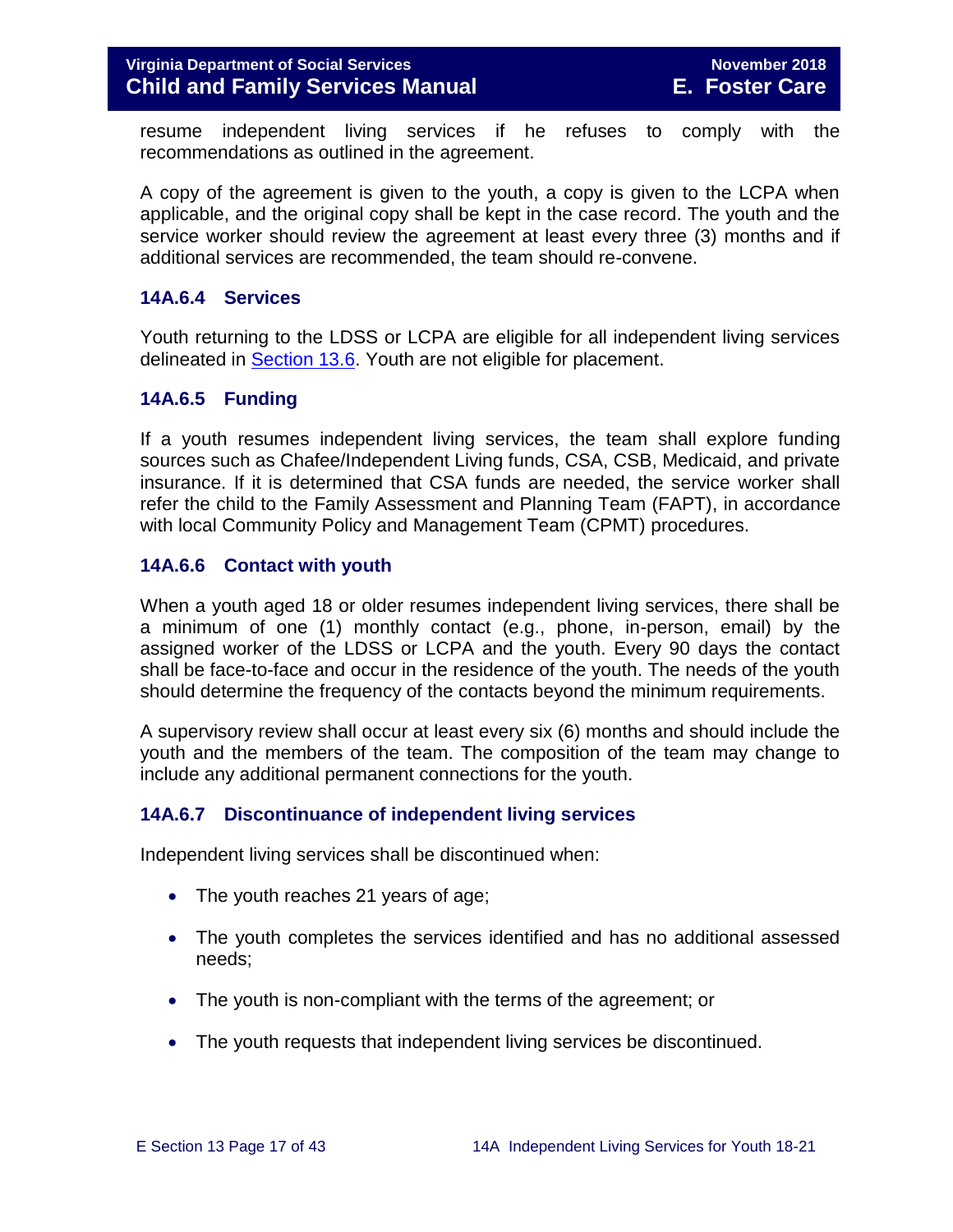#### <span id="page-17-0"></span>**14A.6.8 Formal request for a decision review**

The youth may request that the LDSS director conduct a formal review of the decision if the application to resume independent living services is denied by the team or the youth does not agree with the decision to discontinue services.

#### <span id="page-17-1"></span>**14A.6.9 Reporting**

Youth resuming independent living services shall have their case documented in the OASIS under case type "IL Former Foster Care Youth-ages 18-21." Services provided to the youth shall be documented in the contact screen. In addition, documentation shall include issues identified, visitation, and progress made toward achieving agreed upon goals. Instructions for data entry in the OASIS for these cases can be found in the document entitled "Guidelines For Resuming Independent [Living Services.](http://spark.dss.virginia.gov/divisions/dfs/fc/files/procedures/general/guidelines_for_resuming_il_services_spark.doc)"

#### <span id="page-17-2"></span>**14A.7 Independent living needs assessments**

For all youth receiving independent living services, an independent living needs assessment shall be conducted to assess the strengths and needs of youth in preparation for adulthood on at least an annual basis. The assessment shall be driven by the youth, be strength-based, and collaboratively involve the birth parents and caretakers of the youth. An independent living needs assessment is "a systematic procedure to identify a youth's basic skills, emotional and social capabilities, strengths and needs to match the youth with appropriate independent living services. It should address the knowledge of basic living skills, job readiness, money management abilities, decision-making skills, goal setting, task completion, and transitional living needs" [\(45 CFR 1356.83\(g\)\(20\)\)](http://www.ecfr.gov/cgi-bin/retrieveECFR?gp=1&SID=3d9be8b33d08994a45cff8aaff9f9476&ty=HTML&h=L&mc=true&r=PART&n=pt45.4.1356). Independent living needs assessments should be readministered annually for all youth receiving independent living services. See [Section](http://www.dss.virginia.gov/files/division/dfs/fc/intro_page/guidance_manuals/fc/07_2015/Section_13_Achieving_Permanency_for_Older_Youth.pdf)  [13.5](http://www.dss.virginia.gov/files/division/dfs/fc/intro_page/guidance_manuals/fc/07_2015/Section_13_Achieving_Permanency_for_Older_Youth.pdf) for more information about independent living needs assessments.

#### <span id="page-17-3"></span>**14A.7.1 Independent living services for youth**

LDSS shall offer independent living services to all youth who turn 18 and are in the process of transitioning from foster care to adulthood. These services should be based on the independent living needs assessment and include a broad range of activities, education, training, and direct services. The following types of services and skills development shall be considered to help the youth prepare for selfsufficiency: counseling, education, housing, employment, and money management. Access to essential documents, such as assistance in obtaining a birth certificate or Social Security card, and other appropriate services shall be provided consistent with the needs assessment  $(S<sub>S</sub> 16.1-228$  and  $63.2-100)$ . Additional services and skill development include daily living, social relationships, and communication skills.

As required by CFCIP, the U.S. Department of Health and Human Services in consultation with other stakeholders developed outcome measures to assess the performance of each state and the effectiveness of its independent living services.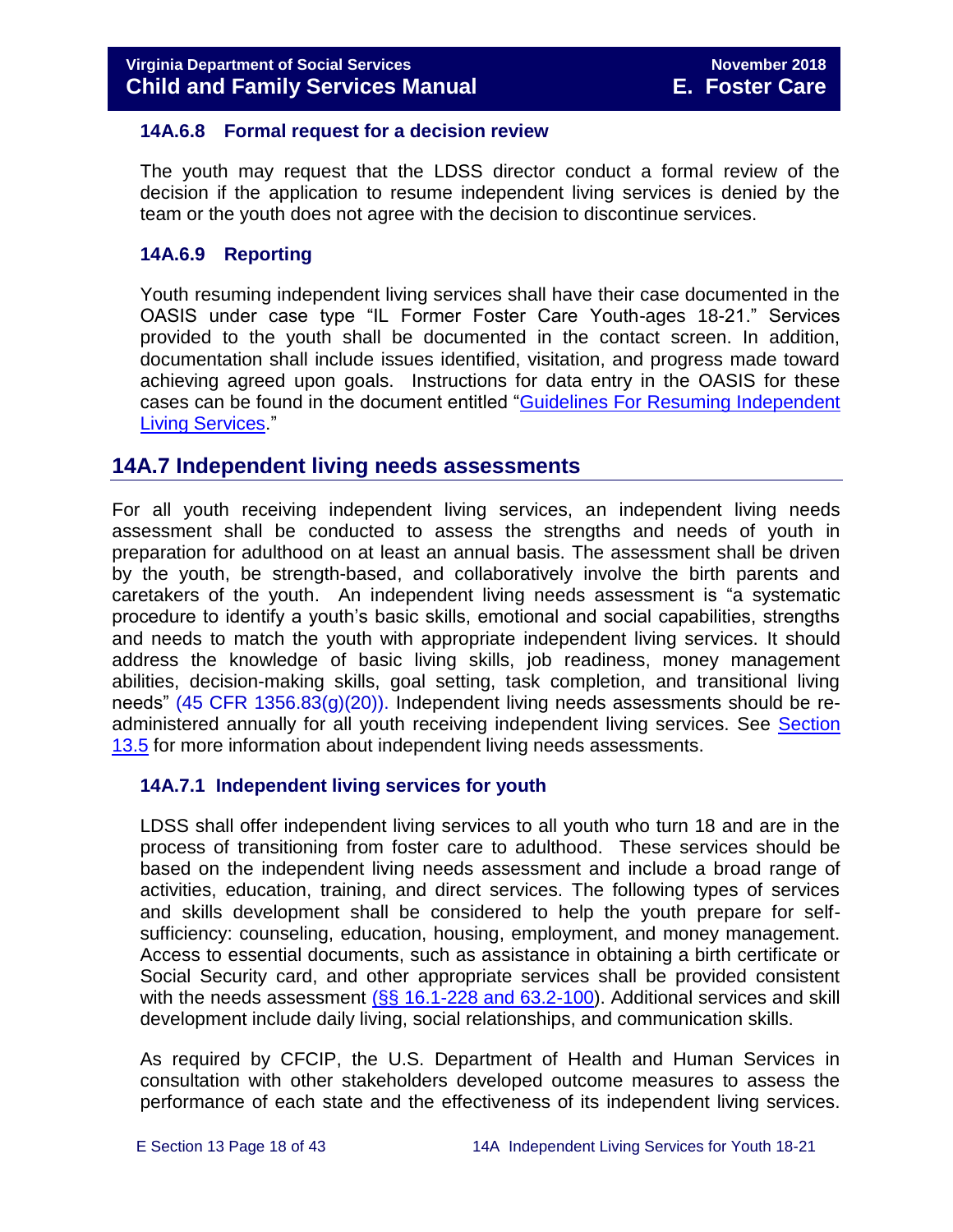The NYTD was established via regulation in 2008 and implemented October 2010. The CFCIP and federal regulation requires states to report specific information to NYTD [\(45 CFR 1356.80 through 1356.86\)](https://www.law.cornell.edu/cfr/text/45/1356.83). In Virginia, all NYTD defined independent living services (including ETV) that are paid for and/or provided by LDSS on behalf of youth must be documented on the OASIS "IL" screen by the LDSS.

An independent living service is provided by LDSS if it is delivered by LDSS staff or an agent of the LDSS, including a foster parent, group home staff, or child care institution staff; or provided pursuant to a contract between a local department of social services and a provider, agency, or any other entity regardless of whether the contract includes funding for the particular service.

The service worker and youth's team shall consider the types of services listed below for all youth over age 14 and older who are in foster care. Any of these services, as well as any other services and supports the youth requires, shall be provided, if indicated by the comprehensive assessment process and consistent with funding requirements. When a youth receives any of the services listed below, as well as the required independent living needs assessment, the services shall be identified in OASIS (45 CFR 1356.83(g)(20) through  $1356.83(g)(30)$ ).

The Virginia NYTD categories are:

- **Academic support**. Academic supports are services designed to help a youth complete high school or obtain a GED. Such services include the following: academic counseling; preparation for a GED, including assistance in applying for or studying for a GED exam; tutoring; help with homework; study skills training; literacy training; and help accessing educational resources. Academic support does not include a youth's general attendance in high school.
- **Post-secondary education support**. Post-secondary educational supports are services designed to help a youth enter or complete college, and include the following: classes for test preparation, such as the Scholastic Aptitude Test (SAT); counseling about college; information about financial aid and scholarships; help completing college or loan applications; or tutoring while in college. The list is not all-inclusive; other supports such as college tours paid for or provided by the agency could fall within this definition.
- **Career preparation**. Career preparation services focus on developing a youth's ability to find, apply for, and retain appropriate employment. Career preparation includes the following types of instruction and support services: vocational and career assessment, including career exploration and planning, guidance in setting and assessing vocational and career interests and skills, and help in matching interests and abilities with vocational goals; job seeking and job placement support, including identifying potential employers, writing resumes, completing job applications, developing interview skills, job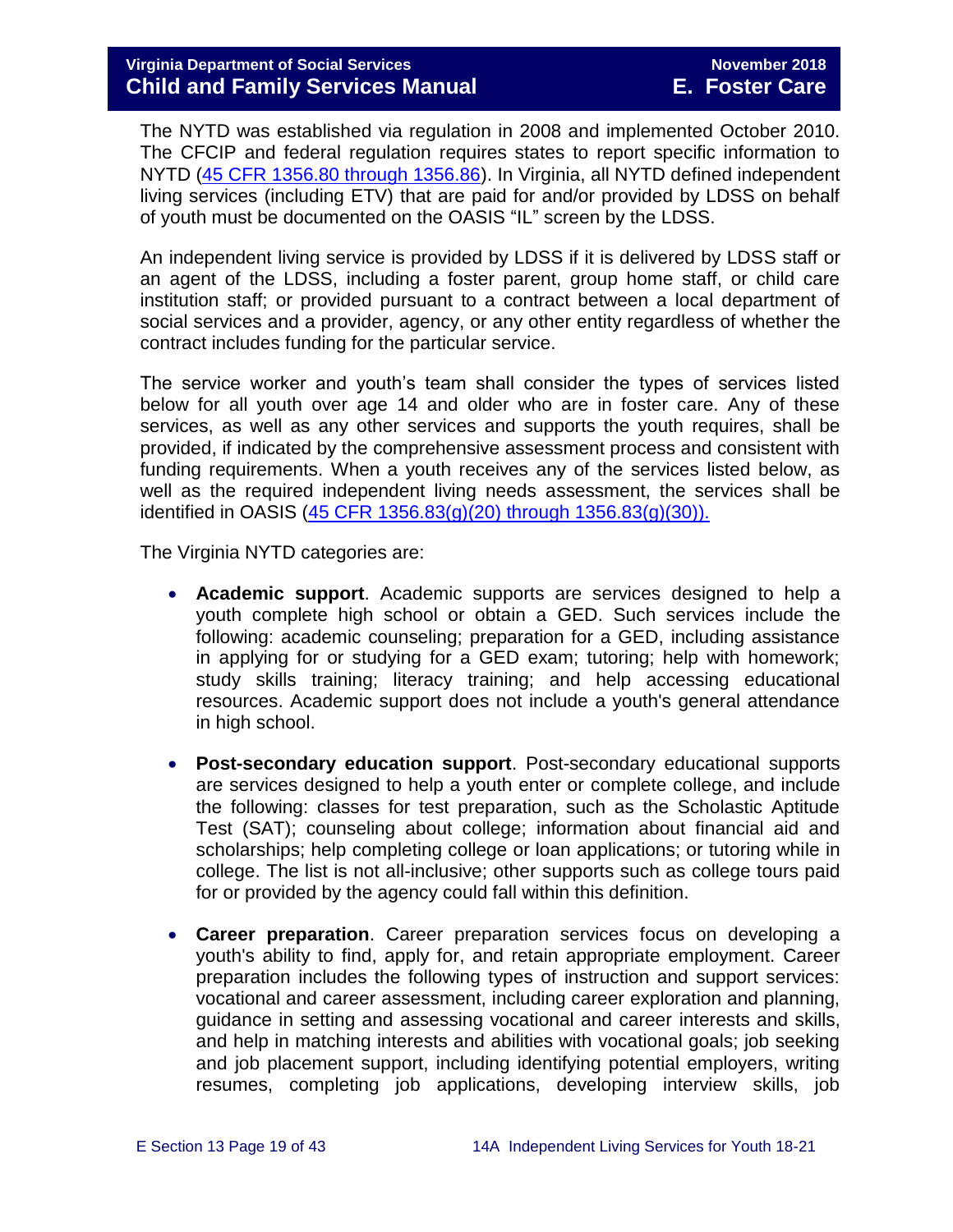shadowing, receiving job referrals, using career resource libraries, understanding employee benefits coverage, and securing work permits; retention support, including job coaching; learning how to work with employers and other employees; understanding workplace values such as timeliness and appearance; and understanding authority and customer relationships.

- **Employment programs or vocational training**. Employment programs and vocational training designed to build a youth's skills for a specific trade, vocation, or career through classes or on-site training. Employment programs include a youth's participation in an apprenticeship, internship, or summer employment program and do not include summer or after-school jobs secured by the youth alone. Vocational training includes a youth's participation in vocational or trade programs in school or through nonprofit, commercial or private sectors and the receipt of training in occupational classes for such skills as cosmetology, auto mechanics, building trades, nursing, computer science, and other current or emerging employment sectors.
- **Budget and financial management**. Budget and financial management assistance includes the following types of training and practice: living within a budget; opening and using a checking and savings account; balancing a checkbook; developing consumer awareness and smart shopping skills; accessing information about credit, loans and taxes; and filling out tax forms.
- **Housing education and home management training**. Includes assistance or training in locating and maintaining housing, including filling out a rental application and acquiring a lease, handling security deposits and utilities, understanding practices for keeping a healthy and safe home, understanding tenant's rights and responsibilities and handling landlord complaints. Home management includes instruction in food preparation, laundry, housekeeping, living cooperatively, meal planning, grocery shopping and basic maintenance and repairs.
- **Health education and risk prevention**. Health education and risk prevention includes providing information about: hygiene, nutrition, fitness and exercise, and first aid; medical and dental care benefits, health care resources and insurance, prenatal care and maintaining personal medical records; sex education, abstinence education, and HIV prevention, including education and information about sexual development and sexuality, pregnancy prevention and family planning, and sexually transmitted diseases and AIDS; substance abuse prevention and intervention, including education and information about the effects and consequences of substance use (alcohol, drugs, tobacco) and substance avoidance and intervention. Health education and risk prevention does not include the youth's actual receipt of direct medical care or substance abuse treatment.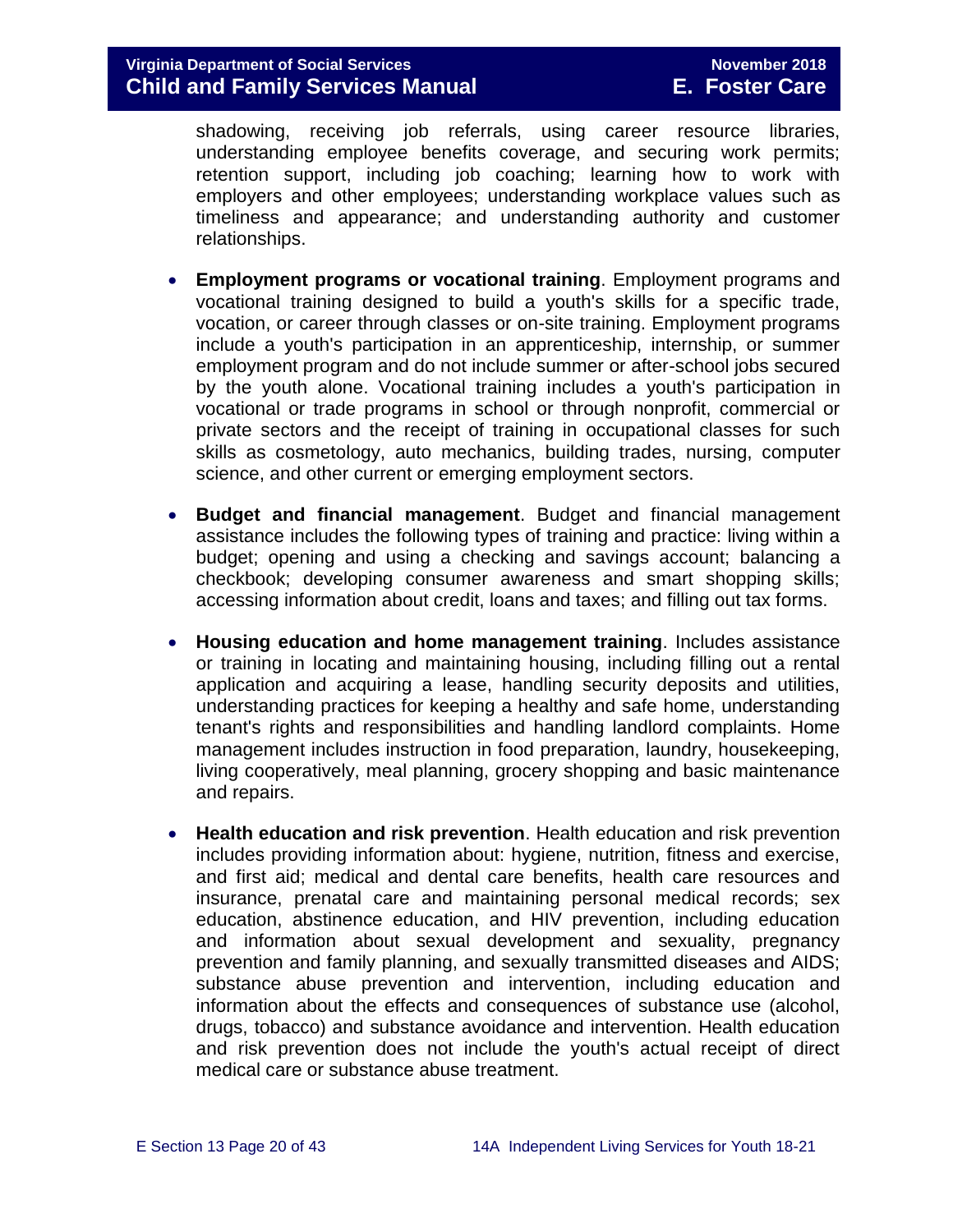- **Family support and healthy marriage education**. Such services include education and information about safe and stable families, healthy marriages, spousal communication, parenting, responsible fatherhood, childcare skills, teen parenting, and domestic and family violence prevention.
- **Mentoring.** Mentoring means that the youth has been matched with a screened and trained adult for a one-on-one relationship that involves the two meeting on a regular basis. Mentoring can be short-term, but it may also support the development of a long-term relationship.
- **Independent living arrangement**. An independent living arrangement means that the youth is living independently under a supervised arrangement approved by the LDSS or Licensed Child Placing Agency. A youth in independent living is not supervised 24-hours a day by an adult and often is provided with increased responsibilities, such as paying bills, assuming leases, and working with a landlord, while under the supervision of an adult.
- **Room and board financial assistance**. Room and board financial assistance that is paid for or provided by the VDSS, LDS and/or Children's Services Act (CSA) to assist with a youth's room and board, including rent deposits, utilities, and other household start-up expenses. (Includes the independent living stipend).
- **Education financial assistance**. Education financial assistance is a payment that is paid for or provided by the VDSS and/or LDSS for education or training, including allowances to purchase textbooks, uniforms, computers, and other educational supplies; tuition assistance; scholarships; payment for educational preparation and support services (i.e., tutoring), and payment for GED and other educational tests. This financial assistance also includes vouchers for tuition or vocational education or tuition waiver programs paid for or provided by the VDSS and/or LDSS (ETV program).
- **Other financial assistance**. Other financial assistance includes any other payments made or provided by the VDSS, LDSS, and/or the local FAPT to help the youth live independently.
- **Other financial assistance** (incentives and stipends for youth). Monetary incentives or stipends to acknowledge or reward eligible youth who successfully completed:
	- o A life skills training;
	- o Other independent living services that are designed to help the youth live independently; and/or,
	- o If part of the follow-up population, the NYTD Follow-up Survey.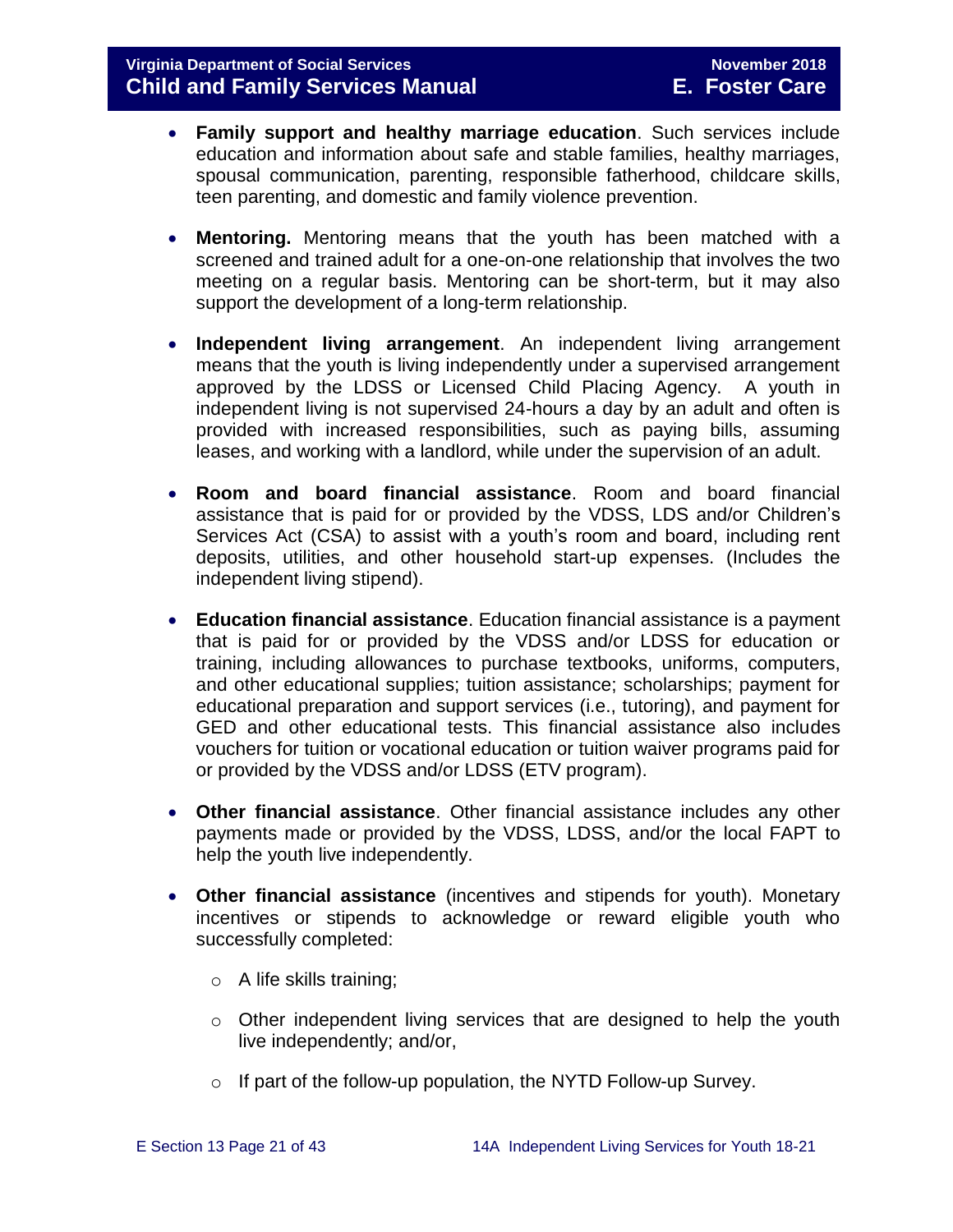#### **Virginia Department of Social Services** November 2018 **Child and Family Services Manual E. Foster Care**

Incentives and stipends must not exceed what is reasonable and necessary to accomplish the purpose of needing to provide such incentives and/or stipends. The local director or his/her designee must approve in writing all monetary incentives and stipend methods (i.e. gift cards, money cards, certificates, and/or stipends), purpose of incentives/stipends, and the amount paid from basic IL and/or ETV funds for each youth. Also, youth receiving an incentive/stipend must have a clear understanding of purpose, cash value of incentive/stipend, and sign a document stating that he/she acknowledges receiving the monetary incentive. The document acknowledging youth receipt must be kept in the youth's case record and documented in OASIS as "Other financial assistance" within 30 days from the purchase date. Each transaction for an incentive/stipend must be recorded individually on Virginia's Independent Living Program (ILP) Quarterly Report for the applicable report period.

 Other financial assistance (outreach services). Efforts to attract eligible youth to participate in independent living services and formalized programs (i.e. covering transportation expenses so that eligible youth may attend independent living conferences and other youth conferences, meetings, retreats, and workshops designed to help the youth live independently)

# <span id="page-21-0"></span>**14A.8 Preparing youth for adulthood**

All youth shall have the opportunity to be engaged in directing their own life and to be engaged in the community around them. In order to provide youth in and transitioning from foster care opportunities to be listened to, to be informed, to be respected and to exert control over their lives, the service worker should:

- Prepare/train youth to lead in the development of their case planning, including permanency planning and transition planning that addresses education and employment goals.
- Provide youth opportunities for leadership and community involvement, including opportunities for advising LDSS and community partners on policy and practice.
- Maintain contact with the youth to find out how they are doing when they leave care so that policy and practice can be improved.<sup>2</sup>

Preparing youth in foster care for adulthood is similar to preparing all children and youth for the transition to adulthood. Successful adults are self-sufficient in accomplishing daily life skills, while also being resourceful and connected with others in meeting their own needs while contributing to society. Regardless of the permanency goal, service workers should deliberately plan and prepare youth over time to be increasingly selfsufficient, resourceful, and contributors to society.

i<br>L

<sup>2</sup> Adapted from Jim Casey Youth Opportunities Initiative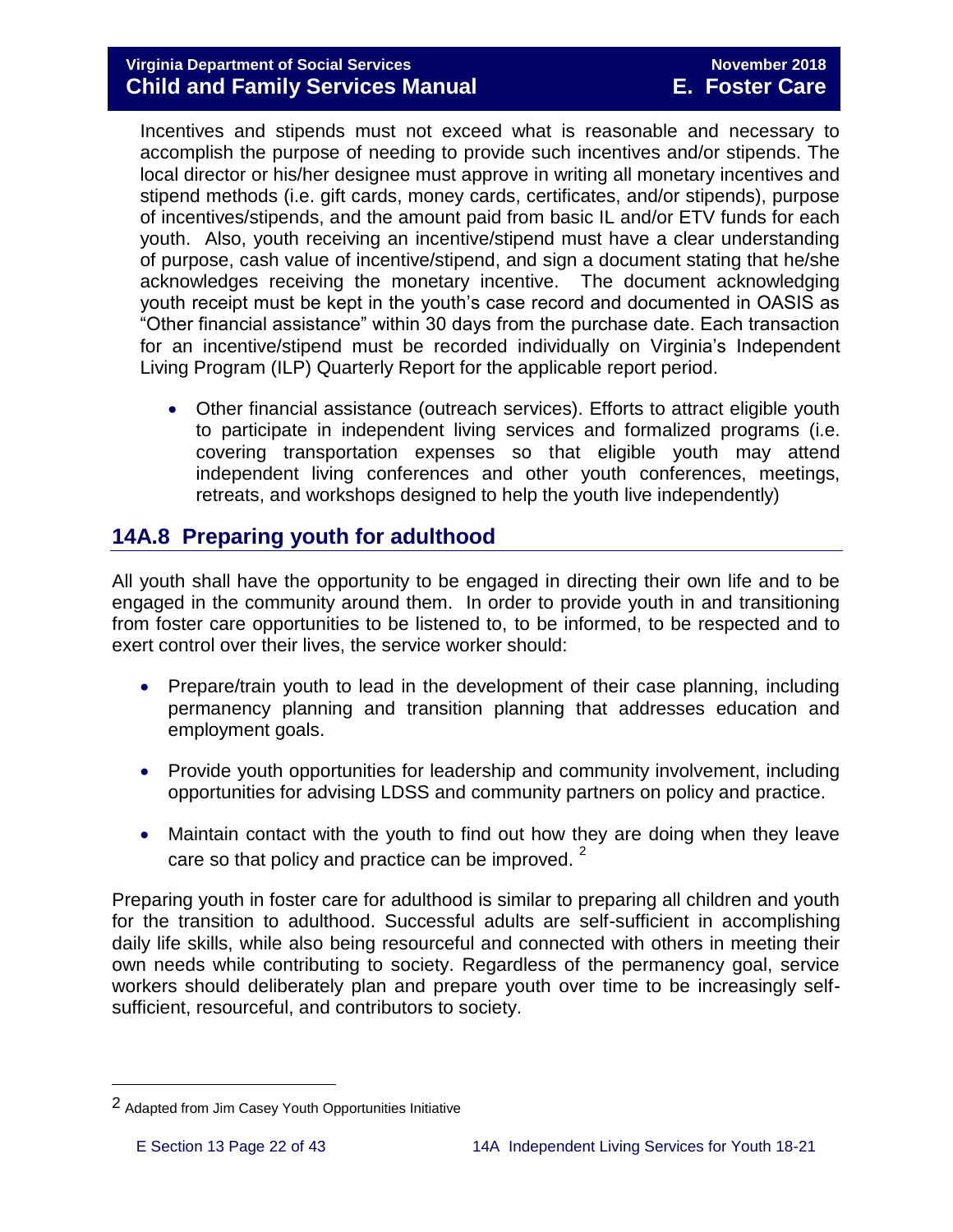#### **Virginia Department of Social Services November 2018 Child and Family Services Manual E. Foster Care**

Preparation for adulthood is a life-long process that begins at birth. It initially involves informal learning by observing and participating in day-to-day activities with birth parents and substitute caregivers. Then, as children mature, it includes formal instruction and activities. For older youth, it requires increasing opportunities for them to practice life skills and build competencies with support from caregivers, service workers, and significant others.

During adolescence, the movement to self-sufficiency and resourcefulness is not linear, but rather a dynamic process based on the youth's evolving maturity, strengths, and needs. An adolescent's search for identity and transition to adulthood can be a turbulent process, particularly for youth who have experienced abuse, neglect, separations, and/or trauma in their lives.

Developmentally, adolescents are striving to gain control over their lives. Adults need to provide opportunities for adolescents to practice resolving problems, seeking out and using resources, making decisions, and contributing to society. These are essential skills for self-sufficiency and success in adulthood.<sup>3</sup>

Serving older youth and preparing them for adulthood requires a planned, dynamic, strengths-based process. Service planning and decision making shall be driven by the youth, in collaboration with the youth's family and team. Services shall be based on the strengths and needs of the youth, as identified in the comprehensive assessment. The service worker and youth's team should focus on achieving permanency and ensuring the youth develops the skills necessary for self-sufficiency and interdependency. They should assist the youth in managing the transition to adulthood and then follow up to ensure success.

#### <span id="page-22-0"></span>**14A.8.1 Youth-driven planning**

Youth shall have a central role in all service planning and decision making. Involving the older youth increases his or her motivation to participate in and complete services. It also helps the youth increase self-awareness and learn how to develop goals, use networks, and resolve problems – essential skills for adulthood.

The service worker should encourage and support the youth in taking responsibility for becoming increasingly self-sufficient and interdependent over time. The service worker should help the youth:

- Understand his or her responsibility for developing and achieving a plan.
- Develop personal goals.
- Identify strengths, interests, and needs.

i<br>L

<sup>3</sup> Adapted from Illinois Department of Children and Family Services Best Practice Manual, Characteristics of Adolescent Development.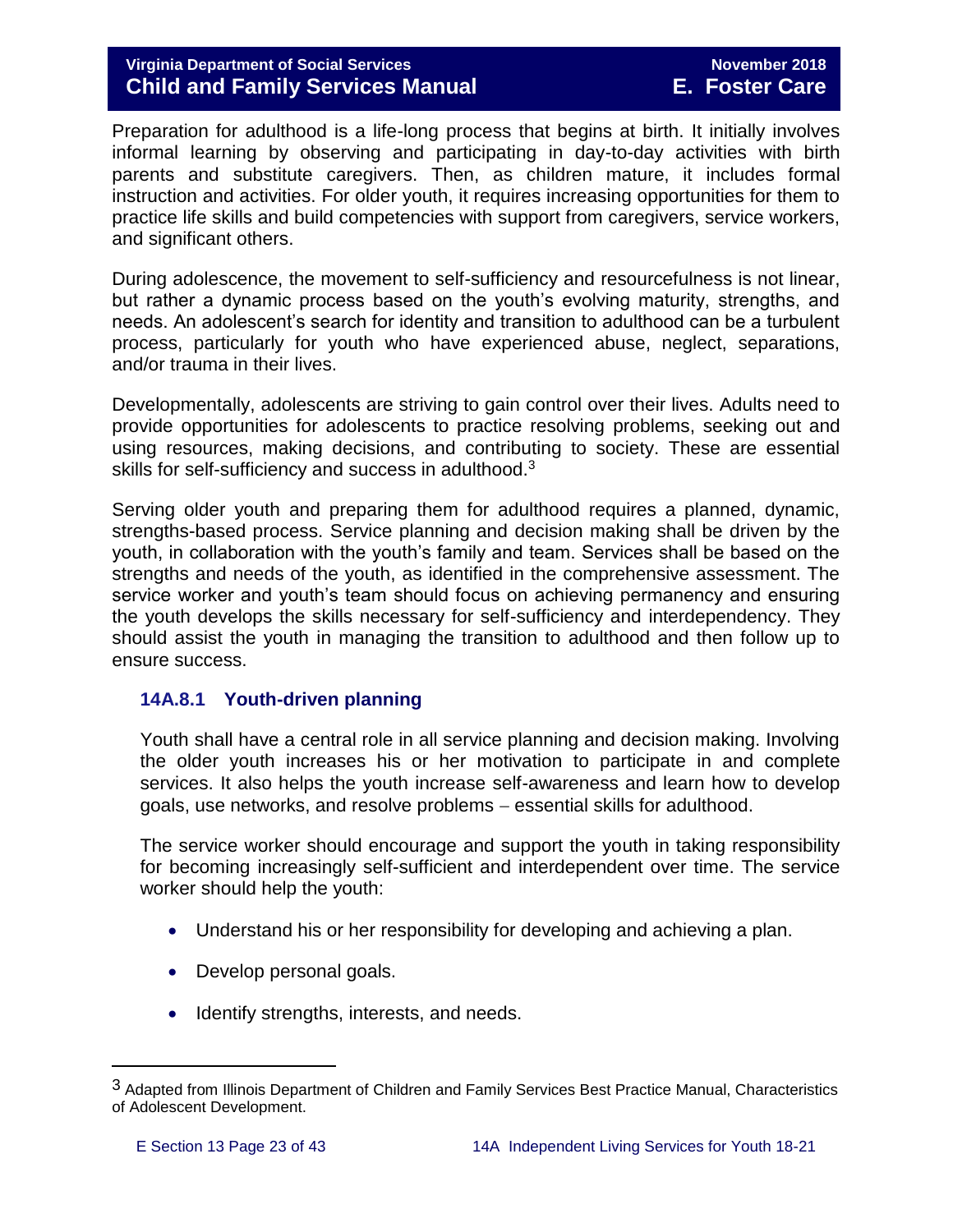Use these goals, strengths, and interests to design services, use networks, and access services and resources to meet his or her needs.

#### <span id="page-23-0"></span>**14A.8.2 Engaging families and working with the youth's team**

The service worker should diligently search, pursue, and engage the youth with extended family members and other appropriate individuals the youth defines as significant, while keeping the safety and best interests of the child at the forefront in decision making (see [Section 2.5](http://www.dss.virginia.gov/files/division/dfs/fc/intro_page/guidance_manuals/fc/07_2015/Section_02_Engaging_the_Child_Family_and_Significant_Adults.pdf) and [Section 2.6\)](http://www.dss.virginia.gov/files/division/dfs/fc/intro_page/guidance_manuals/fc/07_2015/Section_02_Engaging_the_Child_Family_and_Significant_Adults.pdf). These individuals can provide diverse roles and resources for the youth during and after his or her stay in foster care (see [Section 2.4\)](http://www.dss.virginia.gov/files/division/dfs/fc/intro_page/guidance_manuals/fc/07_2015/Section_02_Engaging_the_Child_Family_and_Significant_Adults.pdf).

The service worker shall engage appropriate family members and other significant individuals to work collaboratively as a team to help prepare the youth for adulthood. Since critical decision points, including goal and placement decisions, are made through Family Partnership Meetings, the LDSS may decide that this team should continue working together as the youth's team to prepare for and transition the youth into adulthood (see [Section 2.9\).](http://www.dss.virginia.gov/files/division/dfs/fc/intro_page/guidance_manuals/fc/07_2015/Section_02_Engaging_the_Child_Family_and_Significant_Adults.pdf)

The youth shall be an active and central participant on the team. The youth shall be provided with the opportunity to identify up to two (2) members of the team who are neither a foster parent of nor a case/service worker of the youth [\(P.L. 113-183\)](https://www.congress.gov/113/plaws/publ183/PLAW-113publ183.pdf) who he or she wants to involve with the team to help represent the youth's needs and provide support during the process. One of the individuals selected by the youth may serve, as necessary, as an advocate with respect to normalcy for the youth. The LDSS may only reject the member(s) selected by the youth if there is good cause to believe that the individual(s) would not act in the best interest of the youth.

Team members may include birth parents, siblings, family members, prior custodians, primary caregiver(s), service worker, adult services worker for appropriate older youth, independent living coordinator, professionals involved with the youth (e.g., teacher, counselor, coach), service providers, community members (e.g., friend, neighbor, mentor, minister), and any other individuals identified by the youth and family as important.

The service worker and team should actively assist the youth in:

- Assessing strengths, interests, and needs, including life skills.
- Identifying significant adults who may be willing to assist the youth in carrying out identified tasks.
- Identifying services, resources, supports, and networks.
- Developing or enhancing their skills.
- Making decisions.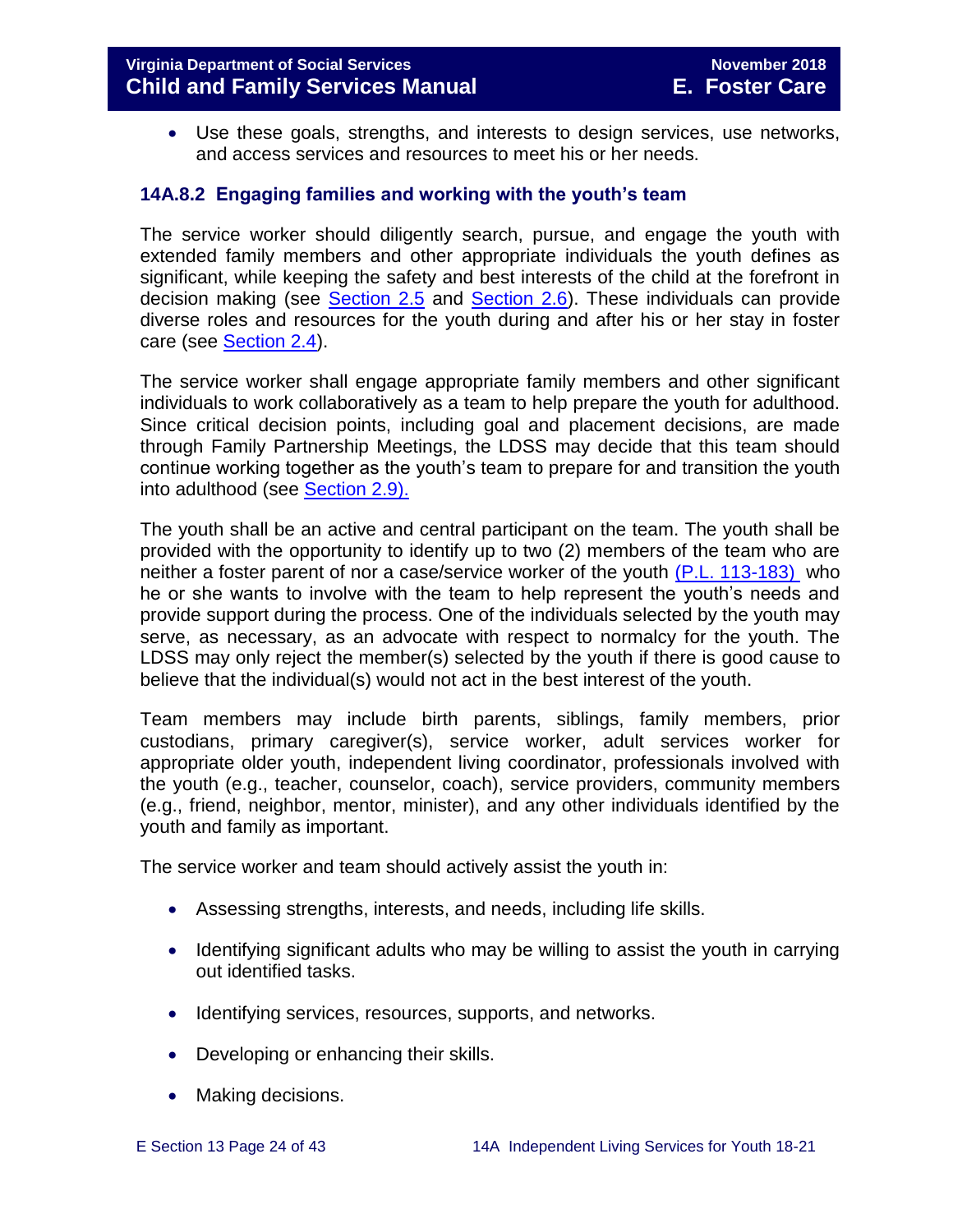- Planning and supporting the youth through the transition to adult living.
- Maintaining contact and following up after the youth leaves foster care.

#### <span id="page-24-0"></span>**14A.8.3 Transition to independent living plan for youth age 18 and older**

All youth age 14 or older, regardless of their permanency goal, shall have a written transitional living plan personalized to their individual needs based on their independent living skills assessment; specifying the independent living services, activities, and supports to be provided to help the youth transition to adulthood. The youth shall be involved in the development of his/her initial transition plan and any revisions or additions made to it. The transition plan shall be:

- Youth-driven.
- Based on a formal independent living needs assessment.
- Developed through a team process.
- Coordinated with the IEP developed by the school district for all youth in special education.

The transition plan for youth over age 14 and older shall be personalized to the individual youth and describe in writing:

- The activities to be undertaken to establish a permanent family and lifelong connections with family members and significant adults.
- The strengths, goals, and needs of the youth, based on the assessment of independent living skills, and including the areas of counseling, education, housing, employment, and money management skills.
- The specific independent living services to be provided and activities undertaken to assist the youth in meeting these goals and needs, building on the youth's strengths.
- The programs and services to be provided and activities undertaken to help the youth prepare for his or her future life as an adult, including but not limited to, specific options to be pursued in education, career preparation, and work.
- The responsibilities of the child placing agency, the youth, the service provider, and any other involved individuals in achieving the planned services and activities.
- Information on the youth's right to appeal LDSS decisions on services in the transition plan for independent living services (See Section 14.12 of the July 2015 Foster Care guidance).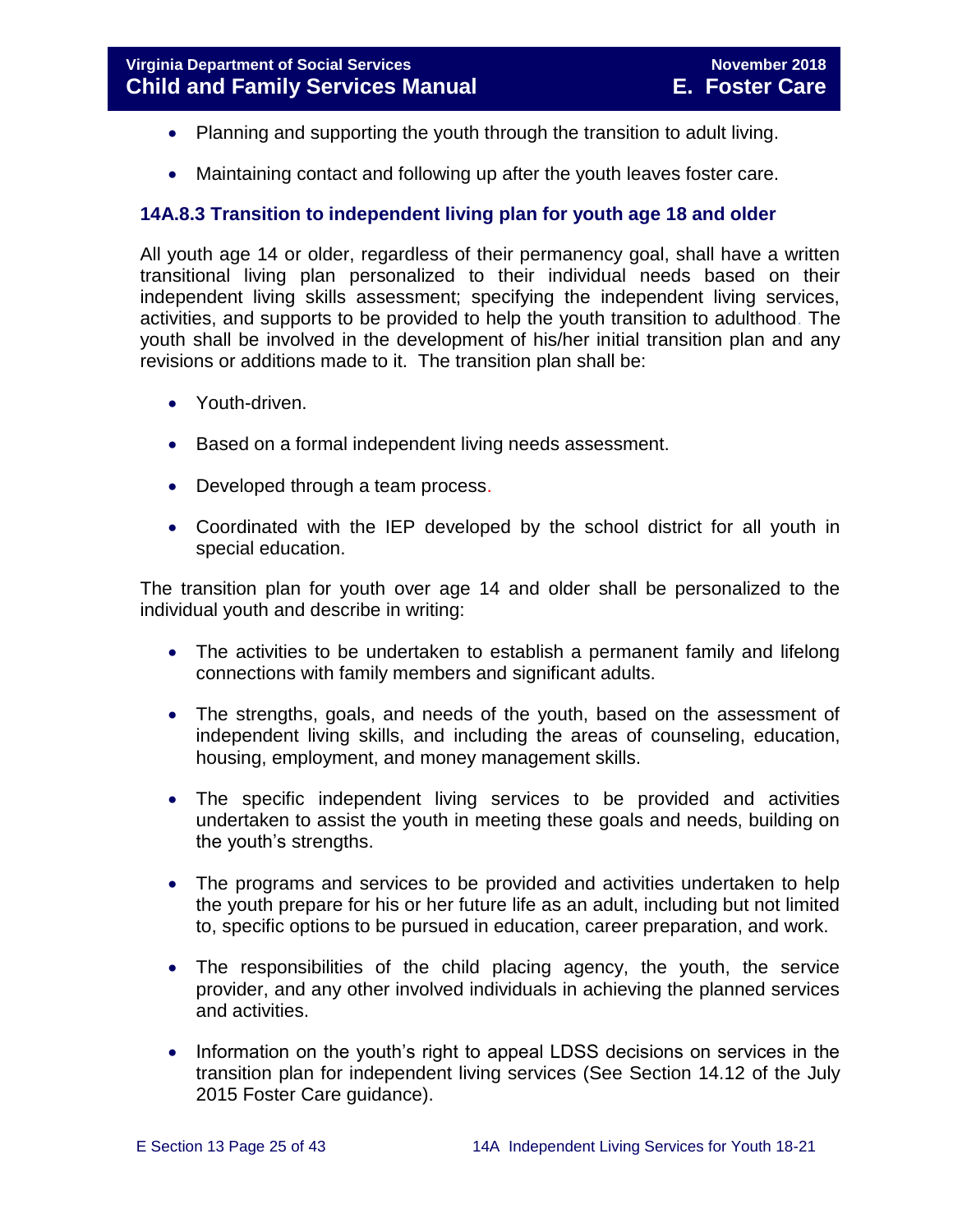The service worker may use the transition plan template developed by VDSS or the Foster Club's Transition Toolkit to document the youth's transition plan (see below.) Any other transition plan template needs to be approved by VDSS before use.

- The VDSS [Independent Living Transition Plan Template](http://www.dss.virginia.gov/files/division/dfs/fc/intro_page/forms/032-04-0076-02-eng.pdf) addresses independent living services, incorporates the domains from the Casey Life Skills Assessment, and complies with state and federal requirements for serving and transitioning older youth.
- The [FosterClub's Transition Toolkit](https://www.fosterclub.com/_transition/article/transition-toolkit) is designed for youth and their team of adult supporters to identify their assets and resources and map out a plan for the challenges after foster care.

#### <span id="page-25-0"></span>**14A.8.3.1 Development and maintenance of the transition plan**

The transition plan shall be printed and attached to the foster care plan which is filed with the court for distribution and placed in the paper case record, if further court review is required by the court. When court review is not required, the transition plan should be printed and attached to the Supervisory Review document and placed in the paper case record. The service worker, youth, and youth's team shall implement and modify the transition plan over time, while continually assessing the youth's progress.

- The transition plan shall be completed **within 30 days** of the initial or repeated independent living assessment.
- The transition plan shall be updated at least every 12 months.
- Completion of the transition plan shall be documented in OASIS on the IL Checklist.

#### <span id="page-25-1"></span>**14A.8.4 Youth rights**

As a requirement of the Preventing Sex Trafficking and Strengthening Families Act of 2014 [\(P.L. 113-183\)](https://www.congress.gov/113/plaws/publ183/PLAW-113publ183.pdf), youth age 14 and older shall be provided a document that describes certain rights with respect to their care. The LDSS shall be responsible for explaining to the youth his/her rights in an age-appropriate way and obtaining a signature from the youth acknowledging that the youth has received them. A description of the youth's rights follows:

 Appeals: the youth has the right to appeal LDSS decisions regarding the delay, denial or termination of services identified in the transition to independent living plan and foster care plan **(**See Section 14.12 in the July 2014 quidance).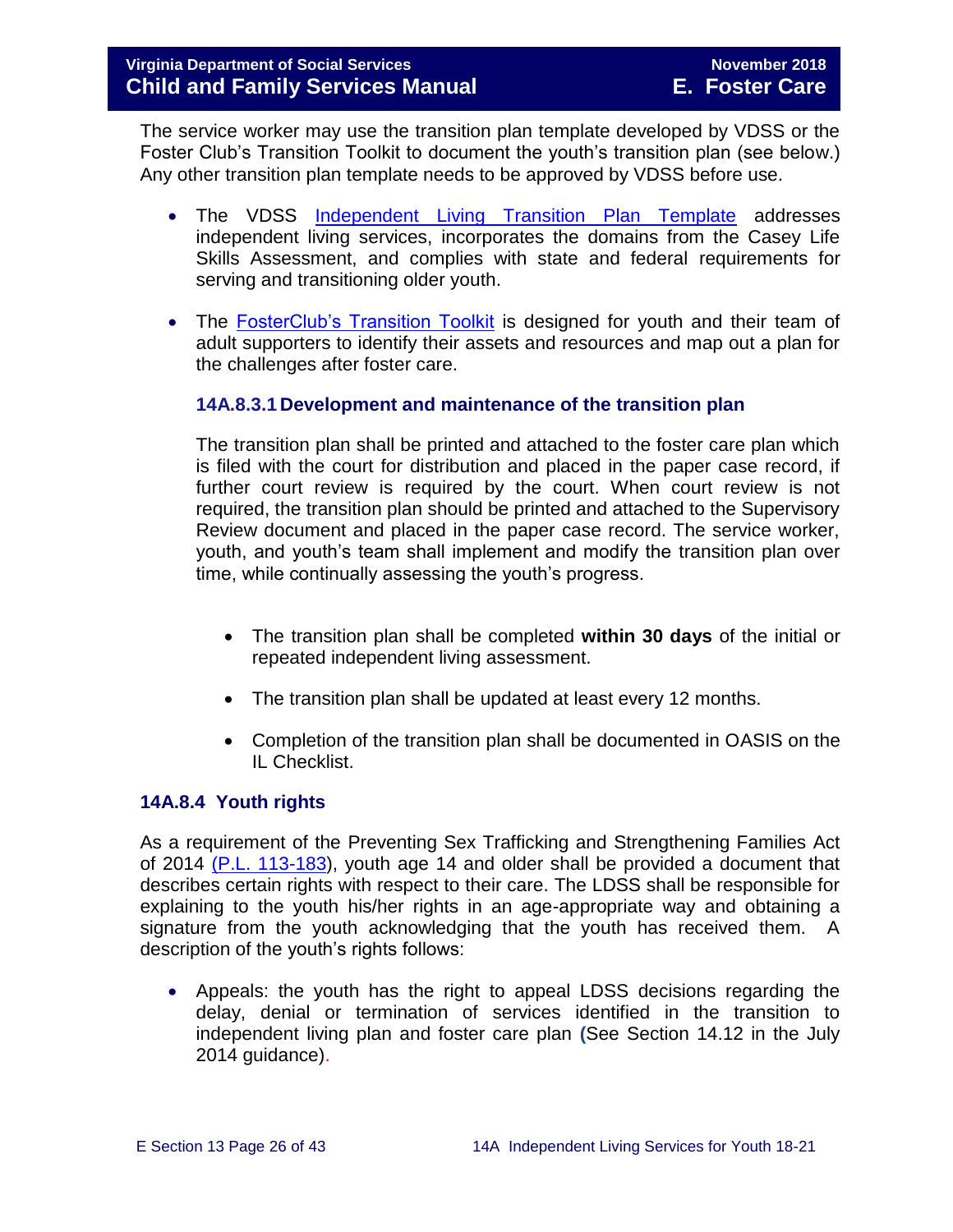- Education: the youth has the right to go to school and get an education that is consistent with his or her age and any special needs. The youth also has the right to stay in the school he or she was enrolled in before coming into foster care if this is in the youth's best interest.
- Health: the youth has the right to be regularly taken to doctors and dentists, including eye doctors, for medical evaluation, medical care, and/or treatment as needed.
- Visitation with siblings: the youth has the right to have regular contact and visitation with siblings, if separated. Contact may include but not be limited to face-to-face visits, telephone calls, emails, and video conferencing.
- Court participation: the youth has the right to attend court hearings involving his or her care; be consulted in the development of and any revisions to his or her case and permanency plan. The youth also has the right to tell the judge what is happening to him or her and what the youth wants regarding the plan for permanency.
- Documentation: when exiting foster care, the youth shall be provided with an official or certified copy of the youth's (1) birth certificate; (2) social security card; (3) health insurance information; (4) medical records; and, (5) driver's license or state-issued identification card.
- Safety: the youth has the right to be safe and free from exploitation.

The list of youth rights is included in the Rights and Responsibility section of the VDSS Transition Plan template. The completed transition plan shall be attached to the printed Foster Care Plan when it is submitted to court for distribution, if further court review is required by the court. When court review is not required, the transition plan should be printed and attached to the Supervisory Review document and placed in the paper case record. The Rights and Responsibilities section and the youth's signature shall be submitted to court, even if an alternative transition plan template is used. This document shall be reviewed and signed at least annually or for each Permanency Planning and/or Hearing Review as a best practice.

# <span id="page-26-0"></span>**14A.9 Paying for independent living services**

Independent living services are paid from the LDSS' allocation of the CFCIP funds otherwise referred to as basic independent living program funds. VDSS must approve the LDSS funding application for independent living services before funds are expended.

Independent Living services may also be paid for with CSA funds. CSA establishes a collaborative system of services and funding that is child-centered, family-focused and community-based when addressing the needs of troubled and at risk youth and their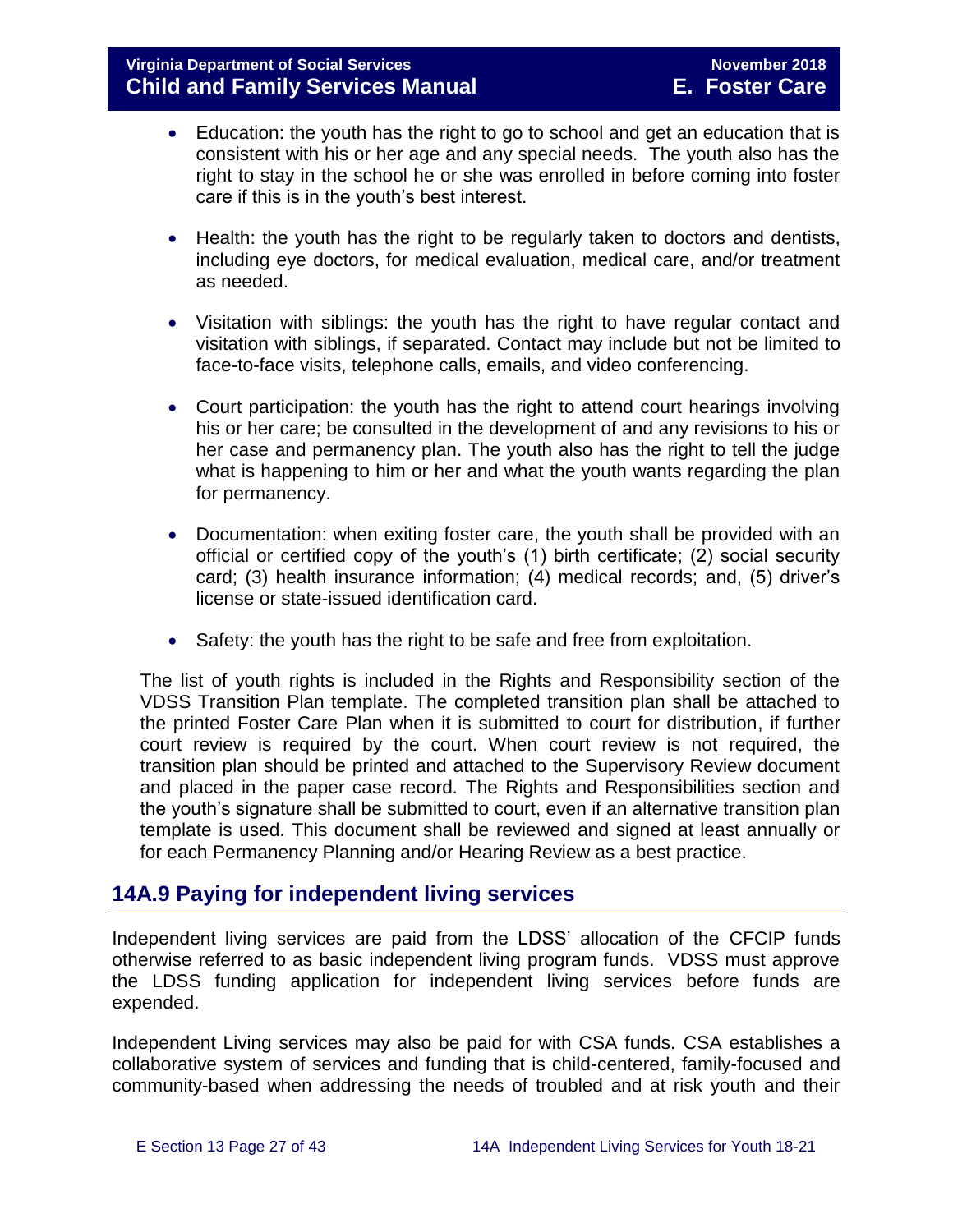#### **Virginia Department of Social Services November 2018 Child and Family Services Manual E. Foster Care**

families. One of the targeted populations is children and youth for whom foster care services, as defined by  $\S$  [63.2-905,](http://law.lis.virginia.gov/vacode/title63.2/chapter9/section63.2-905/) are being provided.

Foster care services are the provision of a full range of casework, treatment and community services including but not limited to independent living services, for a planned period of time to a child or youth who has been abused or neglected, or in need of services, or a youth or child who has been placed through an agreement between the LDSS and the parent(s) where legal custody remains with the parents or guardians, or has been committed or entrusted to an LDSS or licensed child placing agency. Foster care services also include the provision and restoration of independent living services to a person who is over the age of 18 years but who has not reached the age of 21 years who is in the process of transitioning from foster care to self-sufficiency. However, independent living services are not maintenance and cannot be paid for with title IV-E funds.

Access to CSA funds is governed by state and local policies which require multi-agency planning, uniform assessment, utilization review, and authorization of funds. If it is determined that these funds are needed to access independent living services, the service worker shall refer the youth to the FAPT, in accordance with local CPMT procedures, in order to request funding for services. The LDSS service worker should become familiar and comply with policies established by their local CPMT for access to CSA funding.

# <span id="page-27-0"></span>**14A.10 ETV Program for youth**

The purpose of the ETV Program is to fund goods and services designed to assist eligible youth in successfully completing a "post-secondary" educational or vocational training program by covering up to a maximum of \$5,000 or the total cost of attendance (whichever is less) per state fiscal year of the following expenses:

- Tuition and fees:
- Room and board;
- Rental or purchase of required educational equipment, materials, or supplies (including computer, software, and computer related accessories);
- Allowance for books and transportation;
- Required residential training related to an educational or vocational program;
- Special study projects related to education;
- Child care; and/or,
- Other related expenses.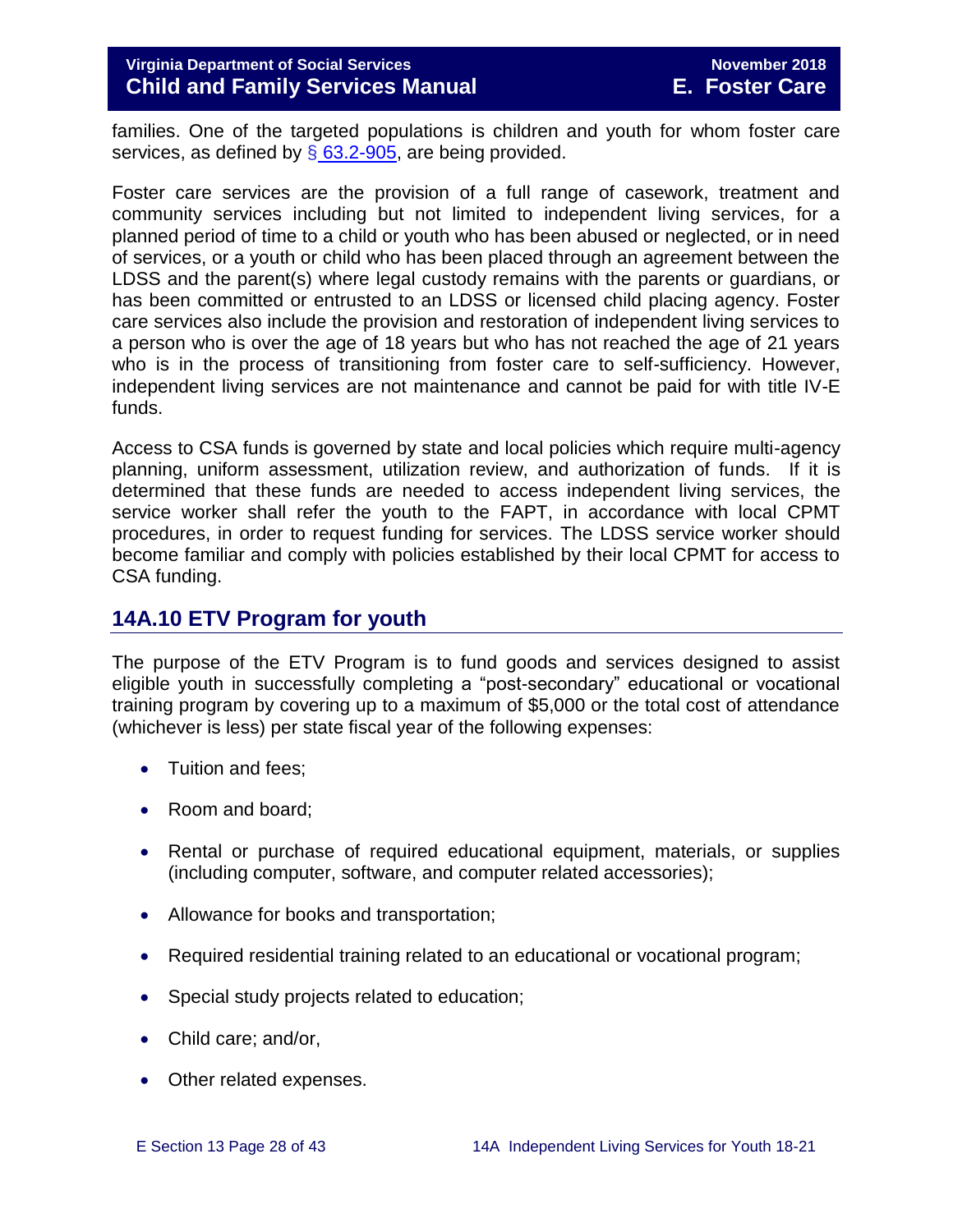Expenses not covered by ETV include:

- Doctors' visits;
- Dentist services;
- Apartment or dorm room set-up (i.e., comforters, sheets, microwave, cleaning supplies); and
- Food (separate from the school meal plan.)

#### <span id="page-28-0"></span>**14A.10.1 ETV funding**

ETV Program provides federal and state funding to help eligible youth with expenses associated with college and post-secondary vocational training programs. Funding of up to \$5,000 per year OR the total cost of attendance per year (whichever is less), per eligible youth. LDSS do not receive \$5,000 per youth in their initial allocation because the Virginia ETV program does not receive enough federal and state funds to allocate the full amount per student. Although the ETV program is integrated into the overall purpose and framework of the CFCIP/ILP, the program has a separate budget authorization and appropriation from the general program.

For additional information about use of ETV funding see [section 13.11](http://www.dss.virginia.gov/files/division/dfs/fc/intro_page/guidance_manuals/fc/07_2015/Section_13_Achieving_Permanency_for_Older_Youth.pdf)

#### <span id="page-28-2"></span><span id="page-28-1"></span>**14A. 10.2 Eligible youth**

#### **14A.10.2.1 Eligible youth ages 16-21 years**

Youth ages 16-21 who are eligible to receive vouchers under this program must meet the following eligibility criteria:

- Have had their most recent foster care episode provided by the Commonwealth of Virginia;
- Eligible for services under Virginia's CFCIP, called the Independent Living Program (ILP);
- Have received their high school diploma or equivalent, or GED certificate;
- Have applied for financial aid through the post-secondary school or training program, if applicable, they wish to attend or participate in; and
- Make satisfactory academic progress by maintaining at least a cumulative grade point average of 2.0 on a 4.0 scale or have an academic standing consistent with the institution's graduation requirements for the federal student financial aid program. LDSS should monitor all ETV recipients'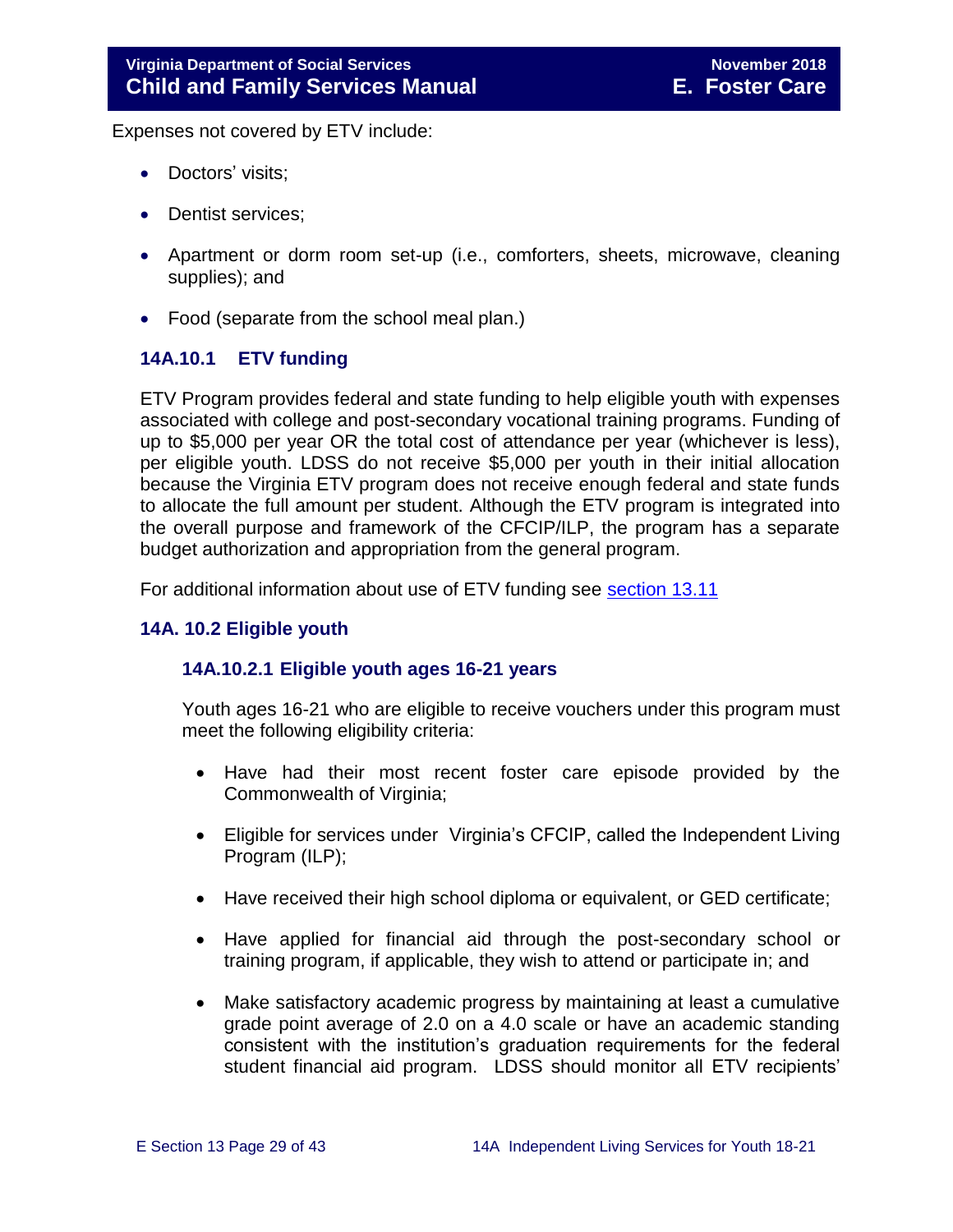progress and review grades to ensure compliance prior to disbursing additional ETV funds for each semester.

#### <span id="page-29-0"></span>**14A.10.2.2 Eligible youth ages 21-23 years**

Youth ages 21 to 23 years old that are eligible to receive vouchers under this program must meet all of the following eligibility criteria:

- Meet all eligibility requirements listed in Section [13.13.2.1](http://www.dss.virginia.gov/files/division/dfs/fc/intro_page/guidance_manuals/fc/07_2015/Section_13_Achieving_Permanency_for_Older_Youth.pdf) "Eligible Population for Youth Ages 16 to 21" with the exception of bullet number two (Eligible for services under Virginia's ILP).
- Are participating in the voucher program on the date they attain age 21 in order to be eligible to receive assistance until reaching the age of 23.
- Participants must be enrolled full-time or part-time in a post-secondary education or training program and making satisfactory progress toward completion of that program.

# <span id="page-29-1"></span>**14A.11 Credit checks for youth age 18 to 21**

Identity theft is a national problem and is becoming more common among the foster care population. Children in foster care are at greater risk to become victims of identity theft due to the number of people who have access to their social security numbers and other identifying information. Many times, it is not until the young adult is applying for credit that it is discovered that credit information has been compromised.

The LDSS is responsible for assisting youth 18 years and older with obtaining his or her credit report by accessing [www.annualcreditreport.com](https://www.annualcreditreport.com/index.action) during the month of their birthday, and every year thereafter, until he/she turns age 21. The youth will need access to a computer. The Fair Credit Reporting Act (FCRA) requires each nationwide Credit Reporting Agency (CRA) to provide adults with a free copy of their credit report once every 12 months. The LDSS shall:

- Discuss the results of the consumer credit report check with the youth, emphasizing the importance of credit in their lives. Document the conversation on the youth's transition plan including if the youth refuses to obtain his/her consumer credit report and/or refuses to have credit issues corrected;
- Assist the youth in contacting the CRA to have the information corrected if fraudulent credit history exists or a credit error is discovered;
- Provide documentation if necessary to the CRA;
- Document the steps taken to assist the youth in clearing his credit report as a contact in OASIS selecting "Annual Credit Check" as the purpose; and,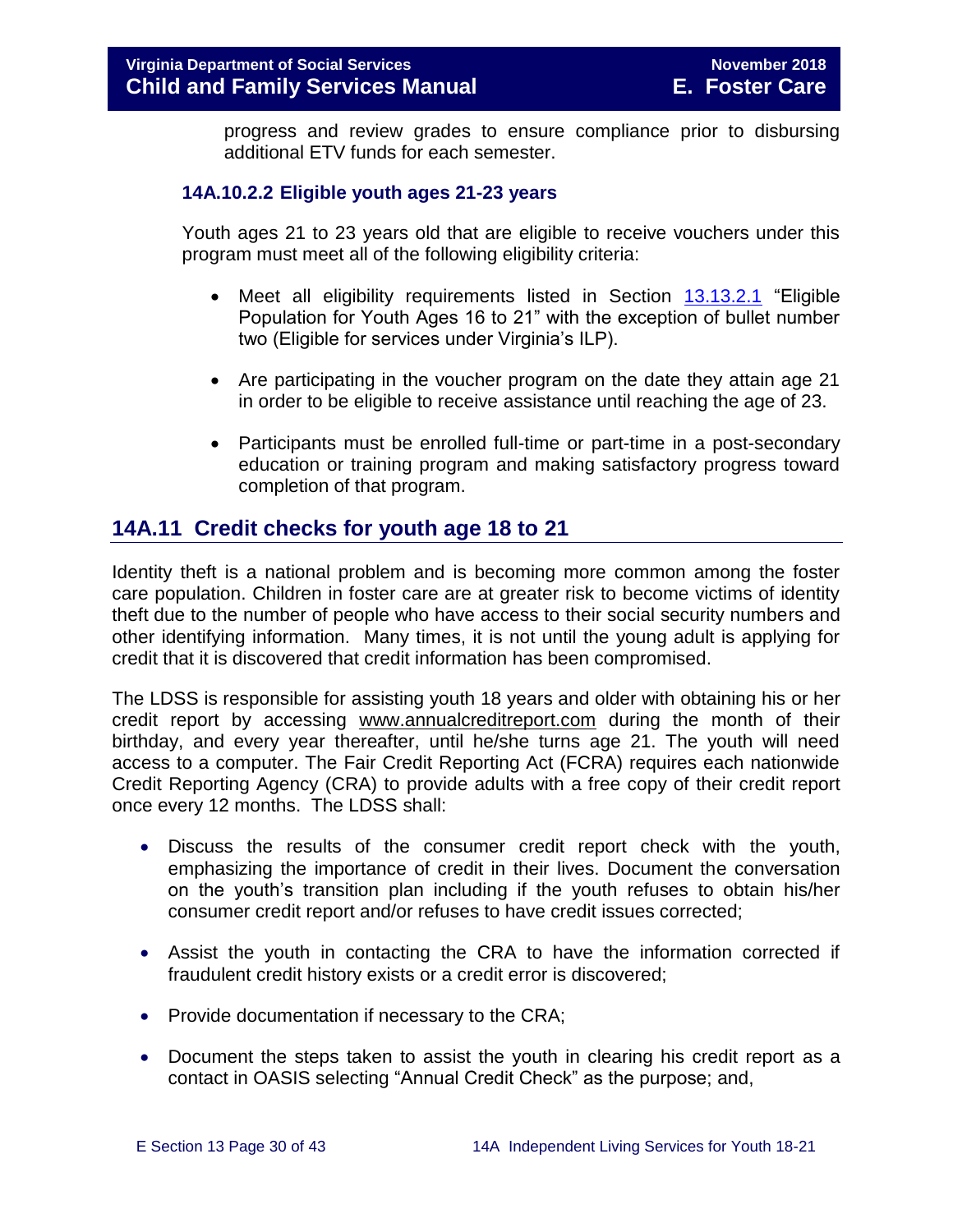• Maintain a hard copy of the credit report and letters of dispute in the youth's case file.

Refer to the [Independent Living Program Credit Checks for Foster Youth Guidebook](http://spark.dss.virginia.gov/divisions/dfs/fc/files/ilp/services/tools_templates/Credit_Checks_Guidebook_.pdf) for complete information on VDSS and LDSS responsibilities; procedures to assist youth 18 to 21 with obtaining their credit report, suggestions for discussing the results of the credit report, and directions for contacting the CRA to have the credit issues corrected.

# <span id="page-30-0"></span>**14A.12 Conducting the NYTD outcomes survey with youth at ages 19 and 21**

Public Law 106-169 established the CFCIP, providing states with flexible funding to carry out programs that assist youth to transition from foster care to self-sufficiency. The law also mandated that ACF develop a data collection system to track the independent living services states provide to youth and develop outcome measures that may be used to assess each state's performance in operating their ILPs. This data collection system is known as the NYTD. The law requires ACF to impose a penalty of between one and five percent of the state's annual allotment on any state that fails to comply with the reporting requirements. Pursuant to the regulation [\(45 CFR 1356.80 through](http://www.ecfr.gov/cgi-bin/retrieveECFR?gp=1&SID=3d9be8b33d08994a45cff8aaff9f9476&ty=HTML&h=L&mc=true&r=PART&n=pt45.4.1356)  [1356.86\)](http://www.ecfr.gov/cgi-bin/retrieveECFR?gp=1&SID=3d9be8b33d08994a45cff8aaff9f9476&ty=HTML&h=L&mc=true&r=PART&n=pt45.4.1356), states report data to ACF semiannually.

NYTD requires all states to engage in two data collection activities. First, states are to collect information on each youth who receives independent living services paid for or provided by the state agency that administers the CFCIP. Second, states are to collect demographic and outcome information on certain youth in foster care whom the state will follow over time to collect additional outcome information. This information allows ACF to track which independent services states provide and assess the collective outcomes of youth.

The LDSS shall conduct NYTD surveys on specific cohorts of youth in foster care beginning at age 17. A cohort is a group of people who are followed over time. A new cohort of youth begins every three (3) years. The same youth population, survey questions, and longitudinal outcomes data are used nationally.

|          | Baseline:                       | Follow-up:                        | Follow-up:                        |
|----------|---------------------------------|-----------------------------------|-----------------------------------|
|          | all youth                       | Same youth                        | Same youth                        |
|          | after 17 <sup>th</sup> birthday | On or around the 19 <sup>th</sup> | On or around the 21 <sup>st</sup> |
|          | (Survey is due within 45)       | birthday                          | birthday                          |
|          | days after attaining 17         |                                   |                                   |
|          | years of age)                   |                                   |                                   |
| Cohort 1 | <b>FFY 2011</b>                 | <b>FFY 2013</b>                   | <b>FFY 2015</b>                   |
| Cohort 2 | <b>FFY 2014</b>                 | <b>FFY 2016</b>                   | <b>FFY 2018</b>                   |
| Cohort 3 | <b>FFY 2017</b>                 | <b>FFY 2018</b>                   | <b>FFY 2020</b>                   |

The federal fiscal year (FFY) is October 1 through September 30.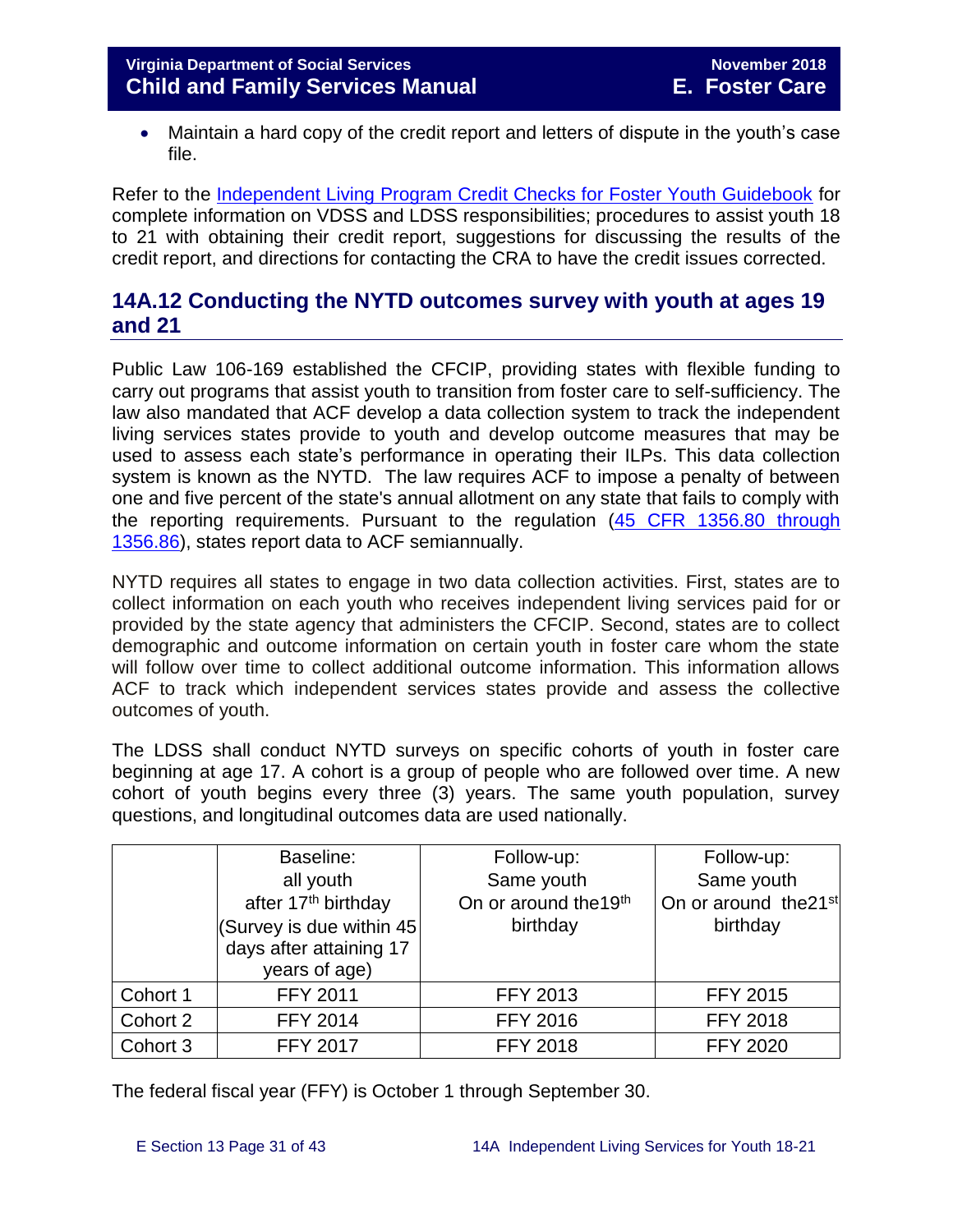#### **Virginia Department of Social Services** November 2018<br> **Virginia Department of Social Services Child and Family Services Manual E. Foster Care**

For baseline data, LDSS shall conduct the outcomes survey on all youth in foster care during the 45 days after their  $17<sup>th</sup>$  birthday in specified years. Thus, youth in foster care who turn 17 years old are surveyed in FFY 2011 for cohort 1, in FFY 2014 for cohort 2, and in FFY 2017 for cohort 3.

The youth who participated and are a part of the baseline survey will be identified by VDSS and confirmed by ACF. Once confirmed, this information will be communicated to the LDSS ILP and NYTD contacts to ensure that the youth are served in a timely manner. The LDSS shall survey the same youth around their  $19<sup>th</sup>$  birthday in the applicable reporting period as identified by VDSS (in FFY 2013 for cohort 1; in FFY 2016 for cohort 2; and in FFY 2019 for cohort 3) and when they turn age 21 (in FFY 2015 for cohort 1; in FFY 2018 for cohort 2; and in FFY 2021 for cohort 3). The youth shall be surveyed regardless of whether they continue receiving independent living services or age out of foster care. In the month (usually September) prior to the beginning of a survey year, VDSS will communicate with each LDSS ILP and/or NYTD contact providing a list of youth who need to be surveyed and what survey (i.e. baseline, follow-up at 19, or follow-up at 21) to administer, the time frame for administration of the survey, as well as other pertinent information.

The six outcome areas include:

- Youth financial self-sufficiency;
- Youth education (academic or vocational) attainment;
- Youth positive connection with adults;
- Experience with homelessness among youth;
- High risk behavior among youth; and,
- Youth access to health insurance.

See the [NYTD Outcomes Chart](http://spark.dss.virginia.gov/divisions/dfs/fc/files/ilp/nytd/guidance_procedures/outcomes_measures.pdf) that delineates for each outcome, the federal measures, definitions, and legal citations for tracking progress on the cohorts of youth who are aging out and have aged out of foster care.

#### <span id="page-31-0"></span>**14A.12.1 Administering follow-up NYTD Survey with 19 and 21 year olds**

During specific reporting periods, LDSS will need to administer the NTYD Survey to 19 or 21 year olds. For 19 and 21 year olds, ACF allows 6 months to administer the survey. VDSS will compile the list of youth who need to be surveyed. LDSS will find this list in SafeMeasures. The young people need to complete the survey within the federal reporting period in which their 19th or 21<sup>st</sup> birth date falls. For example, the youth whose 19th birthday falls in the reporting period of October 1 to March 31, needs to complete the survey at some point between October 1 and March 31. The youth whose 19<sup>th</sup> birthday falls in the reporting period of April 1 and September 30,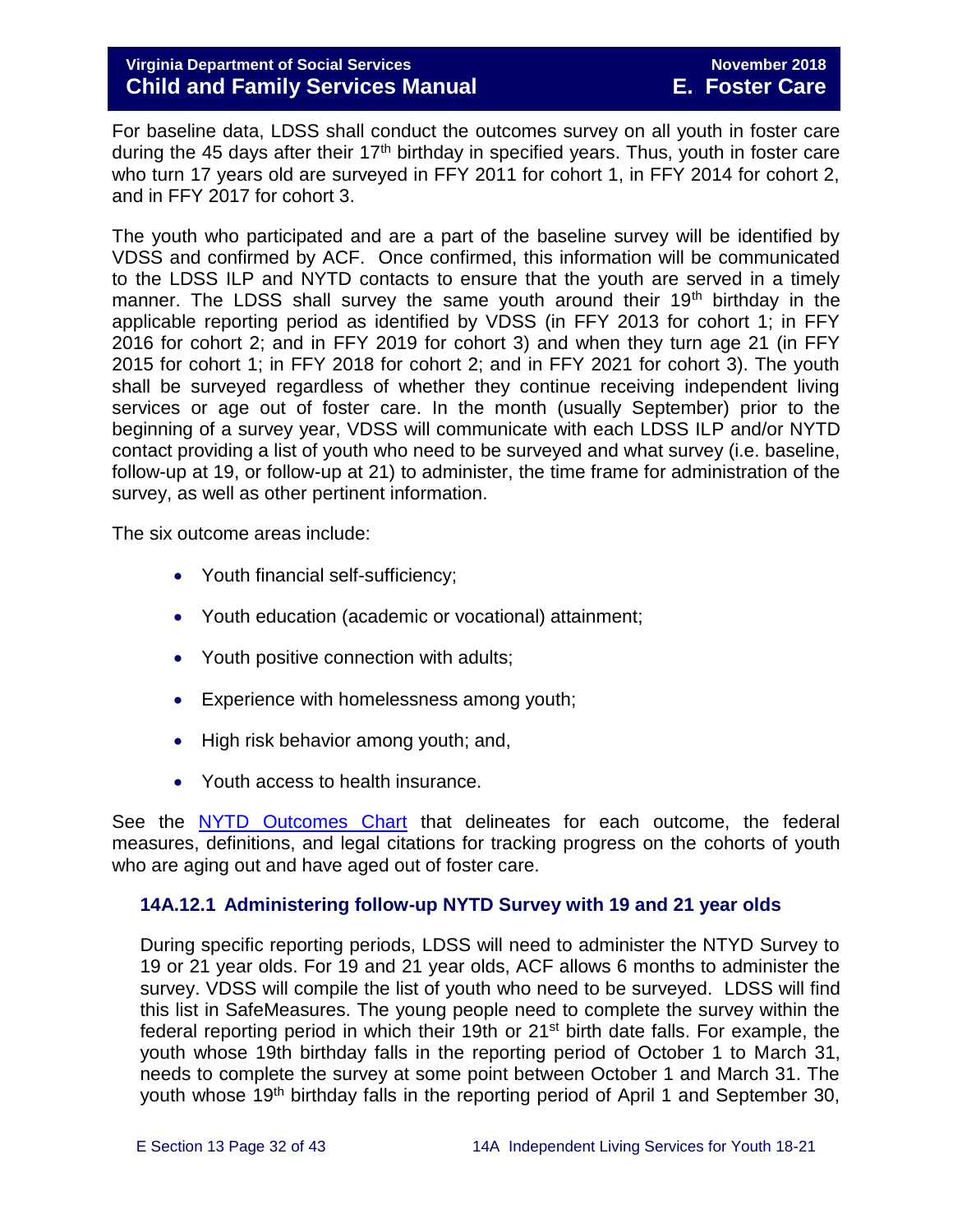needs to complete the survey between April 1 and September 30. The same pattern applies to 21 year olds who need to take the survey.

The survey contains questions about financial self-sufficiency, educational attainment, connections with adults, experience with homelessness, high-risk behavior, and access to health insurance. There are approximately 22 questions in the survey, and it should take about 20 minutes to complete the survey.

For youth that the LDSS successfully located, the LDSS shall contact each youth:

- Explain the purpose, importance, and process for the survey;
- Answer any questions or concerns the youth may have;
- Obtain his verbal consent to participate in the survey; and,
- Determine an appropriate time and location to administer the survey (the survey may be administered in-person or over the phone).

If the survey will be administered in-person, provide the youth with the paper form of the survey to complete. (See [NYTD Follow-up Outcomes Survey-Age 19](http://spark.dss.virginia.gov/divisions/dfs/fc/files/ilp/nytd/surveys/Survey_-_Outcomes_-_age_19.pdf)  [for LDSS use\)](http://spark.dss.virginia.gov/divisions/dfs/fc/files/ilp/nytd/surveys/Survey_-_Outcomes_-_age_19.pdf). The youth shall complete the survey form independently. If the youth is physically unable to complete the form, but can provide answers to the survey, the service worker may assist the youth by completing the forms. The service worker shall not consult with any source other than the youth when administering the survey.

If the survey will be administered by phone, follow the instructions on the survey.

After completion of the survey, the data shall be entered into the OASIS case record on the NYTD survey screen exactly has the youth has responded to the survey questions. The service worker or data entry staff shall not correct or change the survey responses; even if the staff has knowledge about the youth's benefits, financial circumstances or health insurance.

The data should be entered within 14 calendar days from the date of the survey administration on the correct OASIS screen for the 19-year-old survey. Place the original survey in the youth's paper case record.

Notify youth that he may receive a copy of the survey and provide a copy if requested.

If help is needed in OASIS, additional assistance may be found on SPARK, under [Foster Care Guidance, Procedures and FAQ's.](http://spark.dss.virginia.gov/divisions/dfs/fc/guidance.cgi)

[OASIS Independent Living-NYTD Tips Sheet](http://spark.dss.virginia.gov/divisions/dfs/fc/files/ilp/nytd/guidance_procedures/tips.pdf)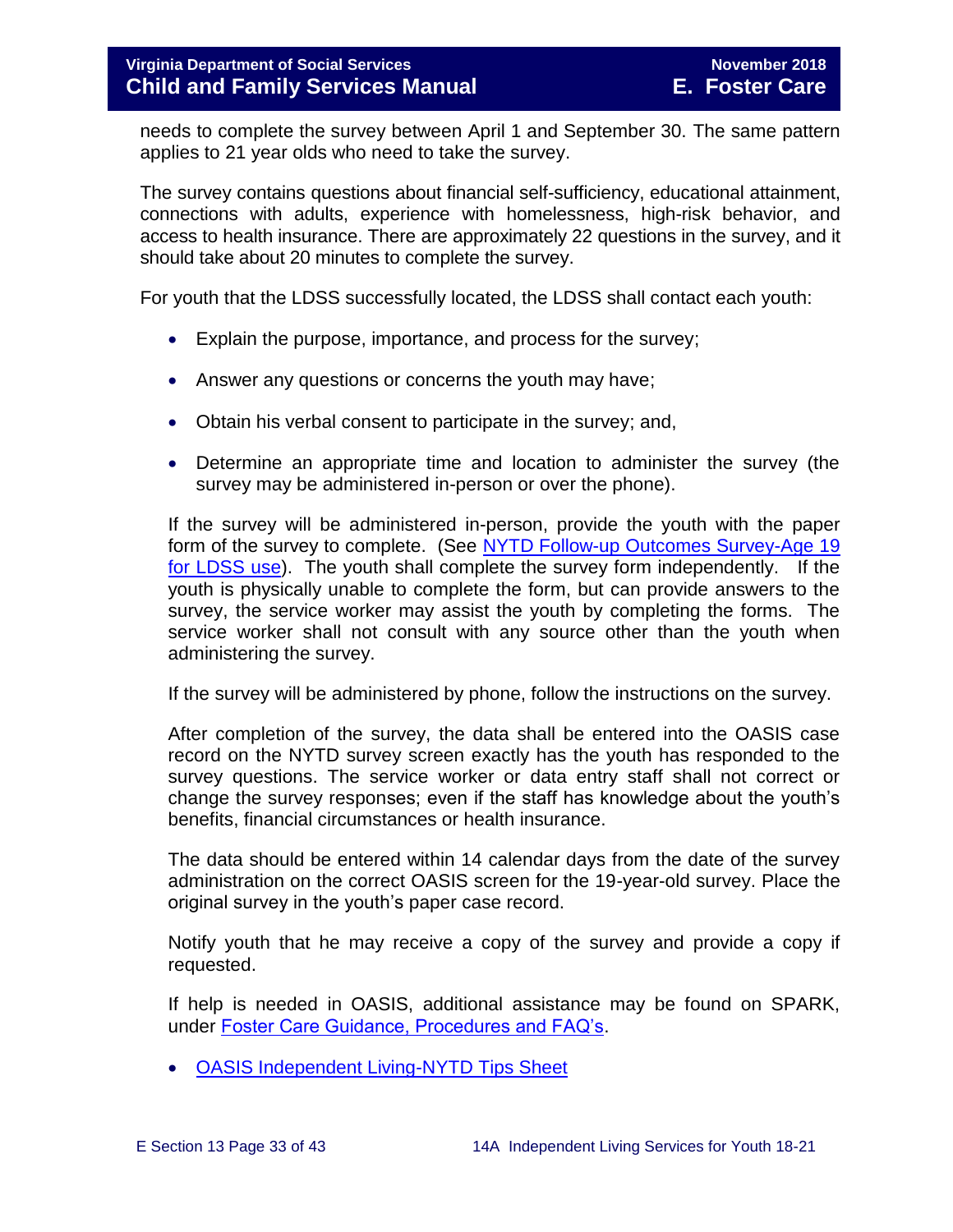#### <span id="page-33-0"></span>**14A.12.2 Technical assistance**

Frequently Asked Questions (FAQs) – Children's Bureau in the Administration for Children and Families of the U.S. Department of Health and Human Services.

[NYTD](https://www.childwelfare.gov/cb/research-data-technology/reporting-systems/nytd/faq/) FAQs

Surveying youth with special needs and limited English proficiency:

 ["NYTD Technical Assistance Brief #3: Surveying Youth with Special Needs](http://www.acf.hhs.gov/programs/cb/resource/nytd-data-brief-3)  [or Limited English Proficiency."](http://www.acf.hhs.gov/programs/cb/resource/nytd-data-brief-3) June 2010. Discusses accommodations that enable these youth to fully participate in the survey.

# <span id="page-33-1"></span>**14A.13 Referring and transitioning youth to Adult Services**

Adult Services are provided to impaired adults age 18 or older, and to their families when appropriate. "Impaired" means any person whose physical or mental capacity is diminished to the extent that he needs counseling or supervisory assistance or assistance with activities of daily living such as feeding, bathing, and walking, or instrumental activities of daily living such as shopping and money management [\(Adult](http://www.dss.virginia.gov/files/division/dfs/as/as_intro_page/manuals/as/chapter_1_introduction_2016.pdf)  [Services Chapter 1, Definition Section](http://www.dss.virginia.gov/files/division/dfs/as/as_intro_page/manuals/as/chapter_1_introduction_2016.pdf) 1). Adult Services are designed to help the adult remain in the least restrictive setting and function as independently as possible. Services may include case management, home-based care, transportation, adult day services, or assessment for the need for long-term care service such as nursing facilities, Medicaid-funded home and community based waivers, or assisted living facilities.

If the service worker believes an older youth in foster care may be eligible and need supportive services into adulthood, the service worker should discuss the youth's situation with an Adult Services worker. While Adult Services workers work only with adults age 18 and over, early discussions and collaboration between the foster care and Adult Services workers are essential for a successful, smooth, and timely transition for the youth. These conversations should begin well before the youth turns 18, but in the event that they have not, it is essential that the service worker help the 18 to 21 year old access appropriate services as quickly as possible.

In addition to collaborating with the Adult Services worker, the foster care worker should:

- Explore the extent to which the youth needs assistance with activities of daily living (ADLs) and instrumental activities of daily living (IADLs) or requires support for mental health, intellectual disability, or cognitive issues.
- Assess the older youth's interest in receiving Adult Services.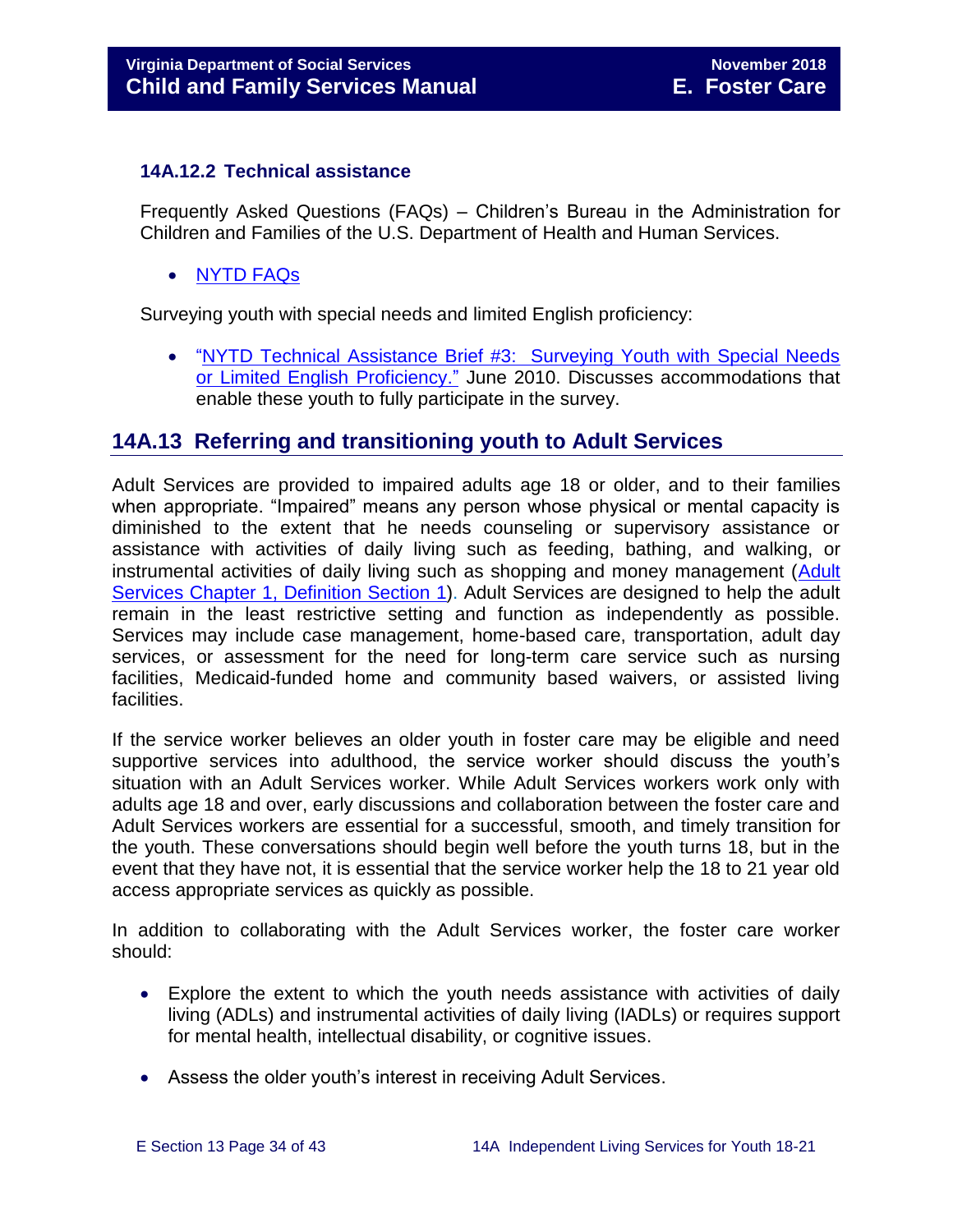- Consult with the youth's family members on their opinions regarding the suitability of these services for the youth.
- Collaborate with the youth's school to ensure that the IEP services are being appropriately accessed and will be available to the youth as long as necessary or to age 23.

For more complete information, see the [DARS Adult Services Manual webpage](http://spark.dss.virginia.gov/divisions/dfs/as/manual.cgi) on the DSS internal website. Additional Information may be found under [Transition Planning](http://spark.dss.virginia.gov/divisions/dfs/fc/files/guidance_procedures_faq/guidance_procedures/tranistion_plan_disabilities.pdf)  [for Foster Care Youth with Disabilities.](http://spark.dss.virginia.gov/divisions/dfs/fc/files/guidance_procedures_faq/guidance_procedures/tranistion_plan_disabilities.pdf)

#### <span id="page-34-0"></span>**14A.13.1 Assessing for benefits programs and other supports**

The foster care services worker should work with an eligibility worker to evaluate the youth's potential eligibility for Supplemental Security Income (SSI) and/or Social Security Disability Insurance (SSDI), Medicaid, and Auxiliary Grant (if the individual will be residing in an assisted living facility or adult foster care home).

Applying for these benefit programs can take several months, so it is critical to begin the process as early as possible. While the Adult Services worker can provide information on these programs, the foster care services worker or independent living coordinator should begin the application process. Starting early provides sufficient time for determining the youth's eligibility for services and for either smoothly transitioning the youth to Adult Services or finding alternative resources for assisting the youth who is not eligible for these services.

The Social Security Administration (SSA) allows youth with disabilities who are eligible for Supplemental Security Income (SSI) to file an SSI application up to 90 days before federal foster care payments are expected to end. This change in SSA policy helps older youth in foster care who have disabilities to transition to adult life by helping to ensure that they have income and health benefits in place. For additional information about SSI applications for foster care youth with disabilities see [Section DI 25201.011](https://secure.ssa.gov/apps10/poms.nsf/subchapterlist!openview&restricttocategory=04252) in the Social Security Administration's Program Operations Manual System (POMS).

Some youth may not have the capacity to meet their health or safety needs or to manage their financial affairs. The foster care service worker should discuss this need with the Adult Services worker early in the transition planning to explore the options available for the youth. The youth may need a guardian and/or conservator appointed or an alternative option instituted to provide substitute decision making for the youth. (See Adult Services [Guardianship Chapter](http://spark.dss.virginia.gov/divisions/dfs/as/files/manuals/adult_services/chapter_7_guardianship_2016_July.pdf) for additional information).

#### <span id="page-34-1"></span>**14A.13.2 Adult Foster Care Services**

LDSS often struggle in transitioning youth who have complex service needs, require placements, and will continue to need significant support after they age out of foster care. Placement for a young adult with special needs may be difficult, as most adult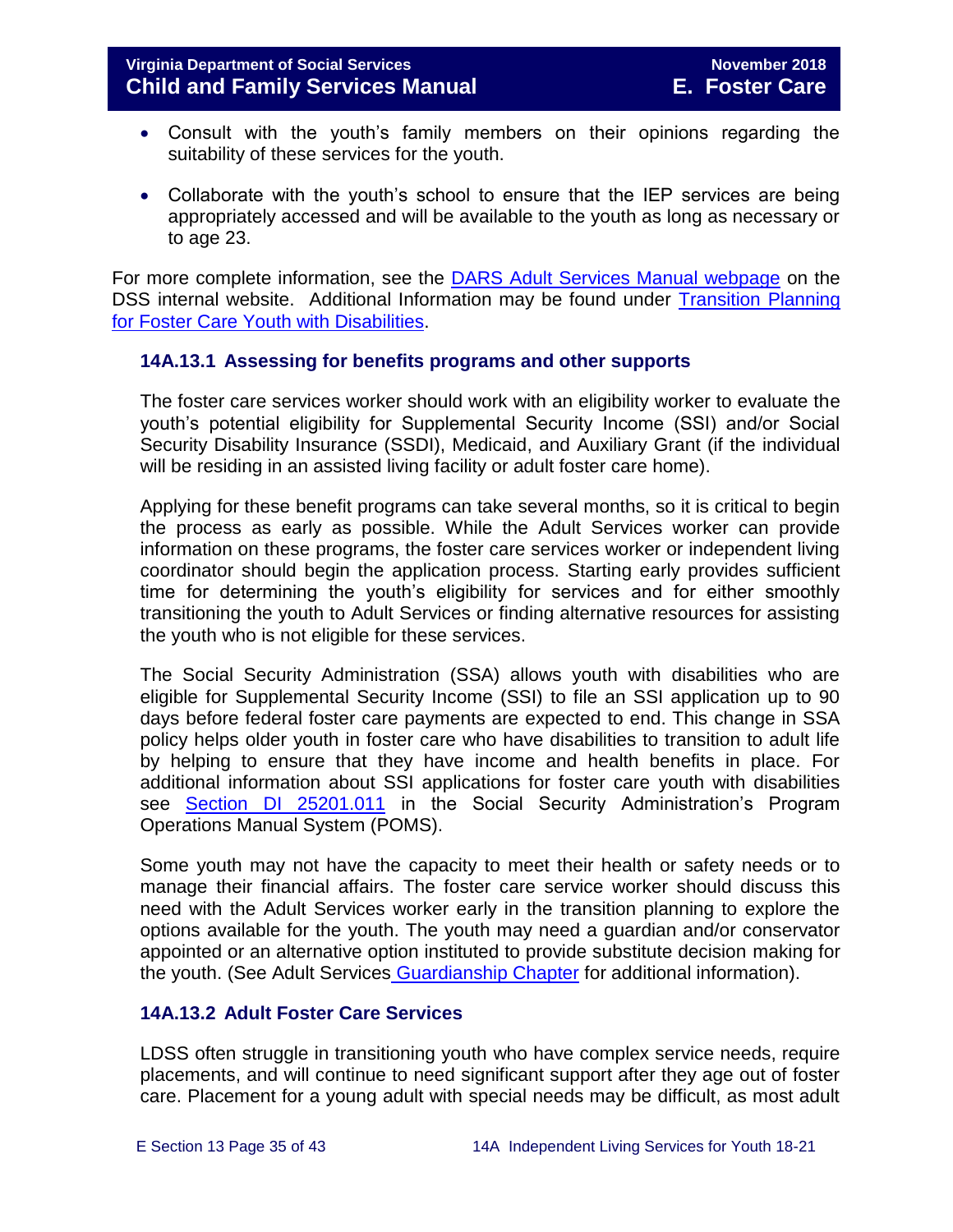long-term care facilities focus on the elderly with significant medical and nursing needs.

An Adult Foster Care (AFC) program may be an appropriate option to meet the needs of these youth in transition. The foster care service worker should discuss with the Adult Services worker whether this program is offered locally. Many LDSS do not offer this program since it is an optional program. Additionally, while some LDSS provide an AFC program, the program may only serve individuals age 60 and older.

If an AFC setting is being explored, the foster care service worker, the eligibility worker, and Adult Services worker should collaborate in developing an appropriate post foster care plan to provide a seamless transition for the older youth from foster care services to an AFC setting. While permanency is the goal for all youth in foster care, early planning needs to occur for these youth, particularly when they do not have permanent families.

A resource parent may be approved as an Adult Foster Care Home or receive dual approval as a resource parent and an Adult Foster Care Home, depending on the needs of the young adult and other children residing in the home. This situation may allow siblings living with a resource parent to remain together if an older sibling with a disability ages out of foster care. Dual approval or conversion to an Adult Foster Care Home may be considered if it is determined to be in the best interest of the young adult, the other children residing in the home, and the resource family.

For more information on AFC, see the [Adult Foster Care Manual](http://spark.dss.virginia.gov/divisions/dfs/as/manual.cgi) on the DSS internal website.

# <span id="page-35-0"></span>**14A.14 90-day transition plan for youth exiting services**

The service worker, youth, and youth's team shall create a transition plan during the 90 day period immediately prior to the youth choosing to leave foster care or terminate independent living services any time before his or her  $21^{st}$  birthday (§ [63.2-905.1\)](http://law.lis.virginia.gov/vacode/title63.2/chapter9/section63.2-905.1/).

For all youth who may exit services at any time between their 18<sup>th</sup> and 21<sup>st</sup> birthdays, or will exit services upon turning 21, a Family Partnership Meeting (FPM) should be held to facilitate the development of a 90-day transition plan. The transition planning process should include discussion about the benefits to the youth of continuing to receive services.

The transition plan shall be directed by the youth, and shall be as detailed as the youth chooses. This plan should document the specific goals and needs for the youth to successfully transition from foster care or independent living services to independence. The planning process should engage the youth's family and the youth's team. See Section 14A.8 regarding service planning for older youth.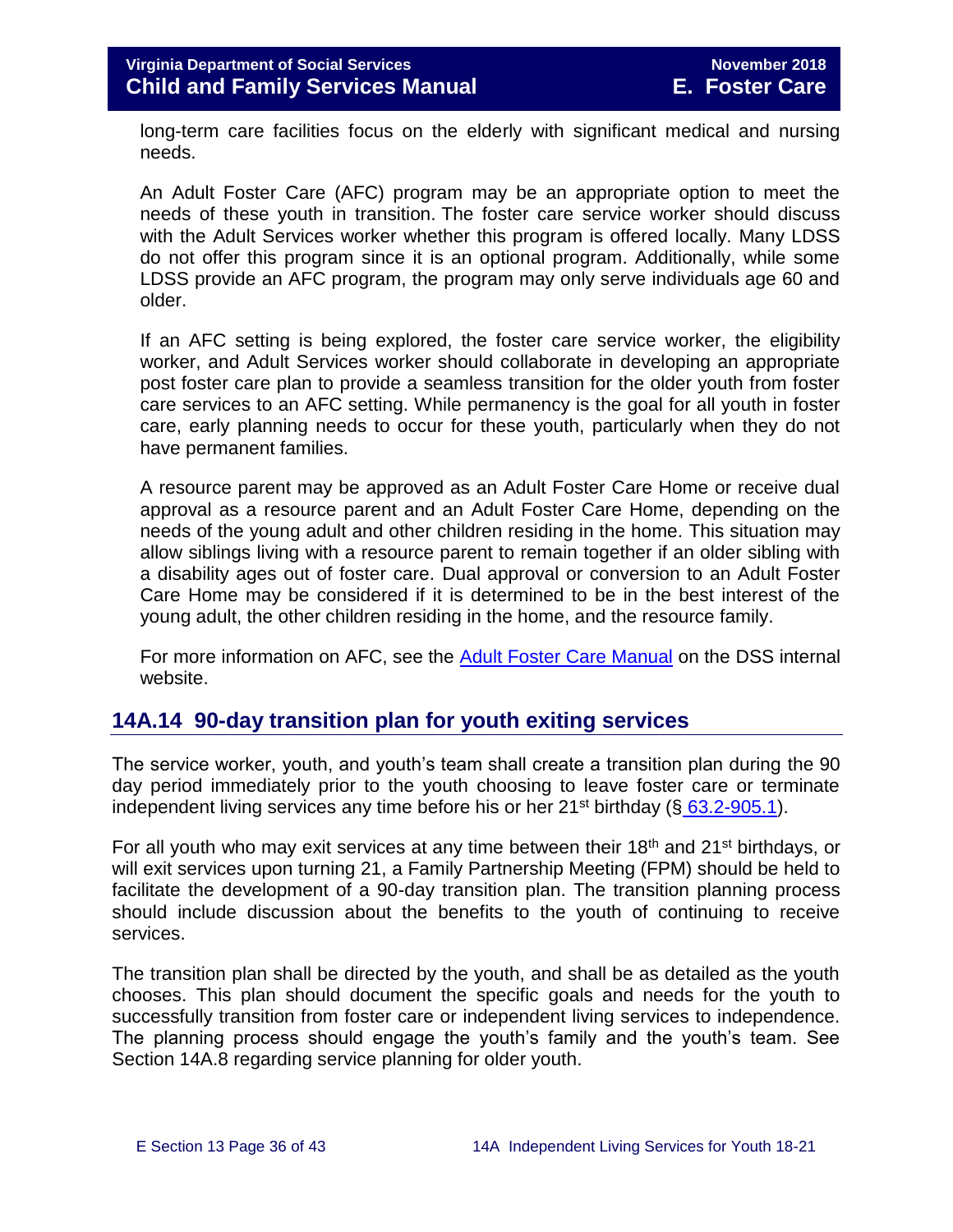Written notice shall be documented in the youth's transition plan that the youth was informed of his or her right to request that independent living services be restored within 60 days of services ending, if he chooses to leave foster care any time after turning 18 years old and before the age of 21 years.

The service worker and the youth's team shall help the youth understand the importance of including specific areas in the transition plan. These areas include, but not limited to:

- Transition activities identified in Section 14A.8.
- Housing.
- Options for health insurance.
	- $\circ$  Former foster care youth under age 26 years may be eligible to receive Medicaid if they were under the care and responsibility of any state's foster care agency and receiving Medicaid until discharged from foster care upon turning 18 years or older, meet all Medicaid requirements, and are not eligible for Medicaid in another mandatory Medicaid covered group (see Section 12.11.7.1.1).
	- o Youth under age 19 who are not eligible for Medicaid may be eligible for the Family Access to Medical Insurance Security (FAMIS) program and receive health insurance until their 19<sup>th</sup> birthday. The youth must not have other health insurance, and must not have not had health insurance in the past 4 months (some exceptions apply.) There are no enrollment fees or monthly premiums. For some services, there may be a small co-payment. Covered services include: doctor visits, well-baby checkups, hospital visits, vaccinations, prescription medicine, tests, x-rays, dental care, emergency care, vision care, and mental health care. See the [FAMIS Teens section of](http://www.famis.org/teen.cfm?language=English)  [the FAMIS website](http://www.famis.org/teen.cfm?language=English) for more information.
- Designating someone to make health care treatment decisions on the youth's behalf, if the youth becomes unable to participate in the decisions and does not have or want a relative who would otherwise be authorized by State law to make these decisions. The youth, after reaching age 18, may designate a health care power of attorney by completing the form, entitled [Virginia Advance Medical](http://www.vdh.virginia.gov/OLC/documents/2008/pdfs/2005%20advanced%20directive%20form.pdf)  [Directive,](http://www.vdh.virginia.gov/OLC/documents/2008/pdfs/2005%20advanced%20directive%20form.pdf) on the Virginia Department of Health (VDH) website, which complies with Virginia law [\(Patient Protection and Affordable Care Act P.L. 111-148;](http://www.gpo.gov/fdsys/pkg/PLAW-111publ148/pdf/PLAW-111publ148.pdf) § [54.1-2995\)](http://www.gpo.gov/fdsys/pkg/PLAW-111publ148/pdf/PLAW-111publ148.pdf). The LDSS should encourage and assist the youth in seeking guidance from an attorney to address any questions. The youth should provide a copy of this document to his or her physician, close relatives, and/or friends.
- Local opportunities for mentors.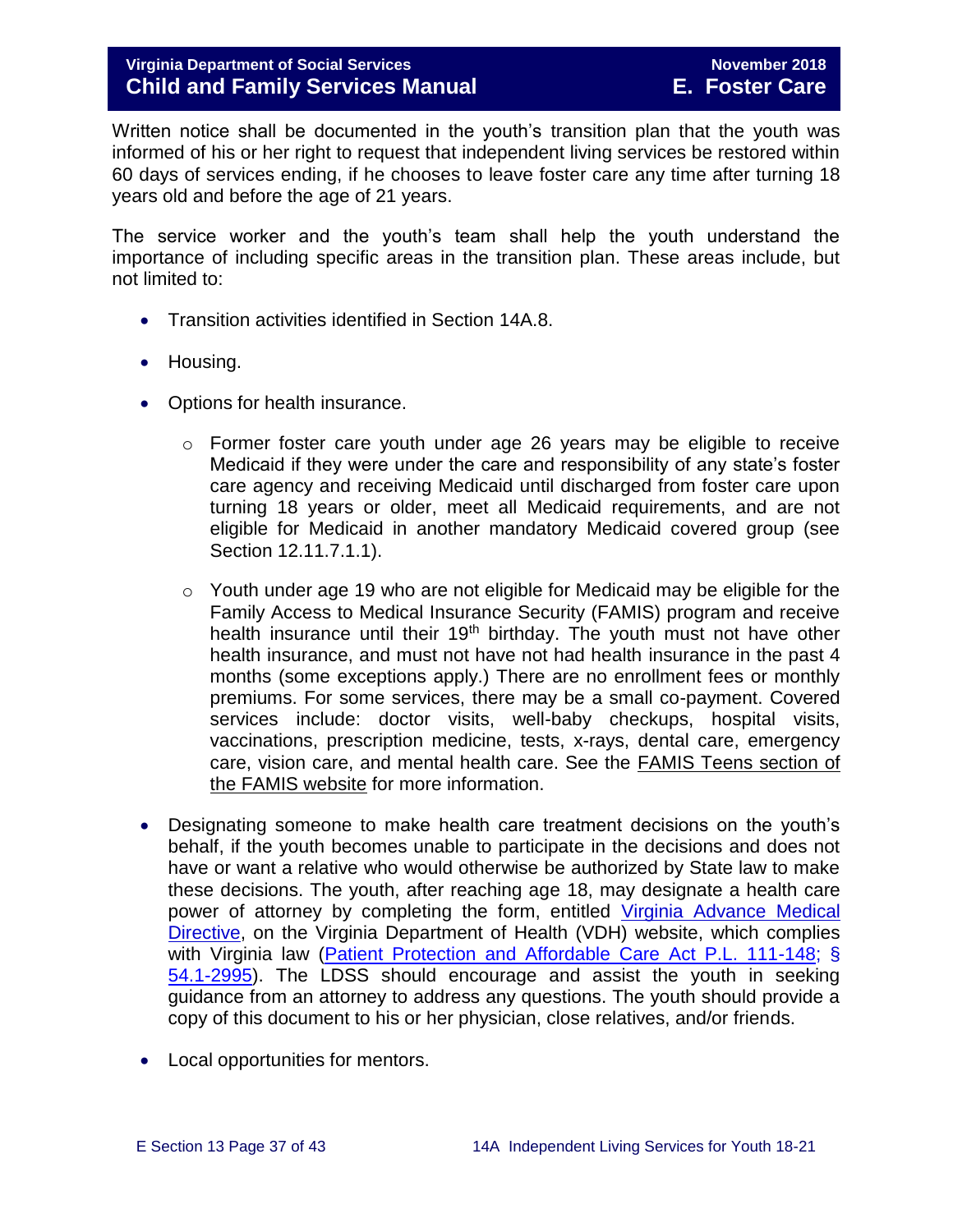• Workforce supports and employment services (Social Security Act, Title IV, § 475 [\(5\) \(H\) \[42 USC 675\]\)](http://www.ssa.gov/OP_Home/ssact/title04/0475.htm).

For youth in care at least six months, prior to the youth's leaving care, the LDSS shall also provide the youth with an official or certified copy of the youth's (1) birth certificate; (2) social security card; (3) health insurance information; (4) medical records; and, (5) driver's license or state-issued identification card. Provision of these documents should be documented in OASIS on the IL Checklist.

The 90-day transition planning process should be documented by creating a 90-day transition plan (see [Section 13.7.3\)](http://www.dss.virginia.gov/files/division/dfs/fc/intro_page/guidance_manuals/fc/07_2015/Section_13_Achieving_Permanency_for_Older_Youth.pdf) and the FPM with the purpose of preventing placement disruption should be entered in OASIS.

# <span id="page-37-0"></span>**14A.15 OASIS documentation for independent living services**

Independent living service(s) that are offered or provided to any youth shall be documented in OASIS on the "IL" services screen consistent with guidance requirements (as soon as possible but no later than **30 days** after each activity or event). This information is part of the data submitted to the NYTD twice a year. Both services participated in and declined shall be entered on the correct screen. Services a youth needs, but there is no funding for, shall also be entered on the screen. The independent living services that should be documented are listed below:

- Independent living needs assessment;
- Academic support;
- Post-secondary educational support;
- Career preparation;
- **Employment programs or vocational training:**
- Budget and financial management;
- Housing education and home management training;
- Health education and risk prevention;
- Family support and healthy marriage education;
- Mentoring;
- Independent living arrangement;
- Room and board financial assistance;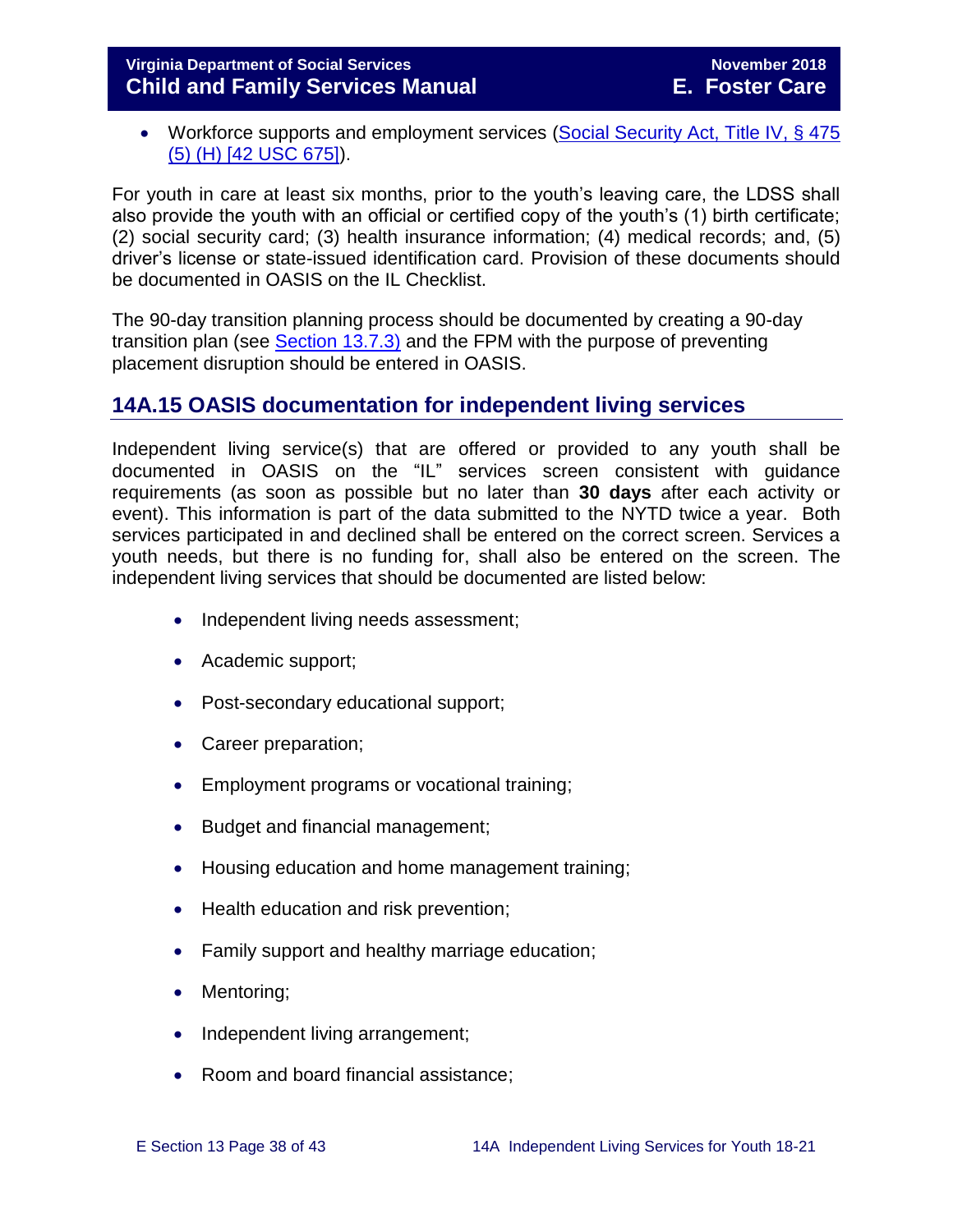- Education financial assistance; and,
- Other financial assistance.

The service worker is responsible for updating IL services screens including the start date and end date of the service offered. If a service is declined, the start date and end date may be the same date. In the comments section, the service worker should define the type of service provided, consistent with definitions in guidance and OASIS, and whether or not the service met the youth's needs.

As part of the data submitted twice a year to NYTD, the service worker shall review and update screens under "IL." These updates should be done consistent with guidance requirements for documentation. These screens should be reviewed at a minimum, every other month, so that data submitted to the federal government will be both accurate and timely.

- Education Screen. If a youth received special education services this shall be identified on the OASIS screen. Special education as defined by NYTD means specifically designed instruction, at no cost to parents, to meet the unique needs of a child with a disability. The service worker should select the box that states special education at the bottom of the education screen.
- Adjudicated Delinquents. If a youth has ever been adjudicated delinquent, this status shall be documented in the IL section of OASIS. The federal NYTD definition of an adjudicated delinquent is one where a state or Federal court of competent jurisdiction has adjudicated the youth as a delinquent.
- Post independent living. If the youth's case is closed in OASIS and the youth receives as least one independent living service after the case is closed, the type of service provided shall be documented in OASIS.

# <span id="page-38-0"></span>**14A.16 Program monitoring and case reviews**

Independent living (including ETV) services that are paid for and/or provided by the LDSS are subject to monitoring and evaluation via submission of ILP reports, OASIS data, LASER reports, and case reviews. VDSS will conduct quality assurance onsite visits and request additional information as necessary for program monitoring. VDSS staff may conduct case reviews of youth receiving independent living services. These reviews may be done by comparing data in OASIS and NYTD screens with documentation in the paper case record for the youth. These activities are consistent with VDSS' role of ensuring the proper administration of all foster care activities and services, including any action taken or not taken.

OASIS is the approved child welfare system for Virginia and all required documentation shall be input into this system. However, there are components of the case record that are required consistent with guidance in **Section 4.4.** The service worker should review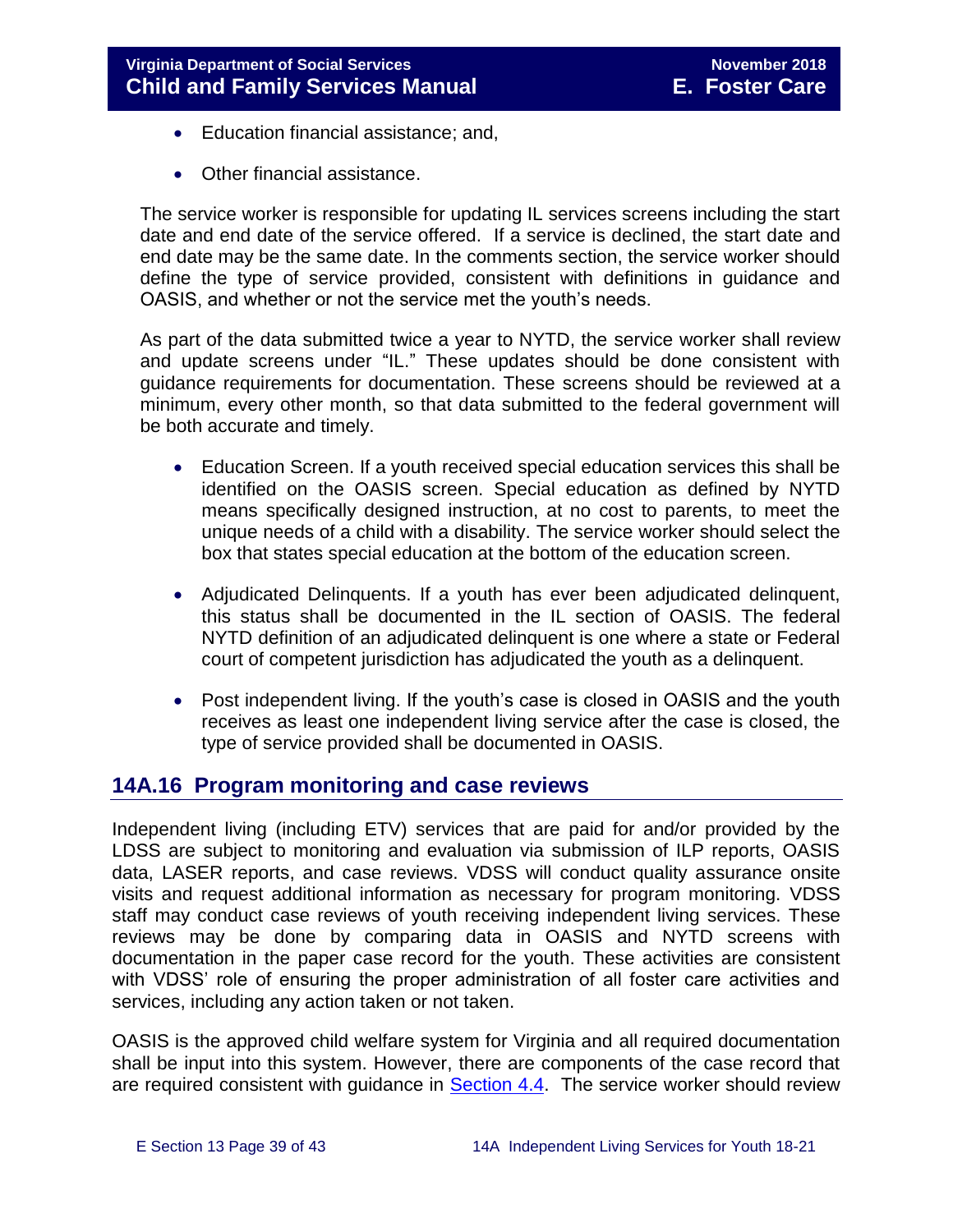this section to determine that hard copies of required items are in the youth's case file. In addition to those items required in [Section 4.4,](http://www.dss.virginia.gov/files/division/dfs/fc/intro_page/guidance_manuals/fc/07_2015/Section_04_Opening_and_Maintaining_Case.pdf) the service worker shall be responsible for providing for the record of the youth receiving independent living services the following:

- A copy of any documentation from a state or federal court of competent jurisdiction that the youth was adjudicated delinquent. Note: for NYTD purposes, the youth is considered an adjudicated delinquent no matter when the youth was adjudicated in his lifetime;
- Copy of IEP (if any);
- Copy of independent living needs assessment(s);
- Copy of written transition plan(s);
- Copy of approved student ETV Application(s) and supporting documentation;
- Documentation that verifies the youth received any or all of the independent living services that were paid for and/or provided by the LDSS on behalf of the youth;
- Documentation to define who, how and when the youth was invited to participate in the NYTD survey (if part of the NYTD follow-up population);
- Copies of completed NYTD surveys (i.e. baseline and follow-up), if applicable.

#### <span id="page-39-0"></span>**14A.17 Resources to help serve older youth**

#### <span id="page-39-1"></span>**14A.17.1 Engaging youth**

- **[Child Welfare Information Gateway](https://www.childwelfare.gov/)** –Promotes the safety, permanency, and well-being of children, youth, and families by connecting child welfare, adoption, and related professionals as well as the public to information, resources, and tools covering topics on child welfare, child abuse and neglect, out-of-home care, adoption, and more. The section on [youth](https://www.childwelfare.gov/topics/systemwide/youth/) provides guidelines, protocols, and resources for service providers and other stakeholders to build partnerships with families and youth to achieve permanency and promote positive outcomes for youth.
	- o [Positive youth development](https://www.childwelfare.gov/topics/systemwide/youth/development/)
	- o [Engaging and involving youth](https://www.childwelfare.gov/topics/systemwide/youth/engagingyouth/)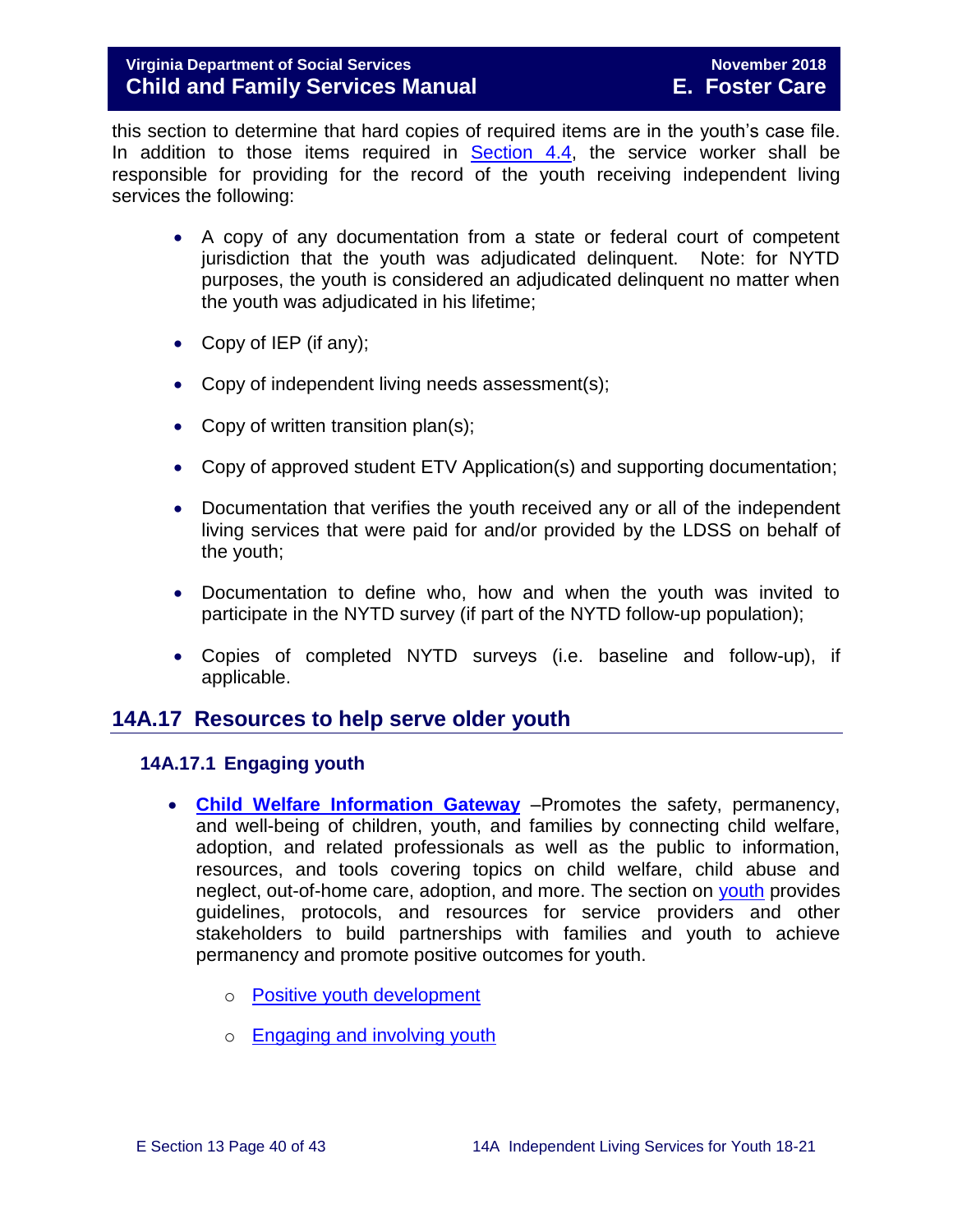#### <span id="page-40-0"></span>**14A.17.2 Resources for youth**

#### **Foster Care Alumni of America**

The mission of **[Foster Care Alumni of America](http://www.fostercarealumni.org/)** (FCAA) is to connect the alumni community of youth who were in foster care and to transform policy and practice, ensuring opportunity for people in and from foster care.

The vision of [Virginia Chapter's of FCAA](http://www.fostercarealumni.org/virginia-chapter/) is to be the leader in Virginia in connecting the alumni community so that youth can be heard. We envision alumni and allies working together to help truly transform Virginia's Child Welfare System to ensure a high quality of life for those in and from foster care.

#### **FosterClub**

The FosterClub is a national network for young people in foster care. The [website](http://www.fosterclub.com/) serves as a primary communication tool for young people to connect in a safe, monitored environment. It also provides information related to foster care, including books, posters, and forms specifically designed for youth transitioning out of care. Publications are developed specifically for kids in care and are written in collaboration with foster youth. The FosterClub also is involved in teen conferences and workshops.

#### <span id="page-40-1"></span>**14A.17.3 Education and training resources for youth**

#### **Education and Training Vouchers (ETV)**

The ETV Program (See [Section 13.13](http://www.dss.virginia.gov/files/division/dfs/fc/intro_page/guidance_manuals/fc/07_2015/Section_13_Achieving_Permanency_for_Older_Youth.pdf) for additional information) assists eligible foster care and adopted youth with post-secondary education and training expenses. It is designed to help youth aging out of foster care with the education, training, and services needed for employment and self sufficiency. Funding for the program is supplied in the form of vouchers. These can be applied toward, but not limited to, colleges, universities, community colleges, and one-year training institutions. Youth are encouraged to visit the [Free Application for Federal Student Aid \(FAFSA\)](http://www.fafsa.ed.gov/) website and utilize the FAFSA Tips for completing the application.

#### **Virginia Community College System (VCCS)**

#### o **Great Expectations Program**

The VCCS Great Expectations Project provides transitional support to teens in foster care to help them complete high school and gain access to a community college education. The goal is to provide education and employment opportunities to improve the likelihood of life success for foster youth.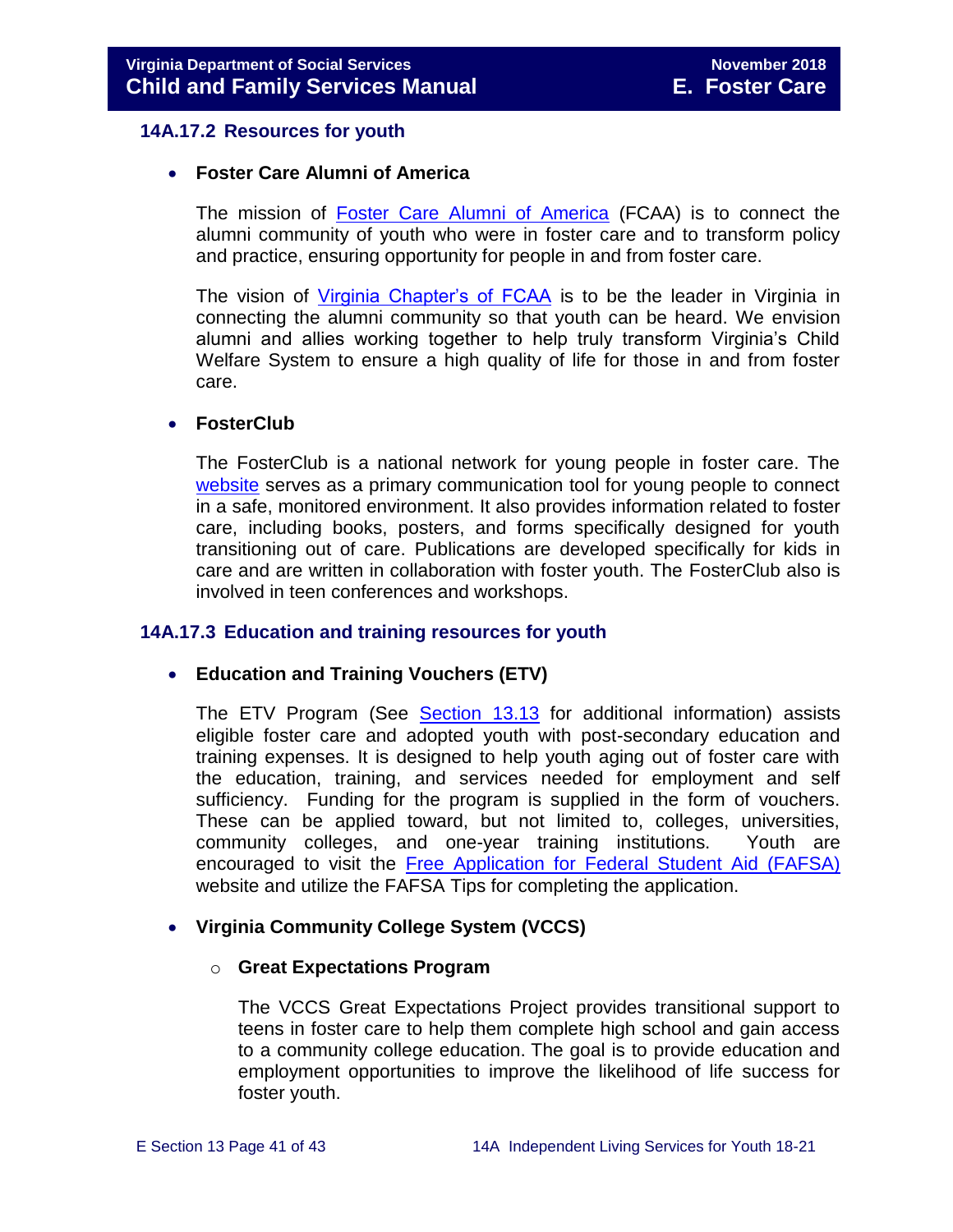[Great Expectation programs](http://greatexpectations.vccs.edu/locations/) are offered in several community colleges across the state. Coaches and mentors can provide assistance, offer encouragement, and help youth reach their goals.

#### o **Tuition Grant Program**

The [Tuition Grant Program](http://cdn.vccs.edu/wp-content/uploads/2013/07/vatutiongrantflyer.pdf) provides tuition and fees at any Virginia Community College for youth who graduated from high school or completed their GED and who:

- **Were in foster care when turning age 18;**
- Are in the custody of LDSS; or
- Are considered a special needs adoption.

Assistance is based on financial need.

#### **Other Funding and Scholarship Opportunities**

The Great Expectation website provides additional information on and links to [funding and scholarship opportunities.](http://greatexpectations.vccs.edu/school/financial-aid/scholarships/)

#### **Vocational Rehabilitation (VR) Transition Services with Virginia Department of Aging and Rehabilitative Services**

The Department of Aging and Rehabilitative Services (DARS) provides services to help Virginians with significant disabilities, including youth in transition, become more independent and self-sufficient. Transition Services help youth with disabilities develop skills and formulate plans to move from high school to an adult life that includes opportunities for employment, higher education, independent living, and community involvement.

Referrals of students for DRS services often come from school personnel to the VR Counselor assigned to their school district. Referrals should be made three years prior to the youth leaving school and written into the student's Individual Education Plan (IEP).

- o [DRS Transition Services Guide](http://www.vadrs.org/transitionservices.htm)
- o [DRS office locations](http://www.vadrs.org/offices.aspx)

#### **Foster Care to Success Program (FC2S)**

FC2S is the largest national nonprofit organization dedicated entirely to helping former foster youth obtain the academic and technical skills and competencies needed to thrive in today's economy. To that end, FC2S provides [scholarship and grant money](http://www.fc2success.org/) to former foster students in colleges